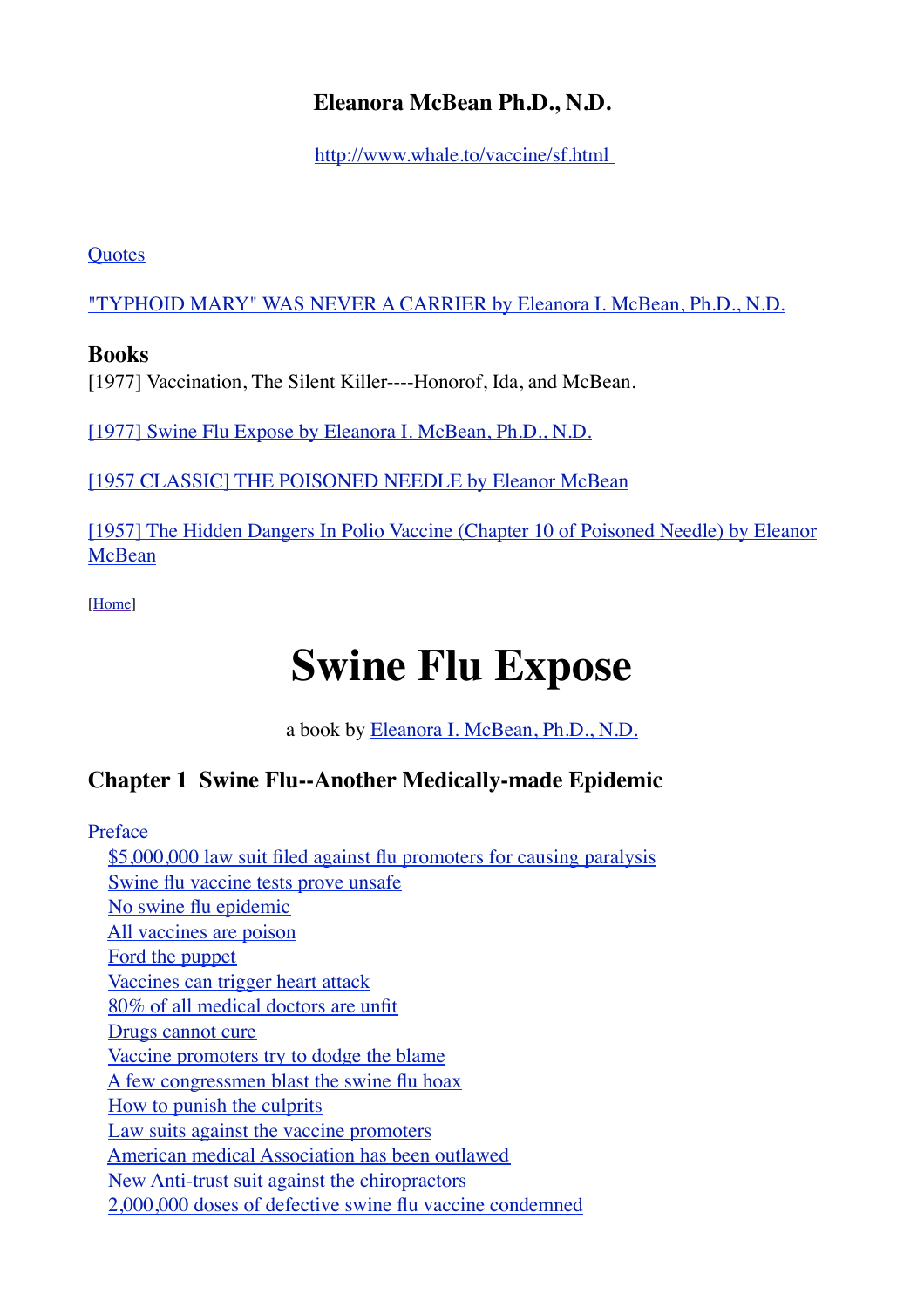#### **PREFACE**

This booklet on Swine Flu hazards and fakery is part of a larger book on vaccination, titled, VACCINATION CONDEMNED BY COMPETENT DOCTORS. It is about time a large and comprehensive book of the long concealed facts about vaccination is brought forth. This is the largest and most informative book on the subject ever written in America. It contains data collected from medical records, army reports, and startling findings from researchers all over the world.

The book is intended to help combat the disastrous effects of vaccine promoters and their deceptive propaganda.

I have seen cancers caused by vaccinations, on the arms of people, exactly where the vaccine was injected. I have also seen paralysis and other tragedies caused by vaccinations. All these are unnecessary and avoidable by the application of information contained in the chapters of this book.

It will be noted that there are many repetitions of certain facts all through the book. There are two reasons for this. One is that some chapters are used as separate booklets like the chapter on SWINE FLU. The other reason is that the wrong information about vaccination has been drilled into the people from early childhood, so it is necessary to repeat the truth many times in order to re-program the thinking from false claims to the truth.

> *Truth wears no mask, she seeks neither place nor applause, bows to no human shrine; she only asks a hearing."* **Anon**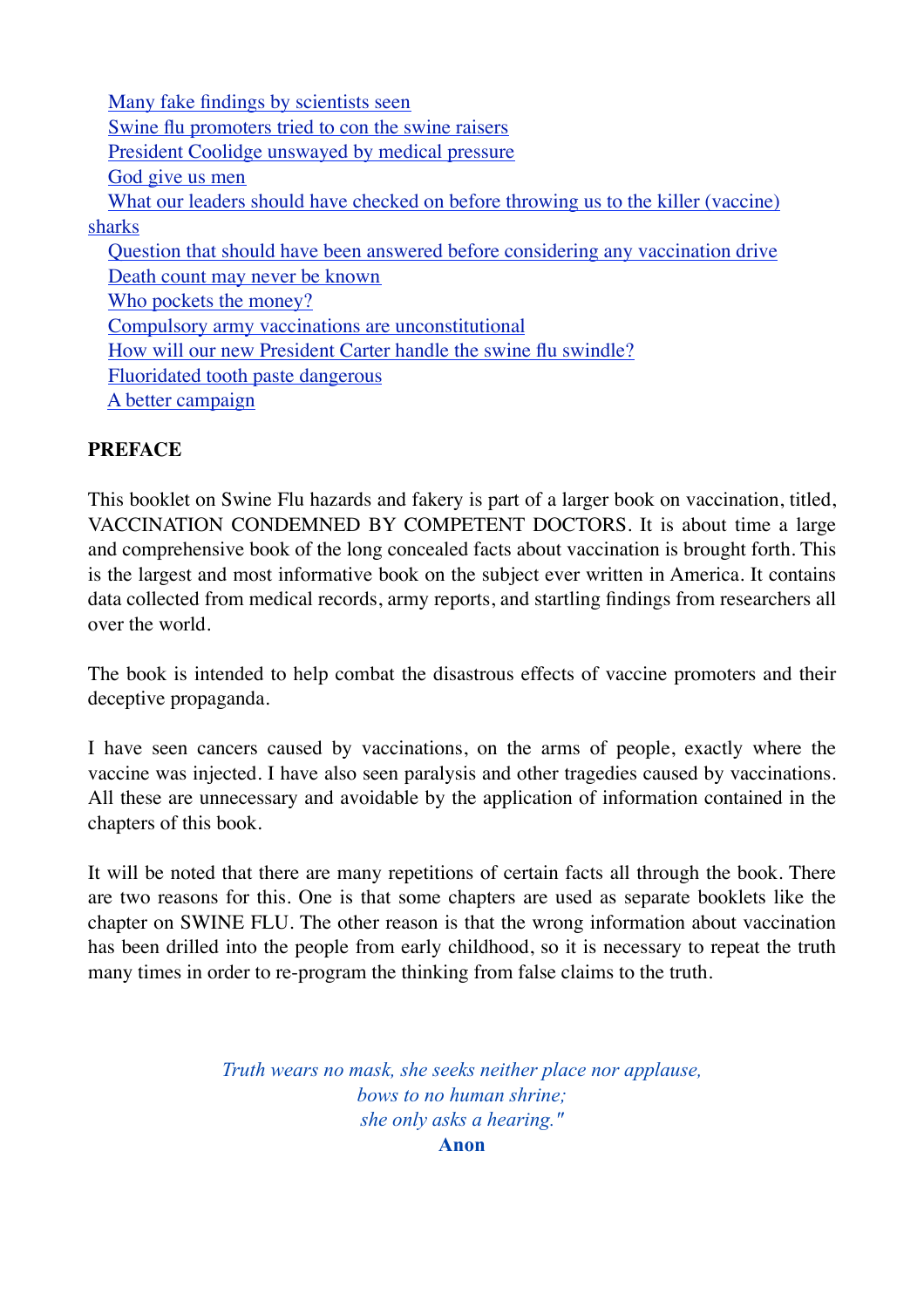#### **SWINE FLU ANOTHER MEDICALLY-MADE EPIDEMIC**

#### *"Take the profit out of the manufacture and administration of serums and vaccines and they would soon be condemned even by those who are now using them"* **George Starr White MD**

At the present writing, October 1976, a group of medical opportunists have taken upon themselves the dictatorial authority to declare the threat of a sweeping epidemic of SWINE FLU which they said was similar to or *related* to the 1918 epidemic of Spanish influenza which wiped out  $20,000,000$  people world-wide. This declaration was supposed to scare all the people into their vaccination centers to be shot full of experimental vaccine poisons, while they, the promoters, raked in the profits. During the big polio vaccine drive, a spokesman for ParkeDavis one of the five drug houses making the vaccine stated "Our company will clear over \$10,000,000 on Salk vaccine in 1955 " Before they were through they had fleeced the people of over \$4 billion dollars on the Salk racket (See the chapter on POLIO CAUSED BY VACCINATION)

Most of the people had their eyes opened during the polio vaccine fiasco so now when the same poison pushers started to beat their drums again for swine flu vaccine customers, they were smart enough to see through the hoax and refuse the shots, even though the scare-head propaganda slogans said swine *flu is contagious and you can die if you don t get the shots*

However, the scare techniques and perhaps other inducements, worked on (the then acting) President Ford who has since been voted out of office—and none too soon. When the high pressure sales committee, Doctors Salk Sabin, Sencer, Mathews Cooper, etc marched into Ford's office in March (76) and told him to hand over \$135,000,000 to support their private money making racket, he handed it over like a simple child without even bothering to ask them for a guarantee that their unproved vaccine would not kill the people—as it did in other vaccine drives—or that their claims were justified.

Their claims of *safety,* effectiveness and need have all been proved to be false during the past few weeks when the vaccine killed 113 people, nation wide, and paralyzed 75 in California alone. We do not have the reports from all 50 states, but if it is the same as in Calif. that would add up to 3,675 cases of paralysis. Many coroners have been given orders by the doctors not to give out the swine flu casualties. So, we don't know all the facts yet, and we may never know unless we have a "Watergate" investigation.

#### **\$5,000,000 LAW SUIT FILED AGAINST FLU PROMOTERS FOR CAUSING PARALYSIS**

A radio newscast (Jan. 77) reported that one of the paralyzed swine flu victims has filed a \$5,000,000 suit against the vaccine promoters for causing his paralysis in December of 1976. His suit is against the instigators of the flu epidemic scare, who are Dr. David Sencer of CDC (Center for Disease Control) who spearheaded the vaccine campaign, and Dr.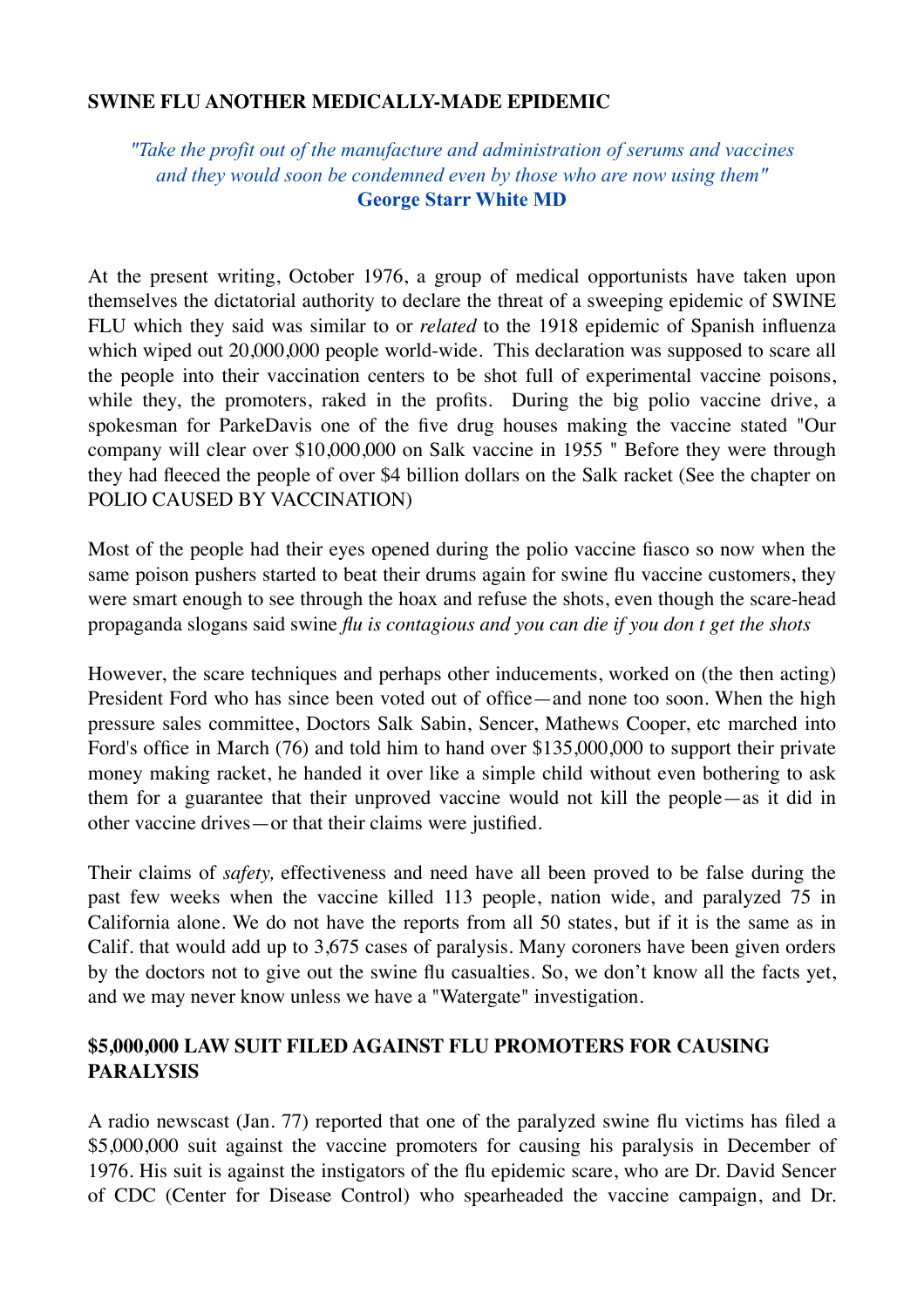Theodore Cooper of WHO (World Health Organization), the Health Departments which promoted the shots and the six drug houses making the swine flu vaccine. (Why not Ford also and his Congress who financed it?) His complaint was that they had put out propaganda promising that the vaccine had been thoroughly tested and was perfectly safe, and that the swine flu was contagious and people could die if they didn't get vaccinated, and that they would be protected if they had the shots, and that the side effects, if any were "inconsequential."

Dr. Edwin Kilbourne, head of the Microbiology Department at Mount Sinai Medical School (L.A. Calif.) said he thought "the cases of paralysis were only coincidence."

Paralysis is known to be a common after-effect of vaccination—any kind of vaccine—and these 75 California cases were paralyzed shortly after their flu shots—and yet, this doctor says (in effect) "forget it—maybe it wasn't the vaccine that did it." If that is the kind of teaching and slipshod guesswork that our young medical students are getting it isn't surprising that the doctors come out of medical college all mixed up and unable to cure anything—not even the common cold or pimples. All they learn is how to suppress symptoms with poison drugs or mutilate the patients with unnecessary operations. 97% of the operations performed by U.S. doctors are unnecessary, according to the admission of doctors, themselves, who met to decide what operations would really be necessary in case of socialized medicine when there would be no profit in it for them. They decided that only about three percent (3%) would be necessary.

All the flu vaccine sales promises were lies—proved later by the deaths and disasters within a few hours after the shots.

The insurance companies which had insured the doctors and vaccine makers down through the years balked at this obvious vaccine swindle game. We wonder why Ford couldn't have taken a tip from these shrewd businessmen and also turned down the whole, questionable vaccine program. We wonder what inducements prompted Ford and Congress to let themselves be talked into financing not only the vaccine but paying the damage costs which could amount to billions of dollars judging by the large number of deaths and disasters already reported, plus those which have been hushed up by the vaccine promoters.

The most common remark we hear on the streets today is, "IT'S THE BIGGEST RIP-OFF OF ALL TIME."

The vaccine promoters and drug insurance companies, no doubt, remembered the multimillion dollar law suits following the devastating polio vaccine campaign of the 1950's when the Salk, Sabin, and Cutter vaccines caused thousands of cases of polio, death, and other disasters. The law suits flooded the courts and the vaccine promoters and drug houses had to pay out damages amounting to many millions of dollars.

The five pharmaceutical houses making the Salk vaccine were called the Rockefeller chain then, and it is the same ones now making the swine flu vaccine, with a few exceptions. The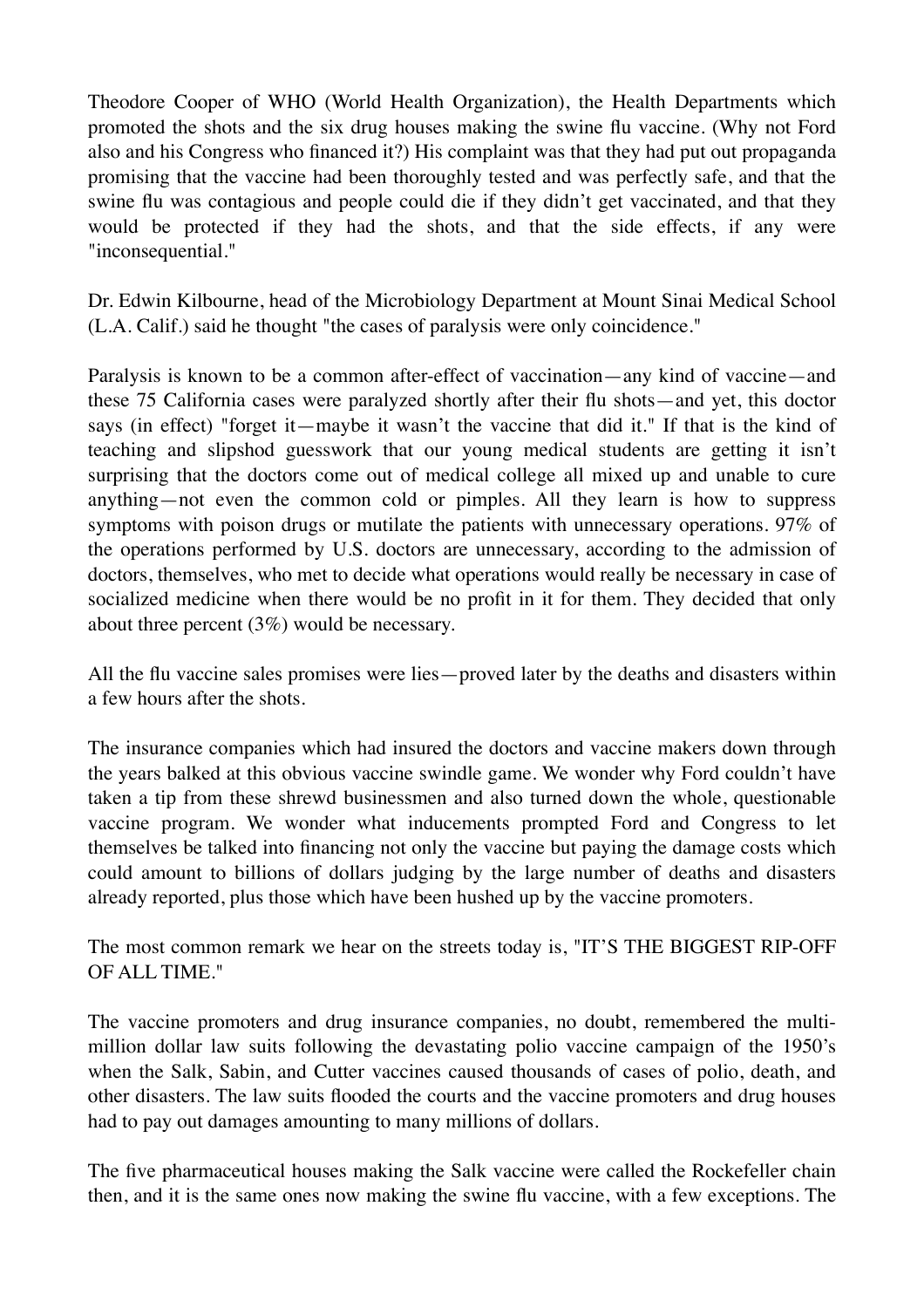vaccine promoters wanted to dodge all financial loss—the cost of the vaccine and the damage suits, so they could make clear profit, while the taxpayers were saddled with both the payment of the vaccine and the damages, also. I doubt that the crime syndicate could run a more crooked racket than this government sponsored and financed caper, with all the profits siphoned off into the pockets of the medical and drug concerns.

If those smooth talking con-men had been holding a machine gun on Ford they couldn't have done a quicker and easier job of robbing this simple man who didn't even know enough to do a little investigating before dipping into the public till to finance a private money making scheme.

Ford was not the only guilty one in this conspiracy against the people. Most of the members of Congress gave their supporting vote.

Before leaving office Ford asked the taxpayers to give the Congressmen a substantial raise. We wonder if he wanted to reward them for their part in helping him support organized medical crime.

An AP news report in the Los Angeles Times (Dec. 3, 1976) with a headline: \$129 MILLION FEDERAL RAISE PROPOSED, says in part:

". . . Ford will put the exact rates of pay he thinks advisable into the budget submitted next month. Unless the House or Senate kills the proposals. (Are they likely to turn down a raise?) the members of the House and Senate will receive \$57,500 annually compared to the current \$44,600."

Are they worth it? Another report told us that most of our Congressmen are corporation lawyers with an eye to serving private interests. Their vote for giving \$135,000,000 of tax money to support a private medical racket (swine flu vaccine) would indicate that they are indeed working for "outside interests", and not for the good of the people who hired them to their high positions.

The same AP report also says: "The commission (to raise salaries) made it clear that it hoped to link the raises to a commitment by the three branches of government to come up with a stricter code of conduct on outside income and financial disclosures."

Does this mean that if they are given the big raise they must promise to tell the truth about what "outside interests" paid them extra to swing the "big deals" in their favor?

Public officials like this should not be given any raise at all; they should be *given* a dismissal and a prison sentence, plus confiscating the bribes they have taken from "big business".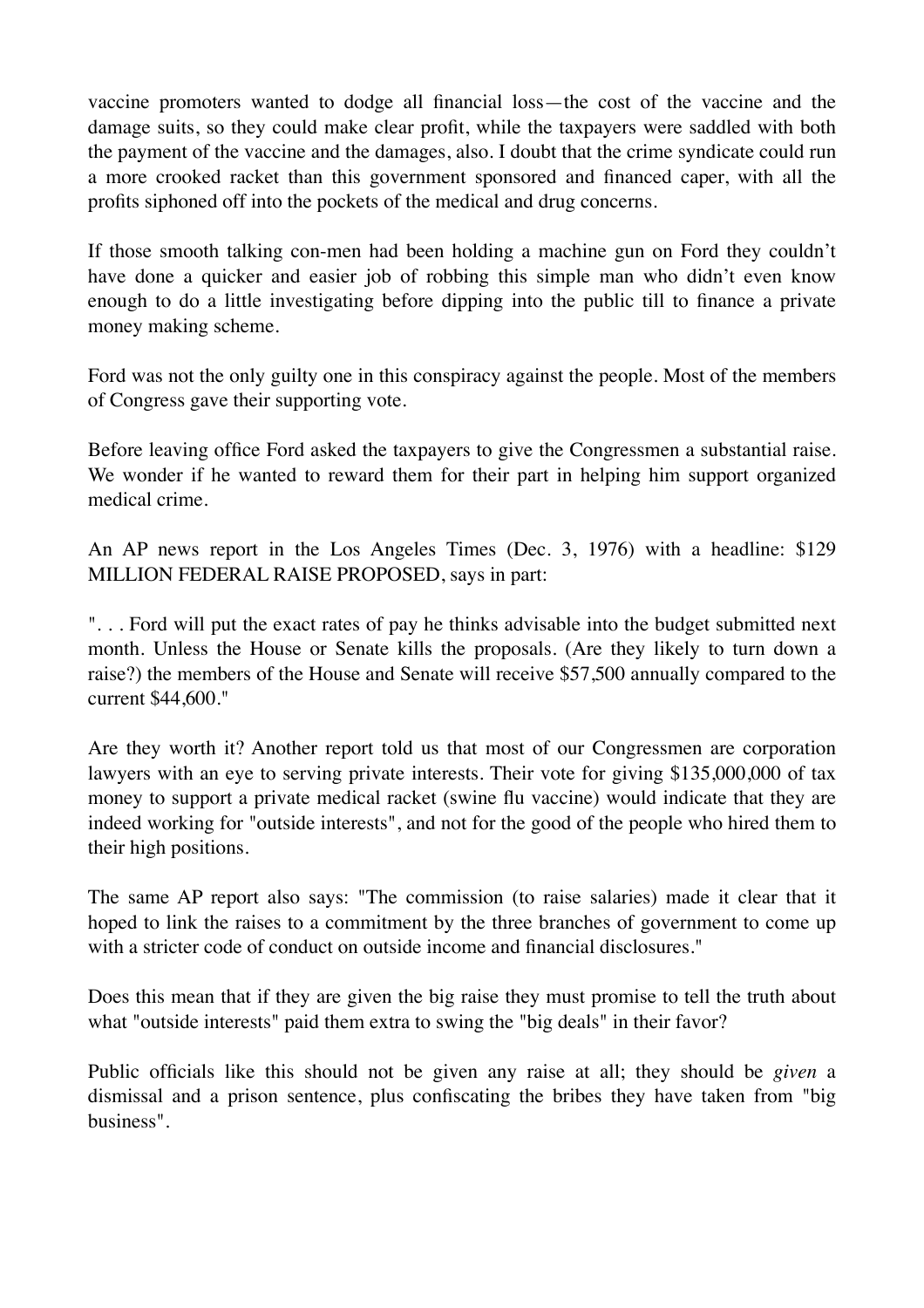#### **SWINE FLU VACCINE TESTS PROVE UNSAFE**

At the same time the vaccine promoters were telling Ford the vaccine was "tested and perfectly safe" they were still testing it on lab. animals, soldiers and little children. The ones who can't defend themselves.

In A REPORT TO THE CONSUMER (Sept., 75) by Ida Honorof, she presents a compilation of data from the National Institute of Health—Division of Biologic Standards, Bulletin of World Health Organization, and Dr. J. Anthony Morris, former Director of a branch of FDA Virus research. Dr. Morris' findings show that the flu vaccine, when inhaled by lab. animals *"tended to enhance cancerous tumors."*

Pregnant women had been on the preferred list for shots until findings indicated that certain substances in flu vaccine "could pose a serious threat of fetal damage to women who might become pregnant. . ."

In the report she reviews an article by Aurora Reich, Director of Scientific Communications, published in Indianapolis Star, which states:

"The virus itself (flu vaccine) has toxic properties, even after it is killed, which can cause fever and convulsions, especially in children. January *Journal of Pediatrics* carried the research of Doctors at Atlanta and Sheffield, England working together testing a purified killed influenza vaccine. They concluded that even the purified killed vaccine is too toxic (poison) to be given to children . .. The study showed 69% of the infants ran high fever 6 to 12 hours after vaccinations, and one had convulsions."

Other studies showed that about 10% had convulsions, and one died. One doctor pointed out that "there are 9 million children under 3 years of age. If 10% of them had convulsions, that would be 900,000 with convulsions.. (and how many deaths?) The routine vaccination of infants and children has not been recommended by the Public Health Service."

How tragic that these helpless little children are being used to test poison drugs—like laboratory animals. I thought that was against the law. It's deplorable to even use animals for this, as practically all the tests are for things we do not need, such as poison drugs, vaccines, unnecessary operations, etc. Yes, all vaccines are dangerous drugs. (See the chapter on HOW VACCINES ARE MADE)

Every once in a while we hear of an honest doctor who is not afraid to speak out and warn the people against vaccines. Such a man is Dr. James A. Shannon, of the National Institute of Health. He stated: "THE ONLY SAFE VACCINE IS A VACCINE THAT IS NEVER USED."

When it was proved that the vaccine was too dangerous to be used on children it should have been condemned and destroyed before it did any more harm, because if it is too dangerous for children or anyone else, it is too dangerous for all people.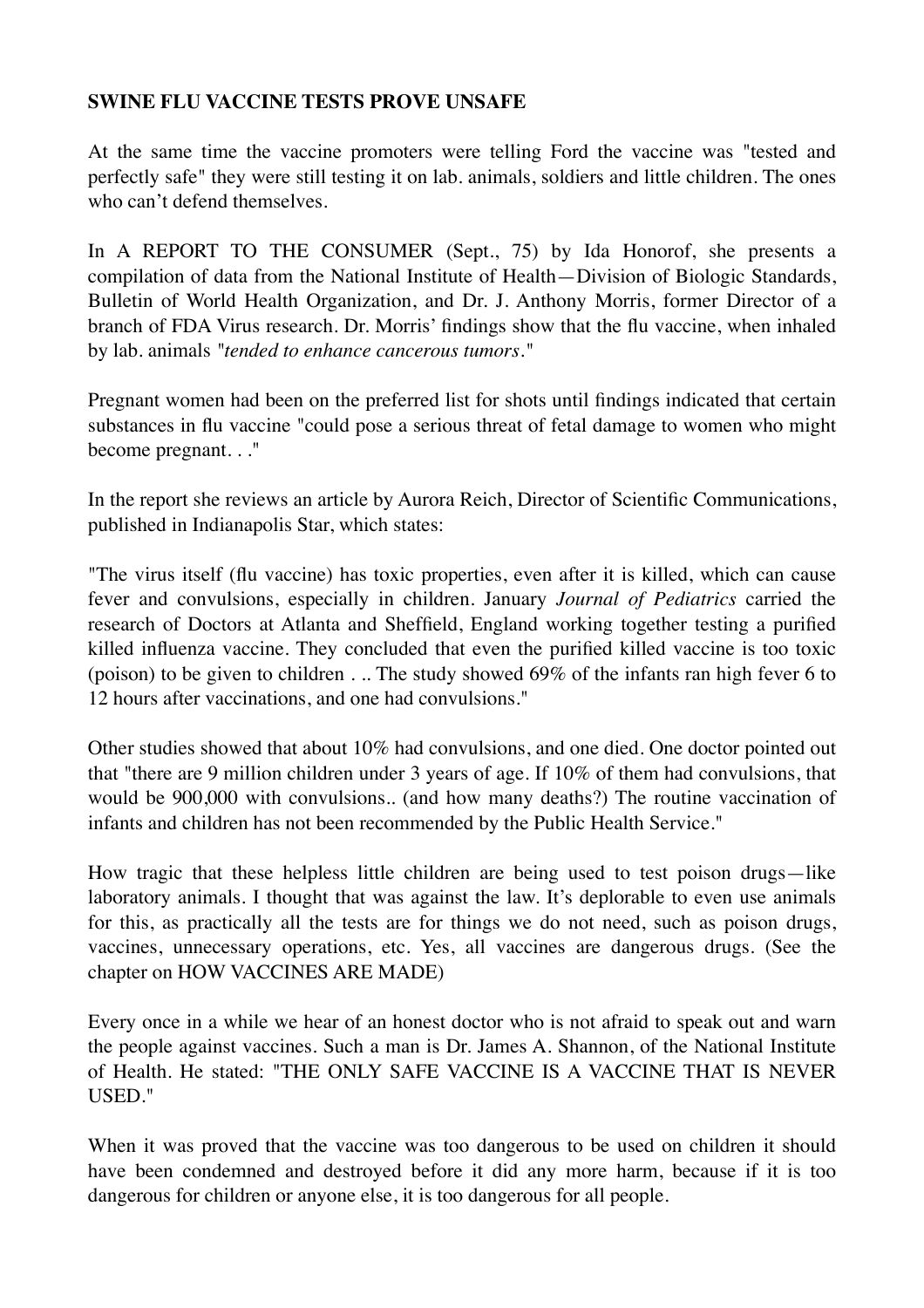Doctors who have been questioned, admit that they are not taking the shots for themselves or their own children.

The old, the ill and the other "high risk" cases are more sensitive to poisons and more readily broken down and killed by them, and yet, the doctors and vaccine promoters advised them to be the first in line to get the shots. I think they wanted to test the risky vaccine first on them to see what would happen and if it caused death and disasters the doctors could blame it on their old age or their various infirmities.

The doctors seem to consider these sick and elderly people expendable commodities of no importance. I saw an example of this when I sat in on a vaccine promotion meeting on USC campus (L.A.) recently, when the promoters were trying to drum up business and get the students to submit to the shots.

People in the audience started to ask questions of the doctor on the stand. They asked about the vaccine death that had occurred a few hours after the shots. He passed it off lightly with indifference saying that "they would have died anyway," or "They were old and probably had ailments that killed them." he made it clear that the vaccine promoters were not going to take any responsibility for their death dealing vaccines. He was one of the teachers at the medical school at USC. God protect us from the kind of doctors he would influence.

These vaccine casualties were not listed as such or the public records. The death certificates were falsified and causes were given other than the vaccine which killed them (See the chapter on FALSIFIED MEDICAL RECORDS.)

#### **NO SWINE FLU EPIDEMIC**

The whole swine flu scare was based on the death of only one soldier at Fort Dix, New Jersey (One report said october, 1975 and another said February, 1976). There was never any real evidence that he even had swine flu. There was a wide divergence of opinion among the doctors as to the real cause of his death. Some even tried to blame it on a walk he took when he was ill. An official diagnosis pronounced his death to be from *A-Victoria flu,*  and not swine flu. All the soldiers at the camp had been innoculated with *Port Chalmers flu vaccine,* which was claimed to contain antigens to protect against all strains of flu. Shortly after the shots over 500 men got sick with the flu anyway, thus proving that the flu vaccine is a total failure and does not protect from the flu or anything else. 66 more were hospitalized at Fort Knox about the same time. We do not have the report from all the army camps but, it is quite certain there were a large number of cases of serious vaccine poisoning—no doubt, called by some other name, and death certificates falsified as is usually the case with vaccination deaths. The death certificates of vaccine poisoning usually read, "died of pneumonia" or hepatitis, or meningitis or something else.

The present flu vaccine they are using on the civilian population is just as ineffective and dangerous, and yet, it is being promoted all over the country with disastrous results. No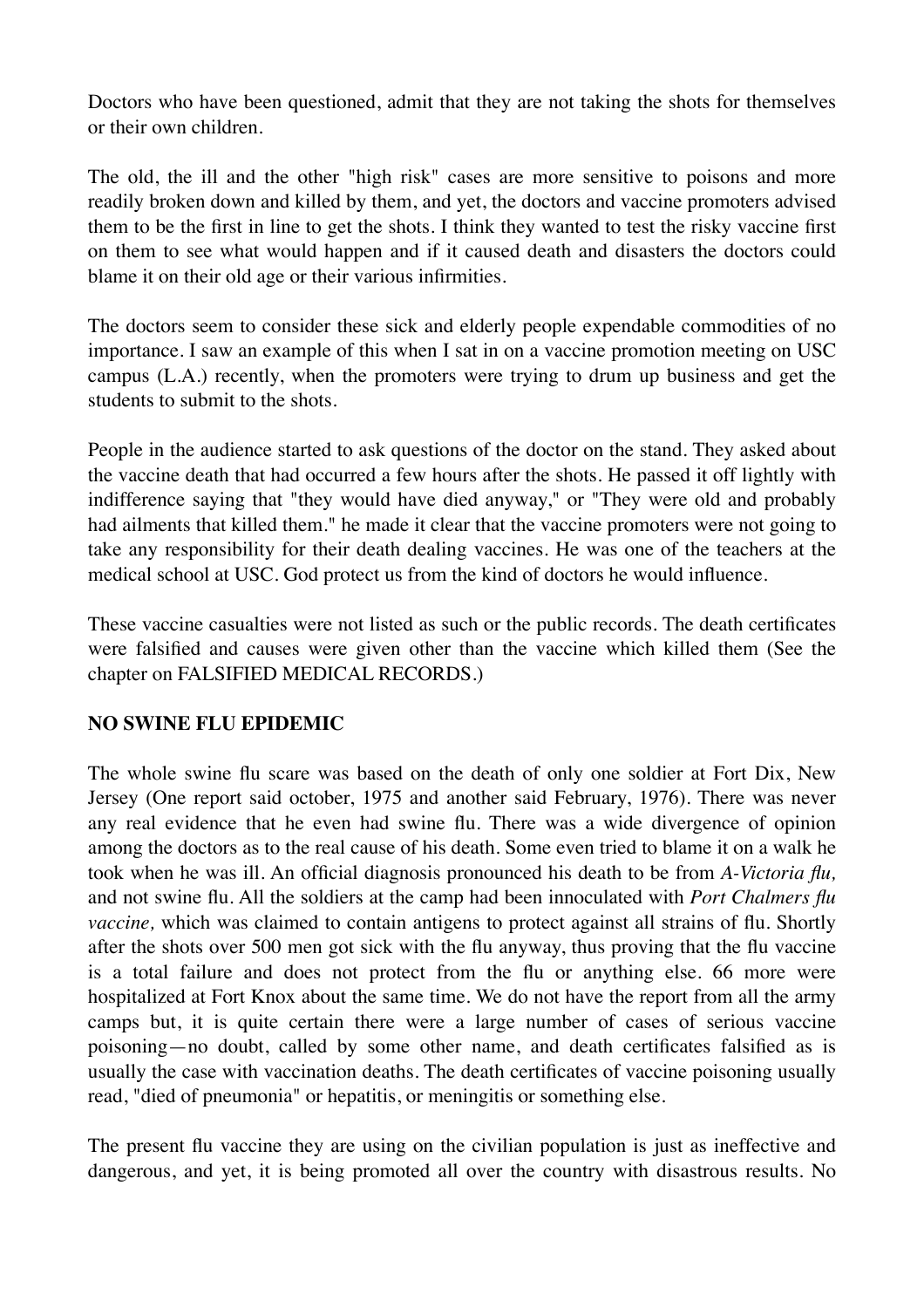matter how many casualties they have they are determined to use it as long as they can get away with it—because it is profitable. That is its one and only purpose.

Even if the swine flu had been the cause of the soldier's death, one case of a disease is not grounds to stage a nation-wide epidemic. It takes at least 30 cases of the same disease in the same locality to constitute an epidemic.

The vaccine promoters have been frantically trying to find at least one case of swine flu anywhere in the world to justify their custom made vaccination campaign. But they have not found one case—even among the swine. They heard of a man named Larry Hardison in Missouri who had a cold and they rushed to him to try to get a throat sample so they could make a case out of it. But he got well before they got the throat sample. Most of the cases of flu they check are caused by the vaccine itself.

There is no swine flu epidemic in U.S. or anywhere else in the world, and there is not going to be one either unless the vaccine promoters carry out their plan to vaccinate all the people; then there will be a full blown epidemic of vaccine poisoning—not flu.

There are already 113 recorded vaccine deaths and that is enough to be an epidemic of *vaccine* poisoning.

#### **ALL VACCINES ARE POISON**

Vaccines contain decomposed protein such as that which is taken from pustules on sick animals or putrefied eggs mixed with deadly drugs such as carbolic acid (phenol), mercury, formaldehyde (formalin), etc. Decomposed proteins can cause botulism, salmonella or other types of body poisoning. It's no wonder people drop dead after the shots.

All doctors who know the subject know and admit that all vaccines are highly toxic, and the after-effects are unpredictable. No doctor, laboratory technician or scientist can possibly determine the reaction the vaccine will have on each individual. It is impossible to know, in advance, the toleration point for poison which each person has. Therefore it is a deadly gamble—like Russian roulette—as to whether the vaccine will cause instant death (and that sometimes happens), or paralysis a few hours later, or cancer, heart trouble or TB a few years later, or kidney disease, liver damage, insanity (post vaccinal encephalitis inflammation of the brain caused by vaccines) or some other chronic disease somewhere along the way.

Vaccine is even worse than Russian roulette because that kills only a few and they are usually other crooks, while vaccination kills thousands of innocent and trusting people.

#### **FORD THE PUPPET**

After the vaccine promoters "took" Ford for \$135 million, they told him to be a good boy and roll up his sleeve so they could photograph him having a shot to induce all the rest of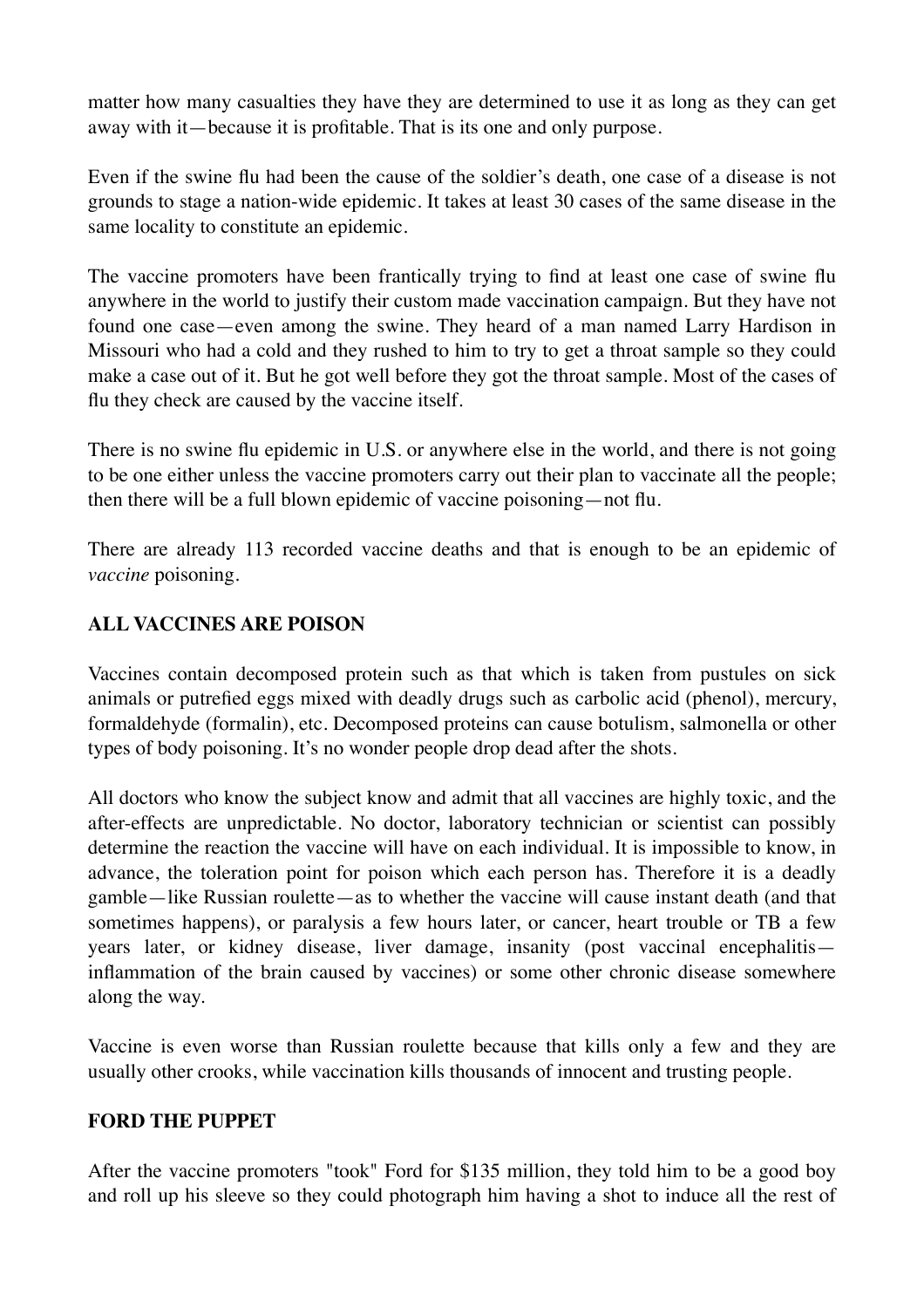the people to follow his example. They wanted to use him and his photo and influence as sales propaganda to sell their poison drugs. He obeyed like a puppet on a string.

No wonder the rest of the world is laughing at us. They see a fake epidemic—a mass poisoning campaign—and our national leaders dancing to the tune of the drug (vaccine) pushers.

Dr G. Nossel of the World Health Organisation said:

'You Americans ought to have your heads examined—No way would we permit it.. . There has been no proper investigation . . . The vaccine has not been properly researched.. . There are too many unknowns."

From as far away as Australia, there are those in authority who are shocked to see that such a fraud should be permitted—even promoted by the U.S. Government, along with the medical establishment, notorious for their money making schemes.

Dr. Archie Kalokerines, medical superintendent of Colleranebri Hospital in Australia, called the swine flu immunization program "a plan for mass murder . .. If a person is susceptible, the vaccine may act as an immunological insult predisposing that person to things like pneumonia or anemia ... If an individual is incubating another flu virus it can cause an immediate and severe attack of that disease.. . We don't know what the long term effects of this drug (swine flu vaccine) will be. It may predispose a person to cancer or other diseases . . ." (See the chapter on CANCERS CAUSED BY VACCINATION.)

The above statement is from an exclusive interview with the *Glendale News Press* (9/24/76) and reprinted *in A report to the Consumer*, by Honorof.

"Harry Nelson, Medical Editor for L.A. Times, reported on an American Cancer Society Seminar for Science Writers, and announced that microbiologists have uncovered new findings that incriminate vaccination. One of the participants was Dr. Robert M. Simpson of Rutgers University, N.J., who stressed that 'Immunization programs against flu, measles, mumps, and polio may actually be seeding humans with RNA to form proviruses which will then become latent cells throughout the body . .. Some of these could be molecules in search of a disease, which under proper conditions become activated and cause a variety of diseases including rheumatoid arthritis, multiple sclerosis, lupus erythematosus, Parkinson's disease and perhaps cancer." This quote is from the Honorof Report for June, 1976.

The chapter on CANCER CAUSED BY VACCINATION shows photographs of vaccine victims with cancers on the arms where the vaccine was injected.

From the NATIONAL HEALTH FEDERATION we hear, "The risks of life and health from the high incidence of fever and other side-effects of the swine flu vaccine are substantial. Public health experts estimate that approximately 15% of those inoculated will suffer disabling illness."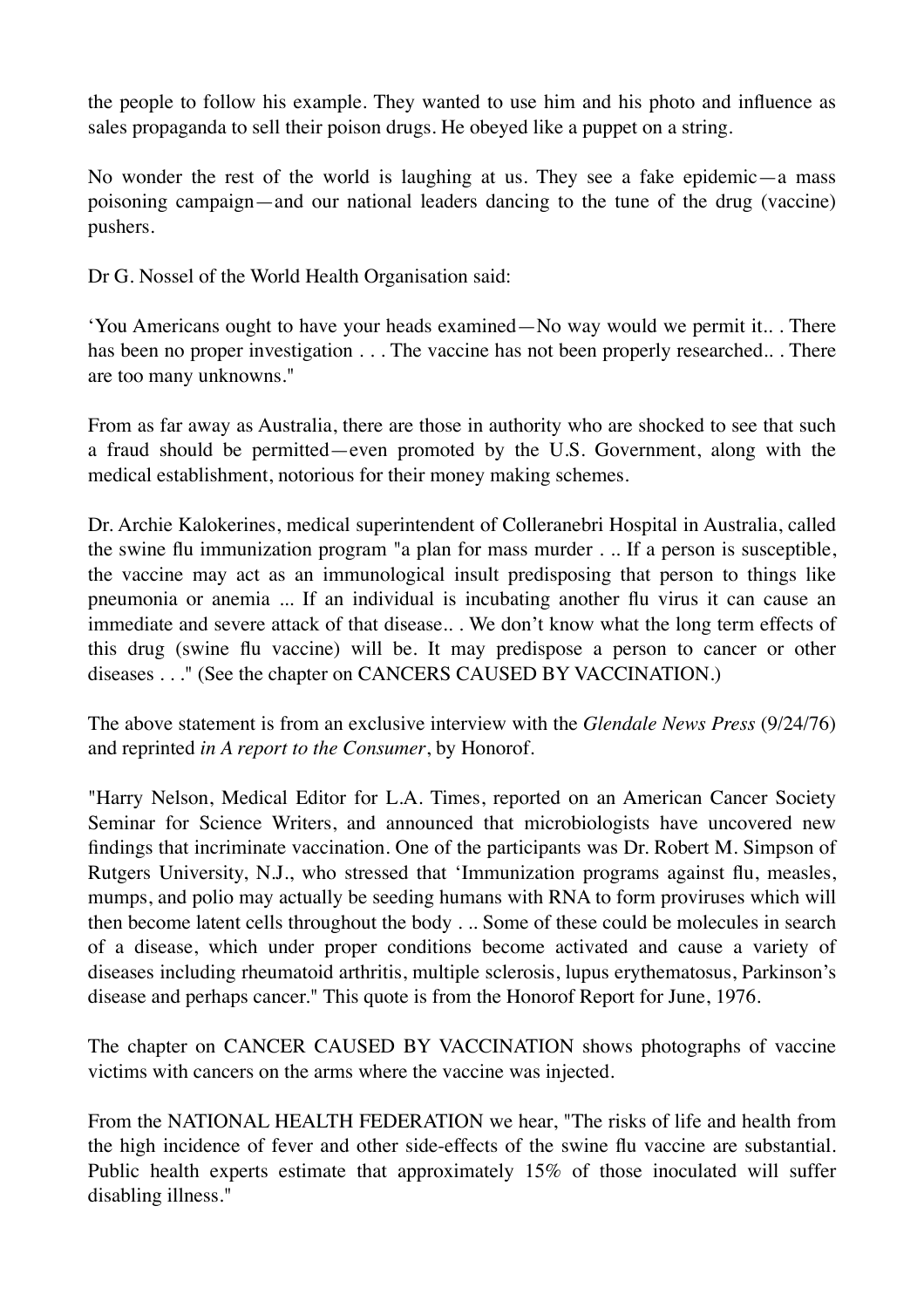Our paid government health agencies who are supposed to warn us of health hazards are not doing it. It has been outsiders who have been busy spending their own time and money to find out facts and warn the people against this colossal medical fraud. One source we need to thank for this is THE NATIONAL ENQUIRER and their state-by-state probe to collect data on deaths from vaccination, cases of swine flu, if any, who started the vaccine hoax and why, etc. In their Nov. 2, 1976 article by Chuck Michelini and Dan Schwartz, they write:

"Blundering government health experts (?) are directly to blame for the trail of deaths in the swine flu program — because they failed to warn people of vaccination dangers. And the mass inoculation program is needless —because there are no cases of swine flu in the entire world.

"Those are the charges leveled by top medical experts — who say the swine flu threat was blown out of proportion, then sold to President Ford and the American public with scandalous "horror tactics."

"Government officials are trying to scare Americans into getting shots with totally misleading TV commercials that say swine flu is contagious — and newspaper ads saying 'you can die' if you aren't vaccinated."

Actually, swine flu is not contagious at all. Like other diseases, it is a cleansing effort of the body to force out the accumulated poisons that have been injected or eaten, breathed or taken in in some other way. Coughing, sneezing, sweating (fever), vomiting, diarrhea, rashes, eruptions, etc. are the manifestations of the unloading program and should not be interfered with by suppressive drugs or other medical meddling. Most drugless doctors say that most diseases heal normally if the patients stay at home in bed, in a quiet airy room with no food, no medicines, and no drinks except a little warm distilled water.

In case of a cold, most medical doctors say take two aspirins and drink plenty of liquids. That's bad advice because aspirin is a drastic heart poison and should be avoided entirely in all circumstances, and "liquids" — not specific enough. The patient could take that to mean coffee, tea, alcoholics, soft drinks (all of which are poison) or soups, fruit juices, ice water, etc. all of which are harmful in illness. Reasons are given in another chapter.

Although the medical and government propaganda mills sent ads to the major newspapers warning "You can die from swine flu," authorities who were willing to stick to facts were saying just the opposite. For instance, Dr. J. Anthony Morris, one of the government's top experts on vaccines, stated:

"That's absolutely false. There's no evidence that swine flu is a killer . . . It is not contagious . . . There is no evidence that swine flu will spread. It has not been isolated anywhere since it was (allegedly) found in Feb. at Fort Dix, N.J." While addressing a meeting in Los Angeles he said, "...The swine flu vaccine is worthless. There's no evidence that it will protect you against swine flu because there's been no cases of swine flu to test it against."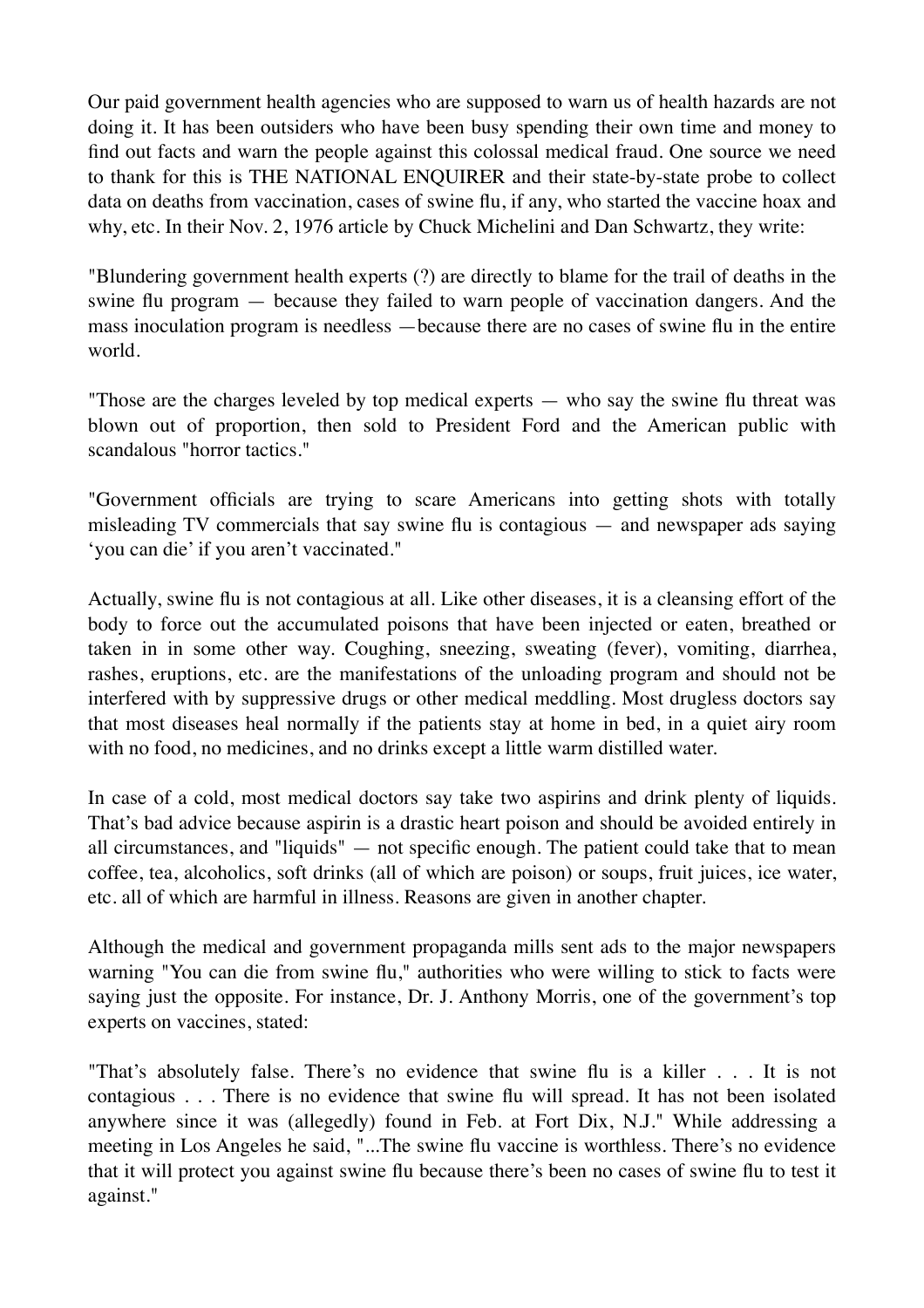He also said: "Effectiveness of flu vaccine is comparatively low. Flu vaccine made from inactivated virus particles such as now being manufactured, produces the wrong kind of immunity. It elicits systemic antibody that can be measured in the blood, but does not produce the local antibody in lungs and nose needed to protect against infection to the virus if later infected.

"There is no precise way to measure the potency of flu vaccine that will be offered Americans because the standard units do not measure the mass of virus particles in a vaccine."

Dr. Morris was fired from his job because he opposed the swine flu program and pointed out the defects which showed it could be dangerous as well as entirely ineffective.

Dr. Weidman, of the University of Florida, a recognized virologist, also agrees that the swine flu vaccine is inadequate to do any good. Doctors both here and in England found that their tests on laboratory animals were not encouraging. When the dose was potent enough to kill the virus it also killed the animals and when it was weakened enough to be safe for animals and people it was too weak to do any good, and was no protection.

"So far, only 25,000,000 Americans out of a total population of 216.2 million have had the swine flu shots. And as Dr. J. Anthony Morris puts it: 'That means 191 million Americans have failed to be taken in by the hard sell propaganda. The swine flu program is a program of incredibly high costs and questionable benefits' " (Enquirer, 12/21/76).

It seems to us that some doctors are slow learners. They should have found out by this time that they can't fight poison with poison, as their poison drugs and medicines only make matters worse in the long run. Most diseases are caused by poisons either generated within the body or imposed upon the body from without such as contaminated, devitalized foods, tobacco, alcohol, coffee, vaccines, fluoride-poisoned water, all drugs, insecticides, radiation, etc. Because vaccines are all poison they do damage in 100% of the cases. The damage ranges all the way from sudden death to chronic diseases in later years.

# **VACCINE CAN TRIGGER HEART ATTACK**

Dr. Selye of the University of Montreal, one of the world's foremost authorities on human stress, stated:

"After inoculations, elderly people and the chronically ill are particularly predisposed to have certain stress reactions such as *heart failure."* (Enquirer 12/21/76)

In spite of this and other similar findings, the vaccine promoters urged all the senior citizens, the old and ill the *high risk* cases to be the first in line to get their shots. Because of this mad rush for profits the promoters are guilty of causing all those needless deaths of the elderly people a few hours after they had their shots.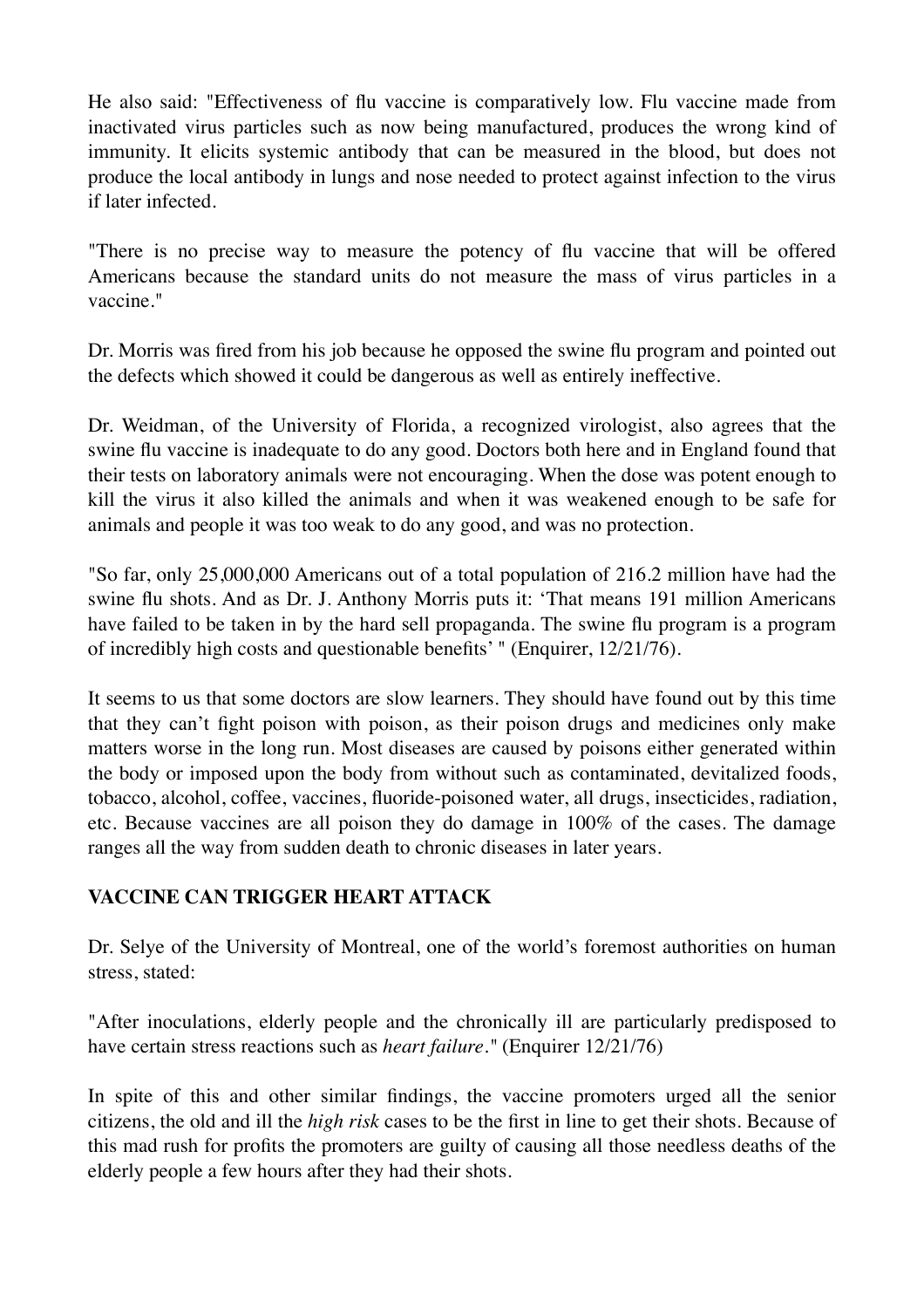Dr. Cyril Wecht, of Allegheny, Pa. performed autopsies on several of the flu vaccine victims and said:

"People should have been advised to ask their doctor if the shots were safe for them, especially if they'd had heart attacks or high blood pressure — but this was not done."

What good would it do to ask their doctor? Most doctors don't know the dangers of vaccination, and if they did they wouldn't tell their patients, as long as it was profitable to them to keep silent about it. The individual doctors usually do what their medical hierarchy tells them to do, and when they are promoting a vaccination drive the doctors are ordered to comply.

My previous research on vaccination revealed many cases of sudden death from heart failure after vaccinations. As stated many times before, all vaccines are poison and when they are shot directly into the bloodstream they circulate throughout the body including the heart, in a matter of seconds, and continue to circulate and cause corrosion and malfunction of all the delicate tissues of the body. The heart valves are made of fragile membrane which is affected by the poisons, in such a way as to render it incapable of proper functioning, leading to heart failure. At the same time, all other vital organs are impaired by the same poisons.

Most doctors and coroners try to deny the obvious when protecting a favorite money making racket like vaccination. For instance, the Los Angeles County Coroner, Thomas Noguchi performed autopsies on people who had died within 48 hours after being inoculated with swine flu vaccine. His statement, published in Los Angeles Times, Nov. 2, 1976, savored of both whitewash and sales propaganda when he said: "We do not believe the vaccine had anything to do with their deaths . . . Heart disease of various types was the cause of death in each case The patient with heart disease is clearly at risk of getting flu if he or she is not protected. Therefore, under guidance of their physician, it is advisable for such high risk persons to get their shots."

If we all followed his advice and got poisoned with the vaccines we would all be dead from vaccine induced heart failure or some other disease of blood contamination.

#### **80% OF ALL MEDICAL DOCTORS ARE UNFIT**

In a KABC radio interview, recently, Edgar Berman, M.D., consultant on medical affairs to the White House and associate professor at Johns Hopkins School of Medicine made some startling statements, a few of which are as follows:

"At least some 200,000 M.D.'s practicing medicine today are guilty of incompetence. . . I estimate at least 10% of these are actually fraudulent and corrupt ... And an unfortunately small percentage — certainly less than  $15\%$  —are intelligent, hardworking, compassionate, and moral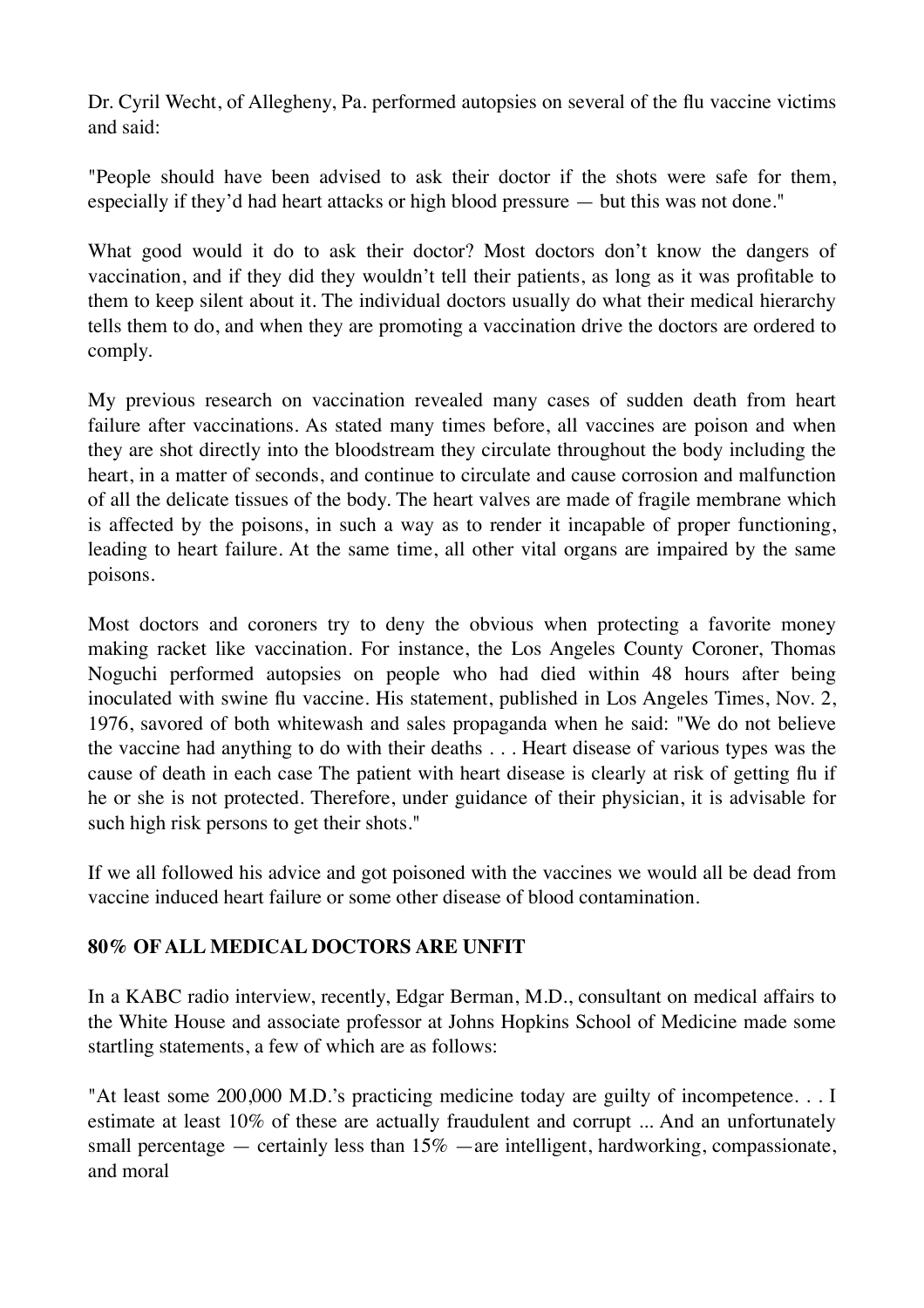The scramble for the dollar shows up in statistics. Approximately 1 500 000 (unnecessary) tonsillectomies a year Some 14 000 to 16,000 persons die each year because of the 2,000,000 to 3,000,000 unnecessary operations performed, and God knows how many hundreds of thousands have complications.

"Over the past 50 years doctors have been implicated in producing more infections, crippling and suffering than all the accidents caused by the combustion engine plus every illness foisted on the laborer by industry, from black lung to radiation poisoning.

"Studies at Cornell and Yale have shown that 1,250,000 hospitalizations a year are caused by prescribed drugs. And once in a hospital, you're still far from safe. Our hospitals, even the best in the land, produce over 5,000,000 cases of disease a year."

Dr. Berman wrote a book titled, THE SOLID GOLD STETHOSCOPE. It's a shocker. It "gives the low-down on the high-ups" in the medical field and has the authenticity of a man  $-$  a medical doctor  $-$  who knows the story from the inside  $-$  the seamy side. It's not only informative, it's a million laughs.

There is so much bungling, guesswork, faulty diagnosis and cover-up, both inside and outside of the hospitals, that the doctors conceal their manslaughter cases by calling them "Accidents." There are so many doctor-caused diseases that they have given them a name, "iatrogenic." It means *doctor-caused* diseases. People think they go to the hospitals to get well — to be healed, but instead, millions of them are made sicker by the treatments, and even killed by the poison drugs, operations and experiments. Most, maybe all, of the hospitals have a separate section set aside for their "iatrogenic diseases." Why are they kept separate? It is probably because the doctors don't want the visitors to see what they have done to them, and also to use them for experimentation. They justify this by claiming they must experiment to find a cure for the diseases they have caused. But they use the same deadly drugs and treatments that caused the diseases in the first place.

The famous Dr. Charles Mayo, in a radio broadcast a number of years ago was honest enough to admit that with all their latest equipment and medical training at the Mayo Clinic, they are able to get only 20% of their diagnoses and treatments right. The autopsies on the dead bodies showed them what they did wrong.

An article in Dr. Shelton's Hygienic Review (Dec. 76) quotes some interesting statements from a group of 18 internationally known scientists. The Chicago Tribune (Dec. 22/76) also carried the article by Ronald Kotulak. Here are a few of their remarks:

The shocking conclusion is that drugs are so widely misused that only 10% of the medications taken in the industrialized world are for disease-related purposes.

"They point out that there is no such thing as a safe chemical, a fact that doctors tend to forget and that most people do not know . . . Doctors frequently prescribe drugs even though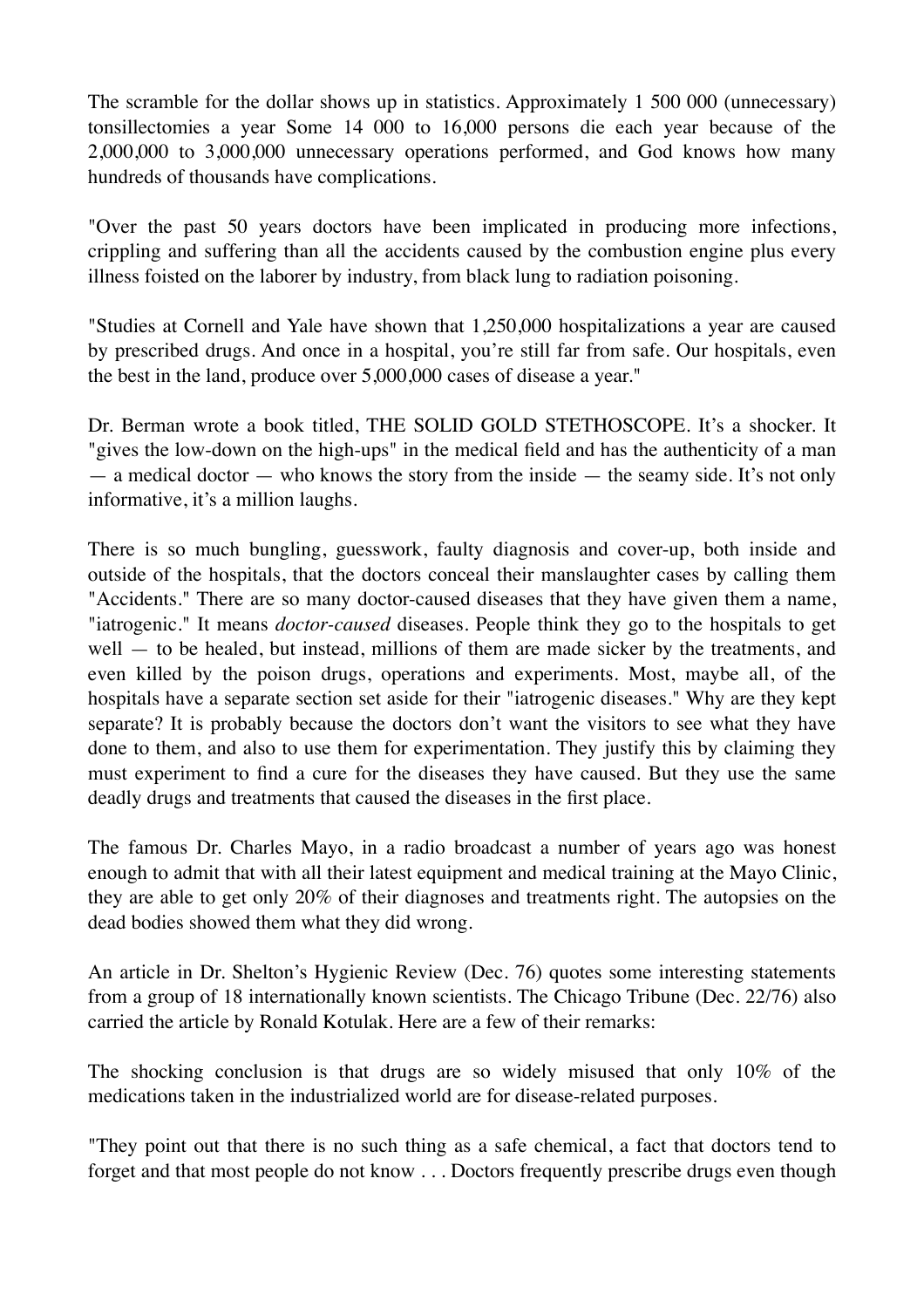they know little about them, and the people eagerly take them. The price which the patients pay in terms of adverse side effects are horrendous.

"Studies in America and England have revealed that, out of every 20 hospital patients, one is admitted because of the harm done by drugs.

"Once in the hospital the risk increases. Up to 18% of the patients suffer from bad sideeffects caused by medications prescribed in the hospitals.

"'The annual cost of treating this unnecessary and preventable abuse of medications is close to \$3 billion,' said this international Commission of Internal Pollution — a staggering waste of money and health

"Who is to blame for our medicinal extravaganza? The responsibility must be shared by the drug industry, the government agencies that oversee them, the doctors and those who take the drugs.

"Another breakdown occurs when it comes to test new drugs on people. A spot check conducted by the Food and Drug Administration in 1973 disclosed that 20% of the doctors doing these clinical trials were guilty of unethical practices, including prescribing wrong doses and falsifying records."

#### **DRUGS CANNOT CURE**

All chemicals and drugs are inert, foreign substances which act as irritants when taken internally. They do not have power to act in the body or cure anything. The only reason why they seem to cause some changes which people like to believe are curative is that the internal defense system tries to eject this unwanted foreign matter, and that sets up a reverse action to remedy the harm done by the drugs or chemicals. This taxes the bodily reserves and delays healing. In the case of some drugs it makes healing impossible.

I talked to a young medical student who said that the med. schools were dominated by the drug houses which are flooding the market with so many new drugs which the students are required to learn that they didn't have time to study anatomy and the things which doctors are supposed to study. No wonder the new doctors don't seem to know anything except how to give drugs, shots and whatever the pharmaceutical houses dish up to them.

The antibody theory collapsed with scientific tests and that leaves the vaccine business without a leg to stand on. (See Chapter on Germ Theory.)

#### **VACCINE PROMOTERS TRY TO DODGE THE BLAME**

Now that the vaccine racket is being exposed, the vaccine promoters are trying to squirm out of it by making confessions or trying to lay the blame on others. The day after the scare headlines came out in the papers — "Swine flu can cause death" — and "the flu vaccine is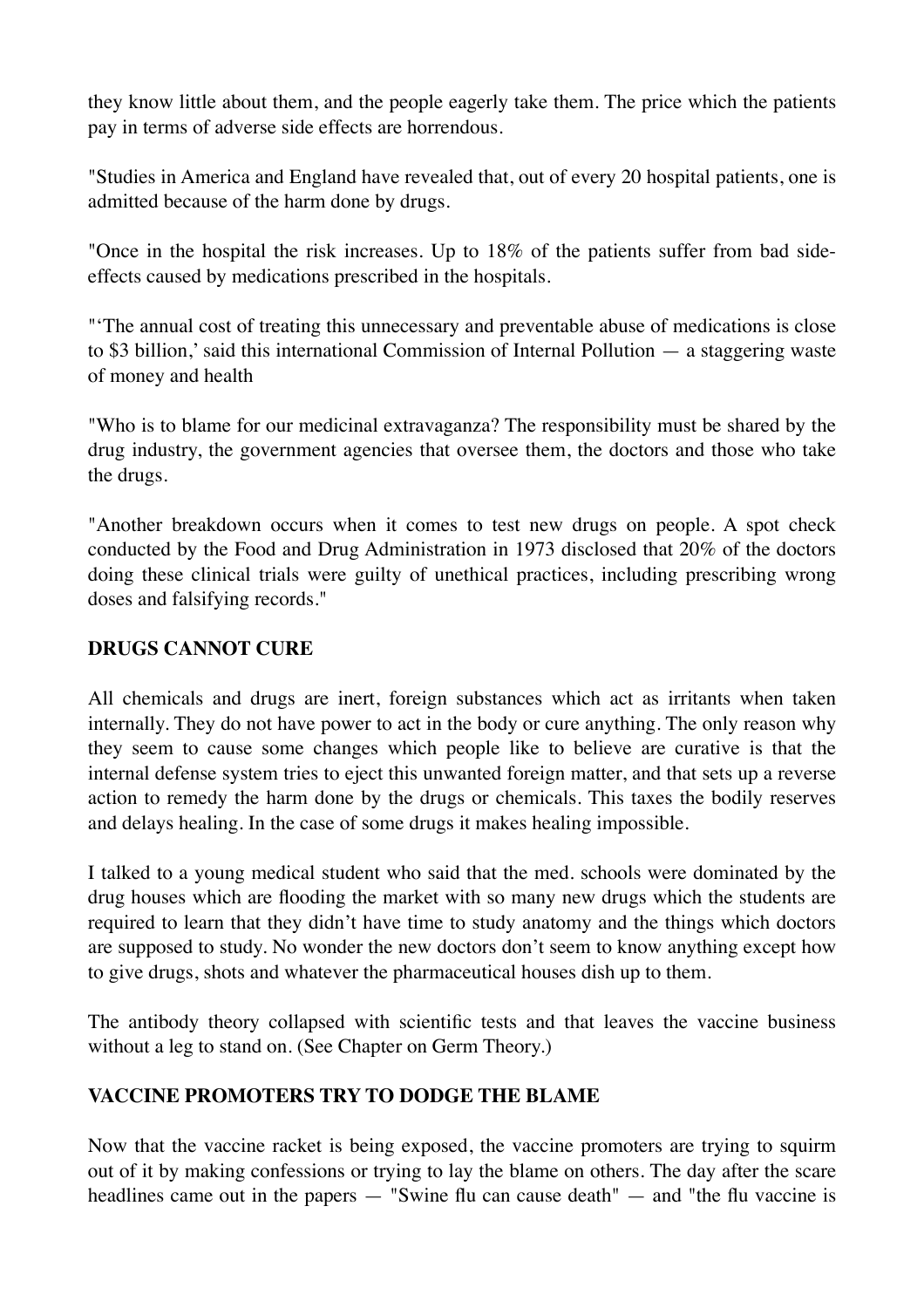safe and will protect you. . .", etc., a top virologist for the CDC (Center for Disease Control) which heads the flu program  $-$  admitted that the CDC knew the headlines were false." (Enquirer Probe, 12/21/76).

"An official working with the  $CDC - Dr$ . Elmer Spurner, director of laboratories for the Missouri Division of Health, admitted, 'Our tests were not meant to confirm that there was a swine flu outbreak. I don't know how that got into newspaper stories.' "He knows.

He and the other promoters did not issue any denials when the headlines across the country read: "Swine Flu Case is Confirmed," and "Flu Vaccine Rushed to Missouri in Crisis." (Ibid)

After the many deaths, heart attacks, paralysis and other cases of vaccine poisoning began to mount, some of the promoters were asked to justify their widely advertised claims that the vaccine "would protect 85% to 90% of those vaccinated" . . . and that the side effects would be few and "inconsequential." One of the favorite tricks of the guilty was to lay the blame on others. As an example, Dr. John Seal of the National Institute of Allergy and Infectious Diseases said:

"The public should be much more careful in interpreting what we mean when we make such statements." (Ibid) What did he mean?

Another man on the advisory committee admitted:

We don't know what the vaccine will do when it faces the virus." Yet, they all told the people it was "tested and perfectly safe."

In other words, they don't know what they're doing, but they tell lies to lure people into their vaccination centers, and when the deaths and disasters occur, the doctors tell us in effect — "It's your fault for being stupid enough to believe us."

"Dr. Ernest C. Harrmann, associate professor of microbiology at Peoria, Ill., School of Medicine, believes that "*the time has come to ask for resignations of all those behind the swine flu vaccine rip off.'* "(Enquirer Probe—12/21/76)

#### **A FEW CONGRESSMEN BLAST THE SWINE FLU HOAX**

Not all of our Congressmen are hopeless. Some are actually on our side. Congressman Ron Paul of Texas is also a doctor and is able to see both sides of the swine flu question. Most doctors have tunnel vision and see only one side — the side with the dollar mark.

Congressman Paul, in an interview with the Enquirer (Dec. 21, 76) said: "I am outraged by this program. It has been a shocking misuse of funds ... and an evil political maneuver. There are people whose careers are in question because of this program. And I predict these blatant advertising efforts to panic the people into taking swine flu shots will fail.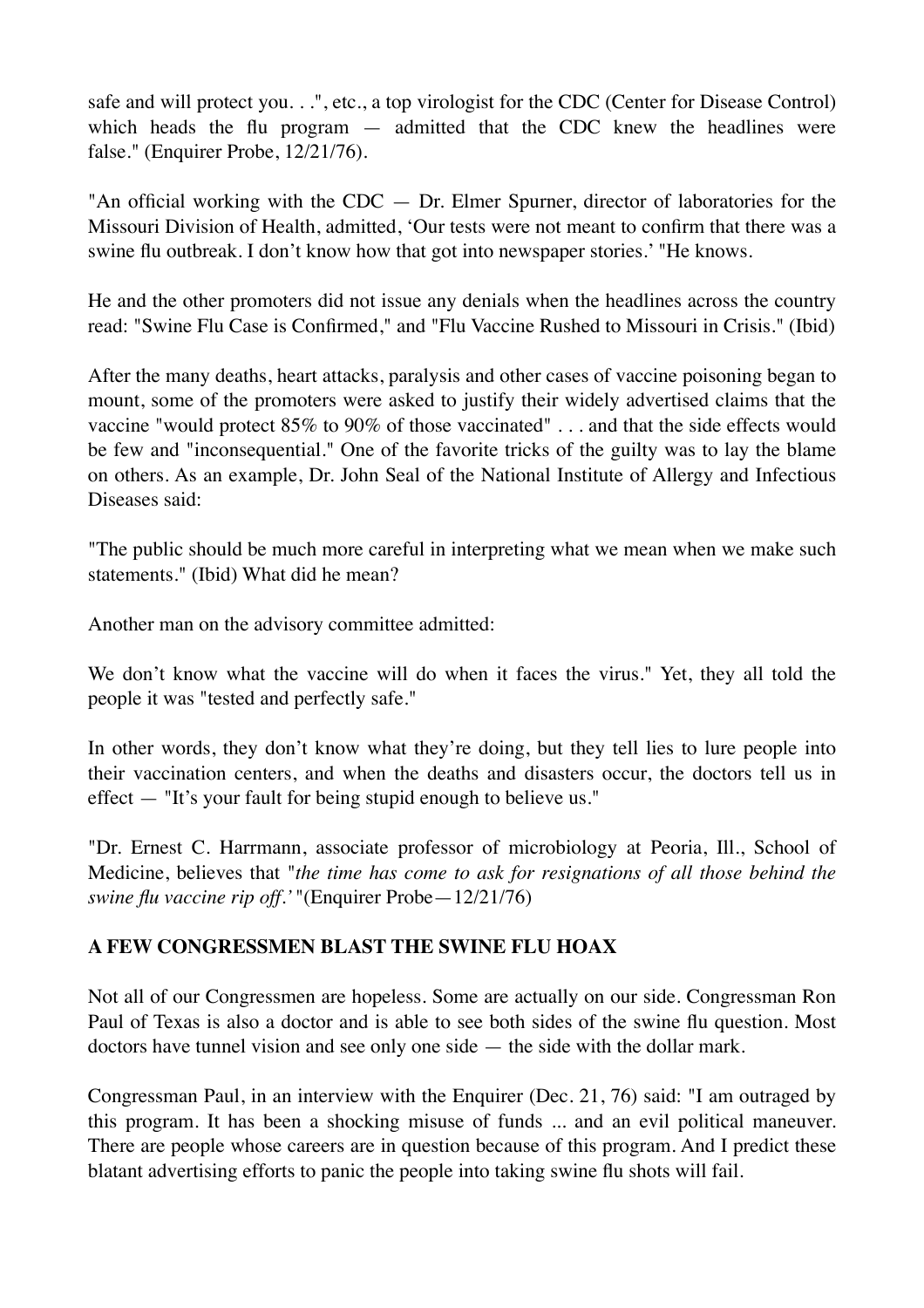"I think Congress has wasted more than one hundred million dollars. The swine flu program should be brought back to Congress and discontinued at once. The program should be stopped, and those who were responsible should be held morally accountable to the American public."

Congressman Larry McDonald of Georgia, also a medical doctor, said: "I think the swine flu program is a tailor-made *hoax* that finds its roots in frightening the American people . . . I believe that a full investigation of those in charge should be launched . . . and if it turns out to be a dishonest promotion, everyone responsible should be removed from their jobs."

It's heartening to find that *all* our Congressmen are not corrupt. But where were they, the good ones, when the vote was being taken to endorse and finance this mass poisoning program?

#### **HOW TO PUNISH THE CULPRITS**

Removing the guilty from their jobs is not enough. A punishment should be imposed on them which they will feel, and that would be to take away *all* their money — that's their real love, obviously. If we gathered up all the bribes they have taken from their outside clients, plus all the other millions they have rounded up by using their governmental influence it, would amount to a billion dollars or more —perhaps. With this backlog of funds we could establish some good non-medical schools which would teach the people what to do to take care of their own ailments — even how to avoid all illness. That is possible because many are now living the health life and have no ailments whatsoever. These schools should be kept free from medical domination and political strings.

Health doctors with the right kind of non-medical training get at least 90% more successful "cures" than do the medical doctors with drugs. This project should be carefully supervised to make sure that a lot of pseudo schools do not spring up parading under the guise of the authentic, well trained schools of natural healing.

The present day medical doctors are 30 years behind the well trained health doctors. Medicine is on its way out. It is a failure method which leads the people astray.

#### **LAW SUITS AGAINST THE VACCINE PROMOTERS**

When our President and Health Departments joined bands with our mortal enemies-- the poison pushers (vaccine promoters), and failed to warn the people against hazards of the oncoming poison raid, the people were left unprotected, with no use of the mass media (TV, radio, press etc.) and no help from City Councils, Mayors, Congressmen, County Supervisors, or police, because all our paid protectors had given their allegiance to the public poisoners. When the vaccine was causing death and disaster soon after the campaign was launched a and the trusting unwarned, people were walking blindly into the vaccination centers, the few "do-gooders" who knew what was going on tried to reach as many as possible with WARNING leaflets and meetings. But that was not reaching enough people. It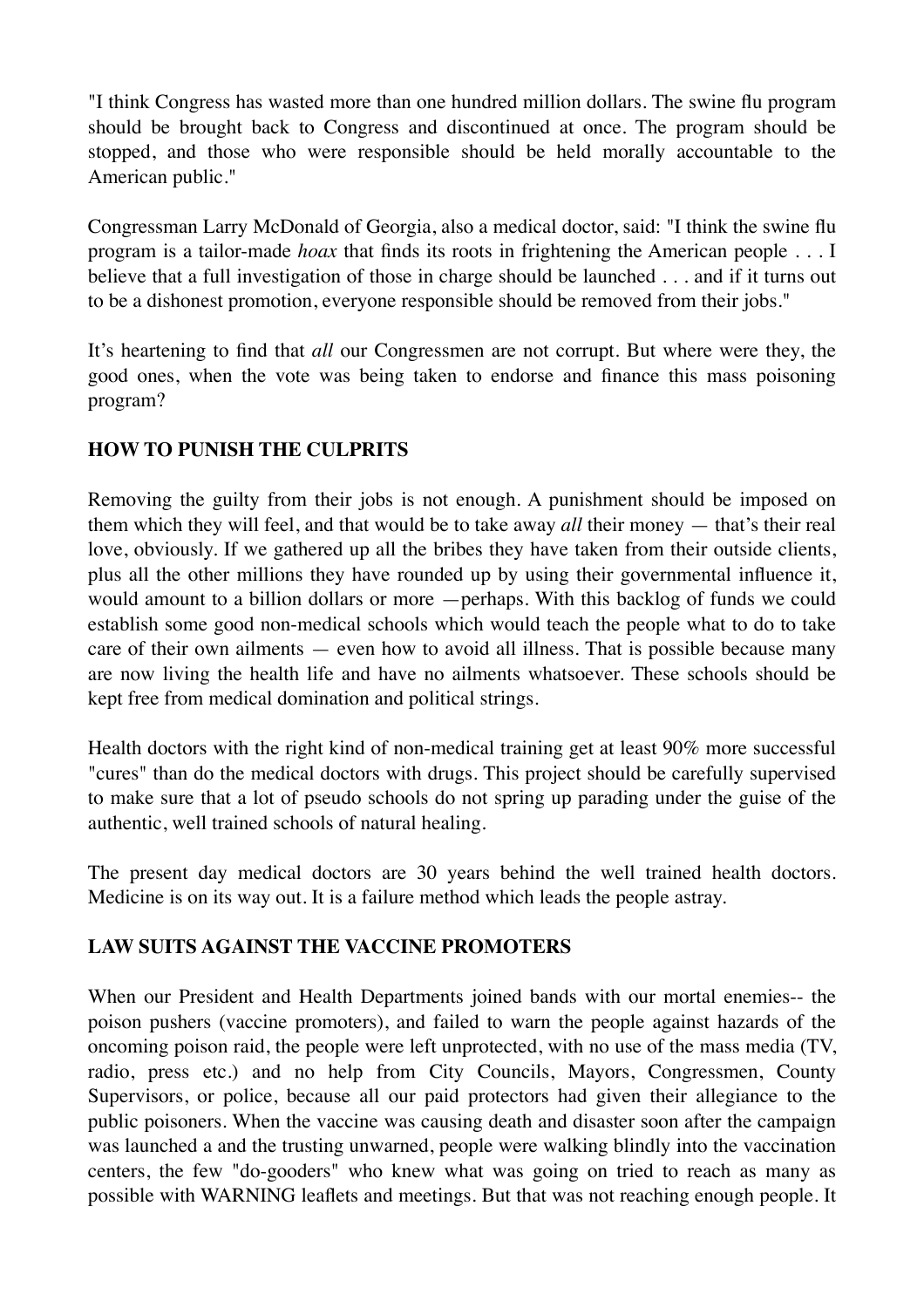is a helpless feeling to see all our tax supported public officials working against the people and supporting a killer racket.

A few tried to go through legal channels with law suits against our derelict president and the heads of **thE** vaccine campaign. But that is a slow and expensive procedure, and besides, these hard working "do-gooders' were not making any money at their self appointed task of warning the people of the deadly hazards of the vaccines.

Three suits were filed from California. One suit which is progressing well was filed by Lewis E. Cook Jr. of San Diego, Calif. He charges that the inserts that appear in the vaccine packages produced by Merck, Sharp and Dohme, Wyeth, and Park Davis (firms making the swine flu vaccine) do not state the vaccine "might be in any way effective ir Preventing influenza . . ." which is supposed to be its purpose and its only justification...

"The claims that influenza vaccine will or can prevent influenza cannot be made legitimately since there is no evidence anywhere in the world which would suggest that influenza vaccines have ever prevented even one case influenza.

"The data indicates that the entire mass immunization program is fraught with unknowns, suppositions, speculations, assumptions and little or practical and sound scientific validity-- conceived and implemented in a most amateurish, haphazard and irresponsible manner, which poses a threat to the health -lives of the American public....

"Antibodies (supposedly) produced by the injection of the inactivated and disrupted whole virion and subvirion flu vaccines manufactured for swine flu cannot be shown to be effective in preventing swine flu ... The whole mass immunization program is fraught with dangers and risks without sound scientific data. The immediate, short, and long term adverse effects of the vaccines could not have been adequately determined during the brief period of only 3 or 4 months during which experiments on a few humans were conducted prior to publication" (of drug inserts).

It usually takes the drug companies several years to test vaccines before trying them out on people.

The third suit was filed by Ida Honorof representing *People Against Political Innoculations*, and of The National Health Federation. They joined forces to file suit in the U.S. District Court to stop the misuse of public funds for a vaccination campaign that has not been proven safe or effective. They assert that the mass inoculation program violated the U.S. Constitution--First Amendment. They request that the whole program be discontinued "unless and until grave doubts and hazards associated this massive vaccine program are disclosed and fully known to the public." Honorof contends that the swine immunization program has been "a series of lies, deceptions -and errors of judgment. We're asking Ford, and Education and Welfare (HEW) that they terminate the program at once. The greatest danger is not flu but vaccine itself." (Published in VANGUARD, Sept. 76)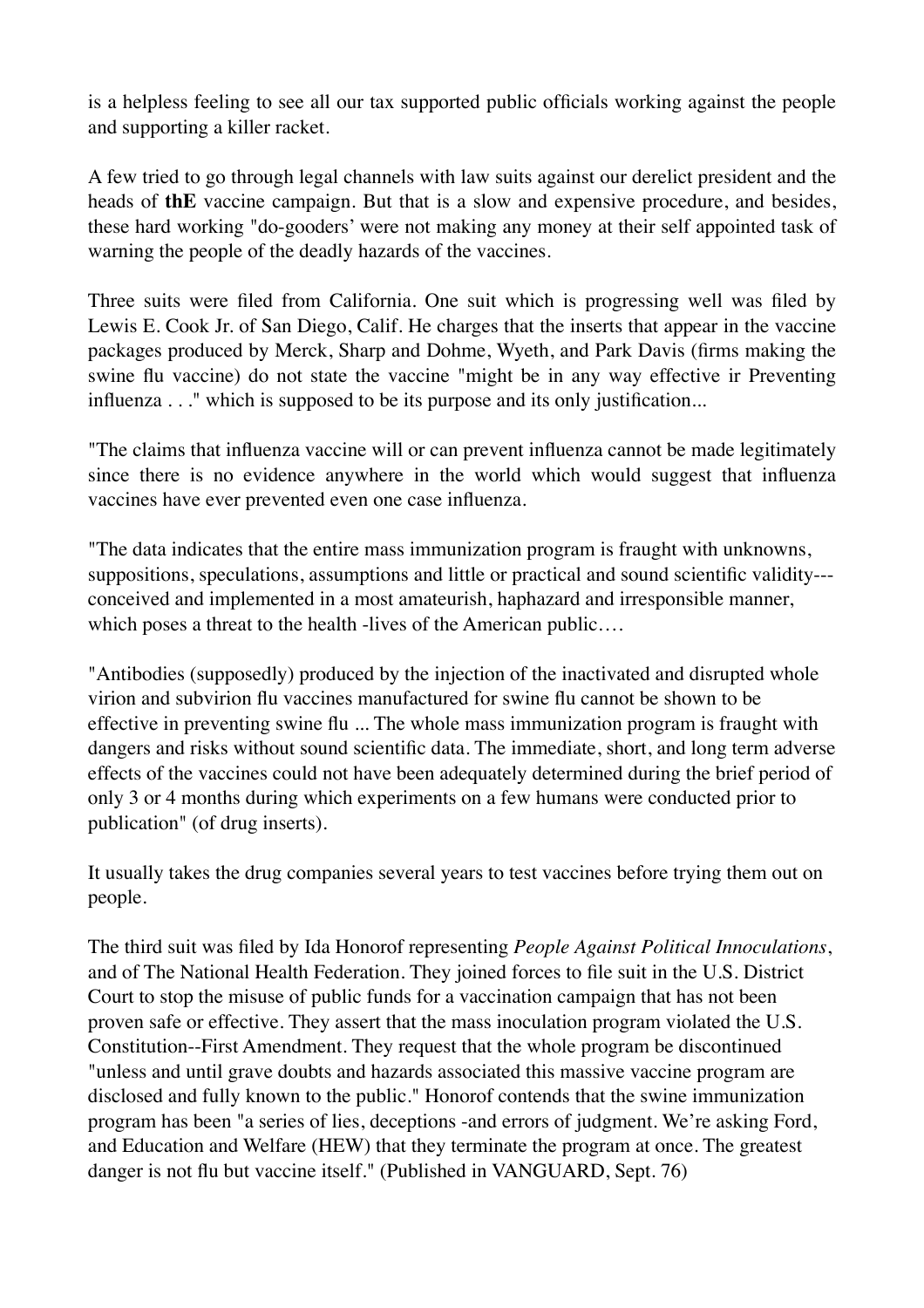#### **AMERICAN MEDICAL ASSOCIATION HAS BEEN OUTLAWED**

The A.M.A. was found guilty in a U.S. Court of Law for violating the Anti-trust act a number of years ago. Dr. Morris Fishbine, President of the AMA, at that time, was sentenced to a prison term and the AMA was fined and admonished to cease and desist from their illegal activities. Fishbine didn't serve his prison term and the fine was not heavy enough to worry the association so they have continued to operate in violation to the law ever since then. Therefore, they are an "outlaw gang."

# **NEW ANTI-TRUST SUIT AGAINST A.M.A. FILED BY CHIROPRACTORS**

On Oct. 12, 1976 an anti-trust suit was filed in Chicago, U.S. District Court, against the American Medical Association. This suit was filed by a group of Chiropractors who have proof that the AMA has, for years, boycotted, libeled, and tried to destroy and eliminate the whole chiropractic profession. Details in an article in SPEARS HOSPITAL NEWS, (Denver, Dec; 1976).

The AMA has not only carried on a continuous fight against Chiropractors, but all drugless fields of healing, most, if not all of which have safer and more successful methods of healing. Some of the drugless methods are not as good as others but, at least, they don't use poison drugs and knives, so they cannot do the harm that medical methods do.

The medical profession has no safe and sure cure for any disease. I know because I have worked with medical doctors. They hired me for what I knew that they didn't know. But, in spite of their lack of ability to cure anything, they used dictatorial powers to put out of business and into prisons many drugless doctors who could "cure" what they couldn't cure.

I know several highly successful health doctors who were practicing under Chiropractic licenses, but were sent to prison for "practicing medicine without a medical license." This was in a state where the medical dictatorship held sway, and they would not allow any other school of healing to practice there, although the drugless doctors achieved better results than they did.

Medical doctors call all other healers "quacks." A quack is one who claims to be able to cure diseases, and takes money for it, and does not "cure" the patients. Doesn't this description of "quack" fit practically all the medical doctors? They can't cure cancer; they can't cure arthritis; they can't cure colds or anything, but they treat the patients and take their money.

The better drugless doctors have "cured" all these diseases without drugs.

When President Ford rolled up his sleeve and had a shot for advertising purposes, he was making it clear that the government endorsed the vaccine program and he wanted all the people to follow his example and be vaccinated. When a person tells others to take a certain medication he is prescribing medicine. Technically speaking, Ford was practicing medicine without a license. The AMA likes to put people in prison for practicing medicine without a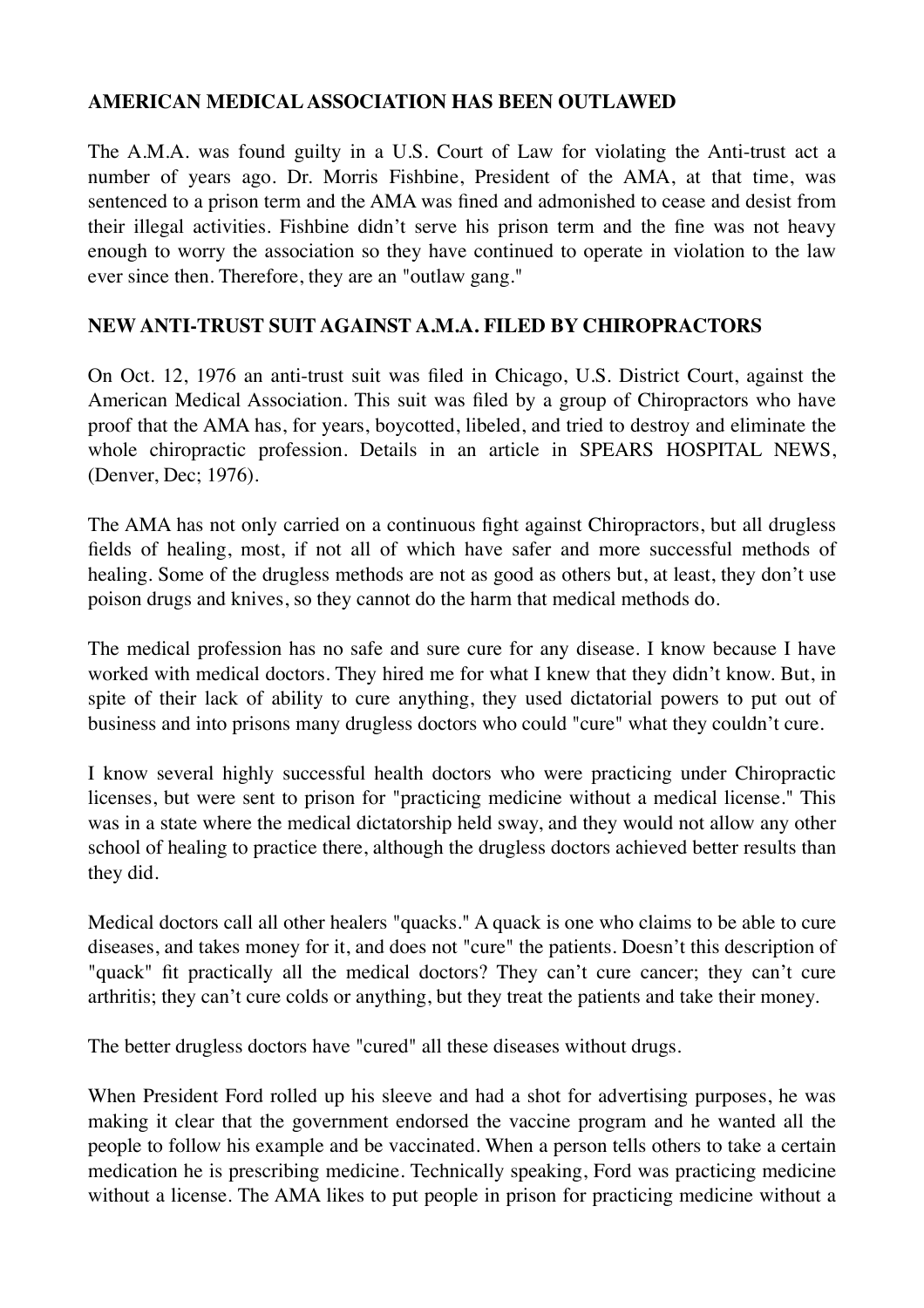license. The medical associations usually pick on their business rivals, the drugless doctors. Will they put Ford in Prison for committing the same crime they have convicted others for? Or, is there one law for those who oppose the harmful medical methods and another law for those who help promote medical crimes?

#### **2,000,000 DOSES OF DEFECTIVE SWINE FLU VACCINE CONDEMNED**

The haphazard and slipshod methods used by the vaccine makers has produced vaccines that have killed and paralyzed hundreds of people already, and no one seems to be supervising them. There are no safeguards, no tests and no proof of safety and effectiveness required of the vaccine makers except what they, the manufacturers, set for themselves.

The Los Angeles Herald Examiner (June, 3/76) published an AP report stating that the experimental "vaccine ready for testing on elderly and high risk cases was found to be defective. As a result, the program would be delayed 6 weeks. The Public Health Service said that 2,000,000 doses will be held in reserve for use if the correct vaccine is in short supply."

They admit it is a bad batch---too dangerous to use---and it is condemned, yet they didn't destroy it as they should have done. They intend to use it anyway--if they can get away with it---who would know the difference, (seems to be their attitude) as long as they can sell it and make money.

Who will know which of the unlucky people will get the bad vaccine? The vaccinators are not going to tell. Were all those 113 people who died a few hours after the shots given some of the condemned vaccine? Or was it approved vaccine? They're just as dead with one or the other, as *all vaccines are poison*---they are purposely designed to cause illness.

The bad batch was not discovered by government inspectors or by the lab technicians making the vaccine, but by another doctor not assigned to that task. We wonder who is supervising the supervisors. Is there another "outsider" sleuthing in all the laboratories which make the vaccine, looking for mistakes that pass as safe vaccine? We think not, as there have been too many casualties for that possibility.

Mistakes are also being made in other laboratories making different vaccines. This has been going on for years. Back in the days when the polio vaccine was being high-pressured on the public, the same Dr. Anthony Morris who is trying to warn us against the dangers of the swine flu vaccine, was doing the same then. He found that some of the polio vaccines were contaminated with SV 40, a virus known to cause cancer in monkeys and hamsters.

It's frightening to think that all this uncertainty, careless, unscientific guesswork with its deadly hazards passes for safe and scientific vaccination, approved by the government, the schools, the medical boards, the press and then passed on the people as something that they must not question or criticize.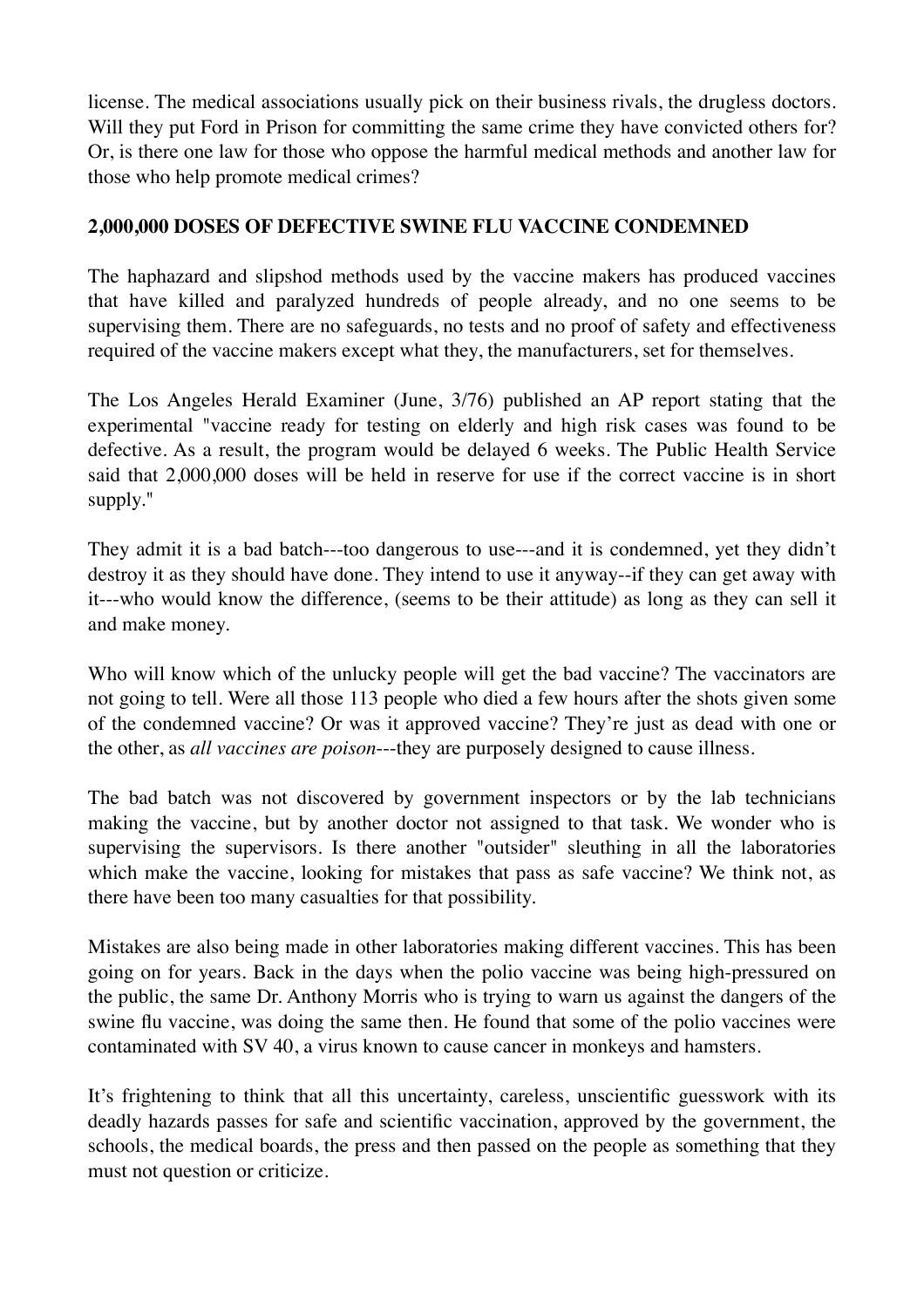The only way to be safe from these blood poisoning, money making vaccine campaigns is to refuse all shots. Prevention is better than cure; and much can be learned by reading good health books written by qualified health researchers. A few are listed in the bibliography. Don't be fooled by medical books with *health* titles. They have misled and mistaught the schools and the general public, for over a century. Medicine is not health. It is a health destroyer. "Preventive" medicine should actually "Prevent" medicines and drugs, and then it would be doing some good.

People are often fooled by, **SO** called "scientific findings" which are not scientific at all, but are manipulated by schemers, and then bought and paid for to be used as propaganda. The following is from an article in the Los Angeles times (11/26/76). The survey was run by Dr. Ian St. James-Roberts of London. (See page 42)

#### **"MANY FAKE FINDINGS BY SCIENTISTS SEEN"**

"Many scientists may be faking their findings, according to a report published Thursday in New Scientist magazine.

"The magazine asked scientists in a questionnaire whether they knew of cases of 'intentional bias'--- faking results to make experiments appear well conceived and important.

"90% of 200 replies reported knowledge of such cases.

"University scientists proved the worst offenders. Most cheaters were discovered by other scientists trying to duplicate the experiments. But those who replied said the gains from such frauds were often nothing, but in a few cases resulted in promotion.

"Some scientists implied that drug companies encouraged them to cheat by being obsessed with getting positive results, for one forensic scientist said it was not unusual for the police to indicate the sort of forensic (legal procedure) evidence they would prefer."

We wonder what pressures, bribes or other inducements were offered the, so called, scientists to say that the swine flu vaccine was properly tested and safe. Dr. Wecht said people should have been warned that the vaccine could trigger heart attacks, "but this wasn't done."

Many people who saw through the fraud from the start tried to get warnings in the papers and on T.V. and other channels of communication, but the media turned a deaf ear.

#### **SWINE FLU PROMOTERS TRIED TO CON THE SWINE RAISERS**

In the planning stage, the vaccine promoters expected to round up a few cases of flu and stampede the whole world into the vaccination centers like they did for the 1918 flu epidemic. That would be a multi-billion dollar profit, like their lucrative polio vaccine drive.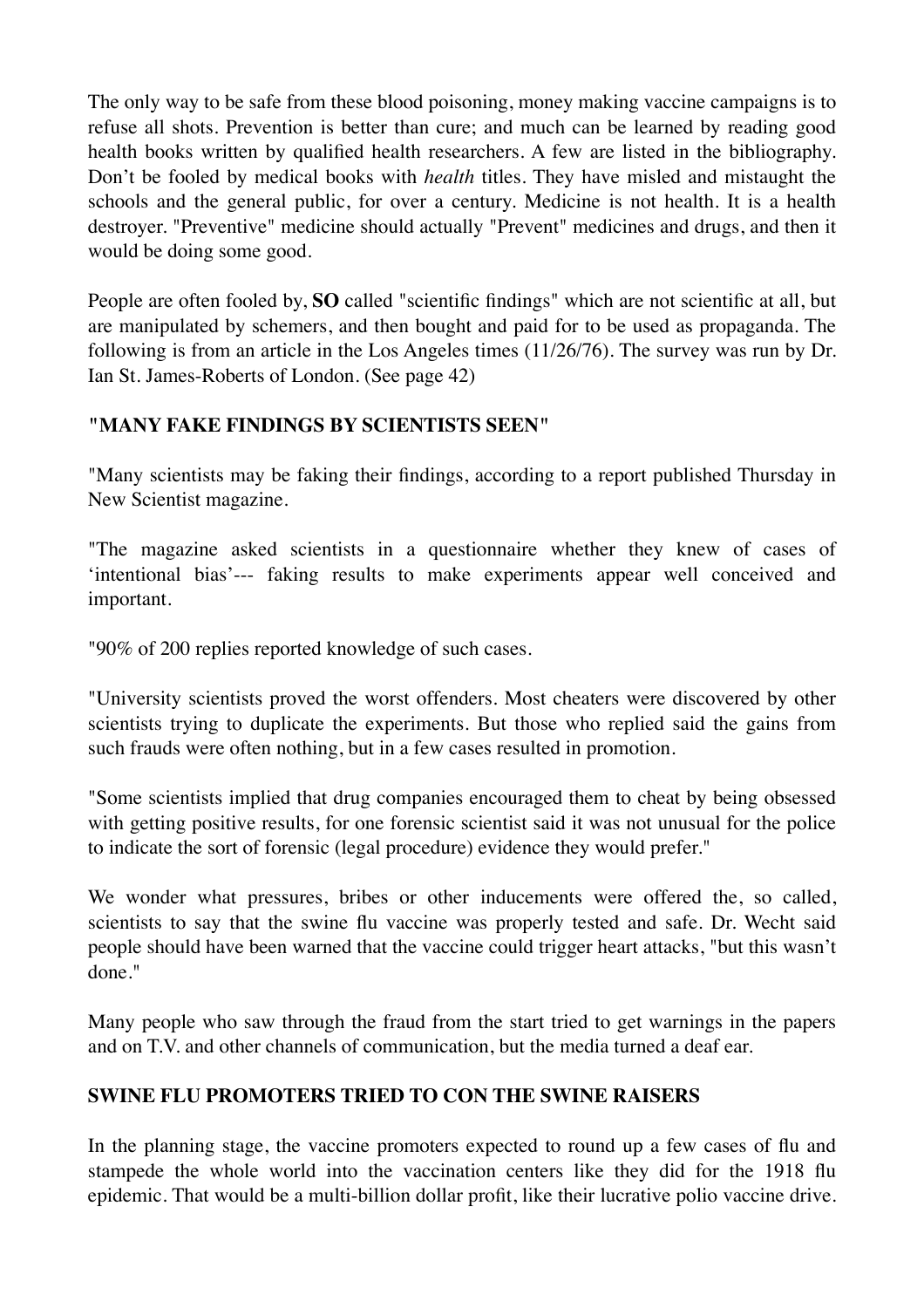But the world didn't take the bate this time, and most of the Americans didn't either. So the promoters thought they would have a ready market with the swine raisers because they had named the vaccine "*swine*" *flu vaccine.* They tried to sell 80,000,000 doses of the vaccine to the swine raisers, but they saw through the fraud and turned it down without hesitation, not that hogs don't have ailments sometimes --they do when they are fed wrong and medicated. But the hog raisers had learned through bitter experience that shots, in previous years, had disastrous effects on their herds and they lost hogs and money from it.

If the hog farmers had enough common sense to refuse the poison shots for their hogs, why couldn't our high priced President and Congress use some of that common sense and do the same? Aren't our leaders as interested in Protecting us from the commercial poisons as the farmers are in protecting their pigs?

When the opportunists see a weak president on the "throne" they plan to "use him". When they staged massive polio vaccine drive in the 1950's they worked on the smiling, affable President Eisenhower and got \$9,000,000 to start with, then kept twisting his arm until they wrenched \$63,000,000 from him (the taxpayers) to support their killer vaccine campaign.

President Franklin Roosevelt was another "touch." He even let them use him and his infirmity to advertise and sell their polio vaccine.

The same drug houses and vaccine promoters got \$100,000,000 from Nixon.

After the polio vaccine drive was over the promoters bragged that they had raked in \$5 billion dollars over the several years they kept polio vaccine sales going.

#### **PRESIDENT COOLIDGE UNSWAYED BY MEDICAL PRESSURE**

We need strong, intelligent leaders. Where are they now when we need them? President Coolidge set a good example. When the Jones-Parker Bill and the Randall Bill (bills to set up a medical dictatorship within the government, raising the head potentate to the official status and salary of the Surgeon General of the Army) were rushed through Congress in 1928, and were brought before President Calvin Coolidge, he was unmoved by the high pressure medical lobbying*. He looked at the bills and stopped them with a Presidential veto*. He gave as his reason for this action:

"These bills give a military status to men supposed to be engaged in scientific research."

The plot of medical establishments to set up a medical dictatorship in U.S. goes way back to the Founding Fathers when they were framing the U.S. Constitution. There were quite a number of medical doctors in Congress at that time trying to high pressure a constitutional decree to set up a medical dictatorship. But the wise opposition won. Dr. Benjamin Rush and Dr. Josiah Bartlett were the opposing forces. They convinced Congress that one branch of healing in control would be as bad as one religious sect dominating all the others. That's exactly what we were fighting against.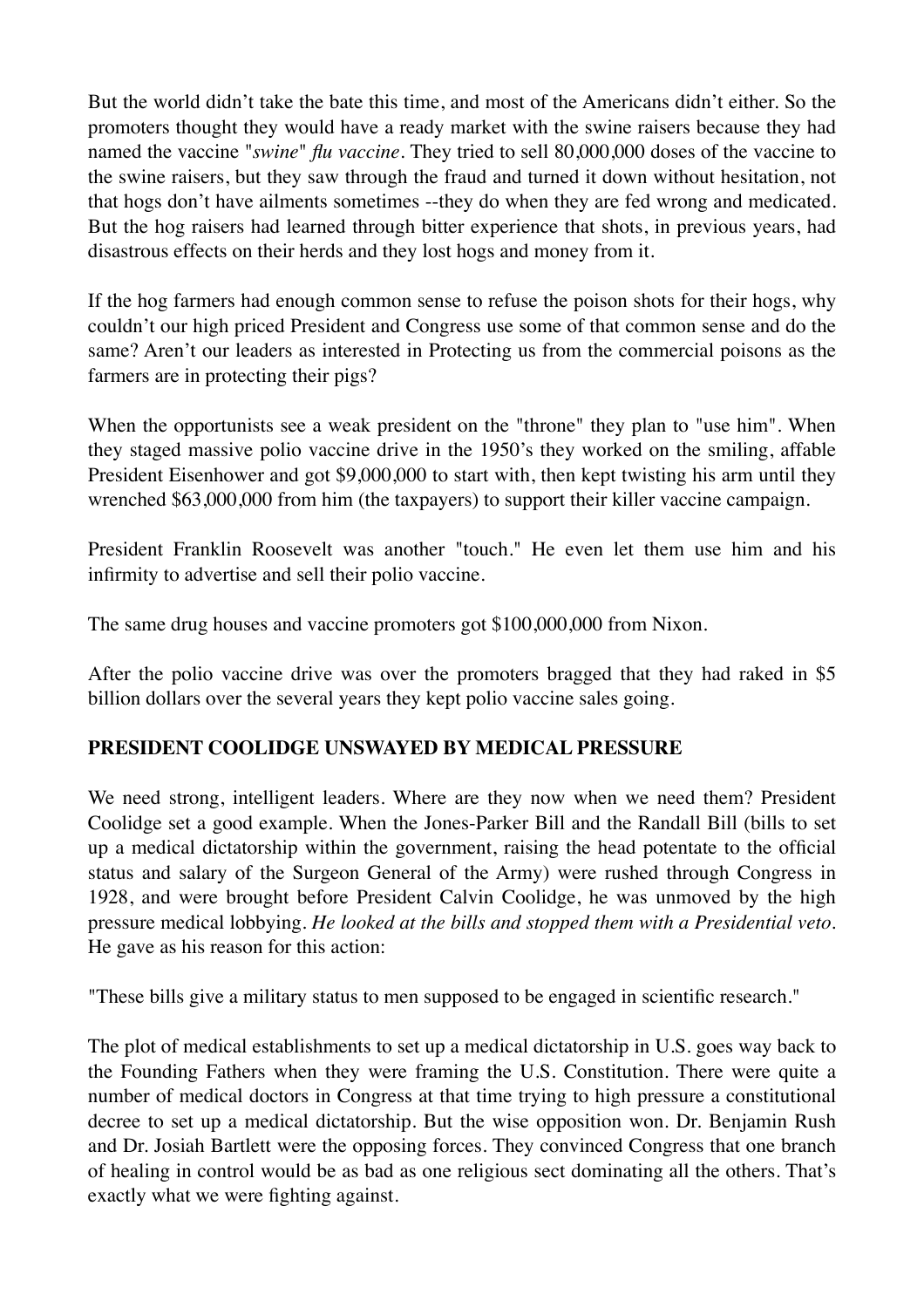George Washington was also a strong President. Even that long ago in 1775 he knew more than our present day doctors do about the harmful effects of vaccination. He issued an order that no man in the Continental Army was to be inoculated. Any enlisted man or officer who submitted to that blood contaminating practice would be dishonorably discharged. He had seen the devastation of smallpox caused by the practice of arm-to-arm inoculation which was introduced from Europe. Edward Jenner and his cow pox abomination did not begin until 1791--16 years later. Both methods caused widespread disease, disability and death until compulsory vaccination was abolished all over the world except in about three backward countries and the U.S. armed services. These are the places which still have outbreaks of the same diseases they vaccinate against. And the diseases are in the vaccinated.

George Washington had enough problems without a lot of vaccine induced disease. Vaccination and inoculation was practiced by the unenlightened as far back as 1,500 years B.C. (See the chapter on HISTORY OF VACCINATION).

What is wrong with our leaders of today. Are their heads turned by bribes or can't they tell the difference between false propaganda and facts. They are being paid by us to do some home work and investigate before putting our lives and our money on the line.

The following poem sounds a clarion call:

#### GOD GIVE US MEN

"God give us men! A time like this demands Strong minds, great hearts, true faith and ready hands Men whom the lust of office does not kill; Men whom the spoils of office cannot buy; Men who possess opinions and a will; Men who have honor; men who will not lie; Men who can stand before a demagogue and damn his treacherous flatteries without winking. Tall men, sun-crowned, who live above the fog In public duty and in private thinking; For while the rabble, with their thumb-worn creeds Their loud professions and their little deeds, Mingle in selfish strife, Lo, Freedom weeps, Wrong rules the world, and waiting Justice sleeps. *—Josiah Gilbert Holland*

#### **WHAT OUR LEADERS SHOULD HAVE CHECKED ON BEFORE THROWING US TO THE KILLER (VACCINE) SHARKS**

(1) First of all, Ford, Congress and the other leaders paid to look after our interests and safety, should have required a guarantee that the vaccine was safe--not deadly. The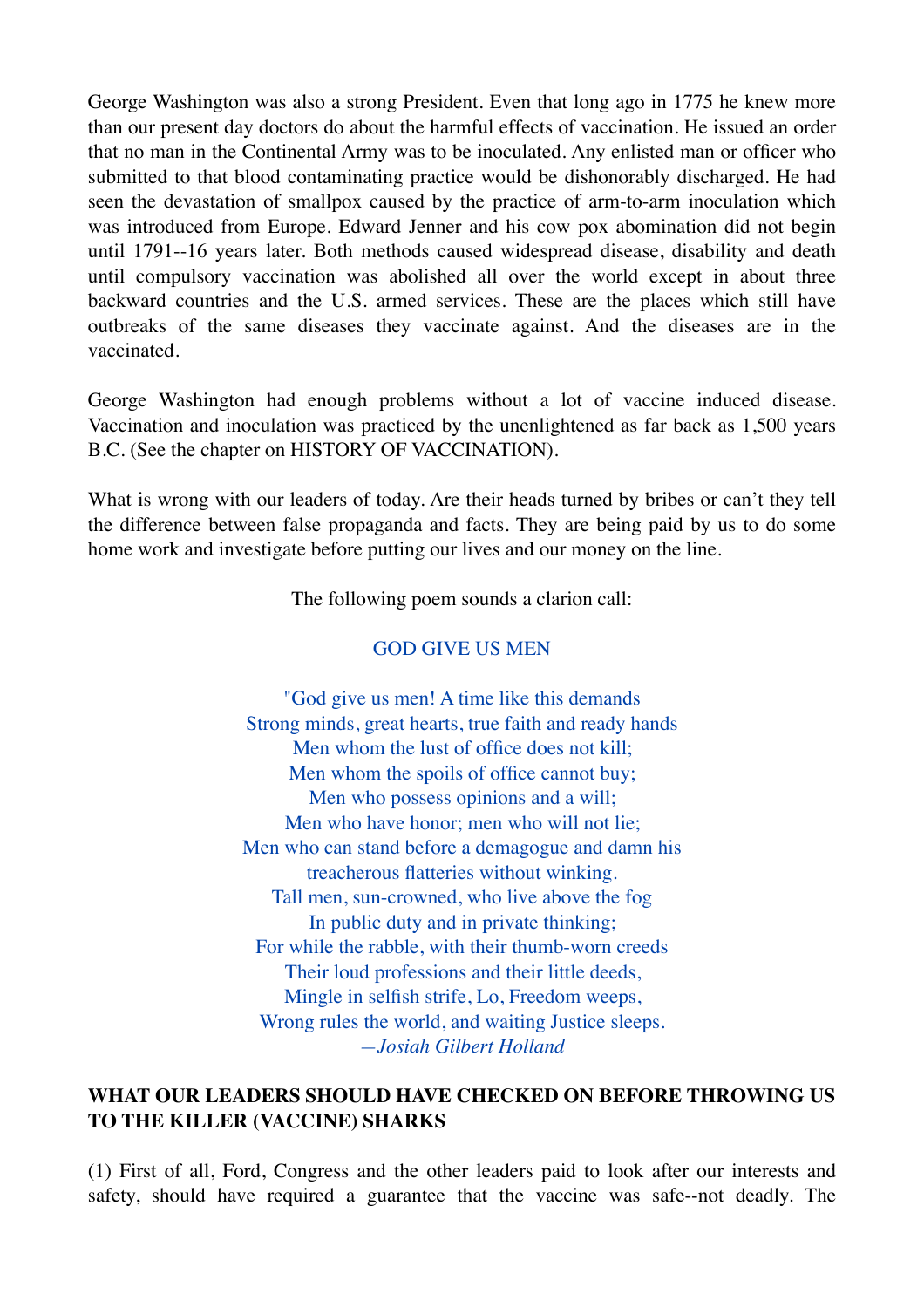propaganda of the sales crew said it was safe, but they gave no proof and no guarantee. The sales crew are not authorities; so Ford should have demanded a money back guarantee from the pharmaceutical houses making the vaccine. There should have been written proof of safety and effectiveness before the \$135,000,000 was paid. But, the drug houses could not give any proof of safety because they knew it was not safe. Their lab. tests and field tests proved it killed test animals and people. This was not made public.

A number of years ago when the diphtheria toxin-anti-toxin was being promoted, some suspicious people went to the laboratory making the vaccine, and asked for a written guarantee. The lab. refused to give any statement of safety, and admitted that "all vaccines are unstable and unpredictable in their effects, and could never be declared safe."

If Ford and the rest of the government had taken care of that necessary bit of business (making a careful check) before transacting the questionable \$135,000,000 deal, then the flu vaccine would have been rejected and the taxpayers would not have been swindled out of the \$135 million. Besides that, all those people who were killed by the vaccine would still be alive and happy today.

(2) The promoters said that the vaccine would prevent flu. It didn't; it caused it.

(3) They said the flu was contagious and the vaccine would protect people. Flu is not contagious. It is caused by the blood poisoning effects of the vaccine itself as well as other kinds of body contamination. Viruses and germs cannot cause disease. (See the chapter on WHY GERMS CANNOT CAUSE DISEASE.)

(4) The vaccine promoters said the blood samples from the man who died at Fort Dix showed viruses like the blood samples from the 1918 flu epidemic and that it could trigger a widespread, deadly epidemic like the previous one.

This is not true because there are no virus-bearing blood samples from the 1918 flu epidemic. That epidemic was 58 years ago and viruses were unknown then. The first swine virus was discovered by a U.S. man in 1931. A British science team isolated the first virus in man in 1933. But, viruses have never been proved to be the cause of disease anyway, although the vaccine makers try to use them as a scare tactic, knowing that they are so small that people can't see them or prove one way or another if they have any. One dictionary definition of virus is "a morbid poison." A poison is an inert substance. It cannot move about and attack people.

If any blood samples from the 1918 flu epidemic are still on record they would be so dried up and changed in structure that they couldn't prove anything. Certainly no germs or viruses would be seen.

I have examined fresh blood samples under the microscope in college and saw how rapidly the blood changed in color and structure as it dried on the plate in just a few seconds. A sample 58 years old is a poor excuse for the vaccine promoters to try to rely upon for proof.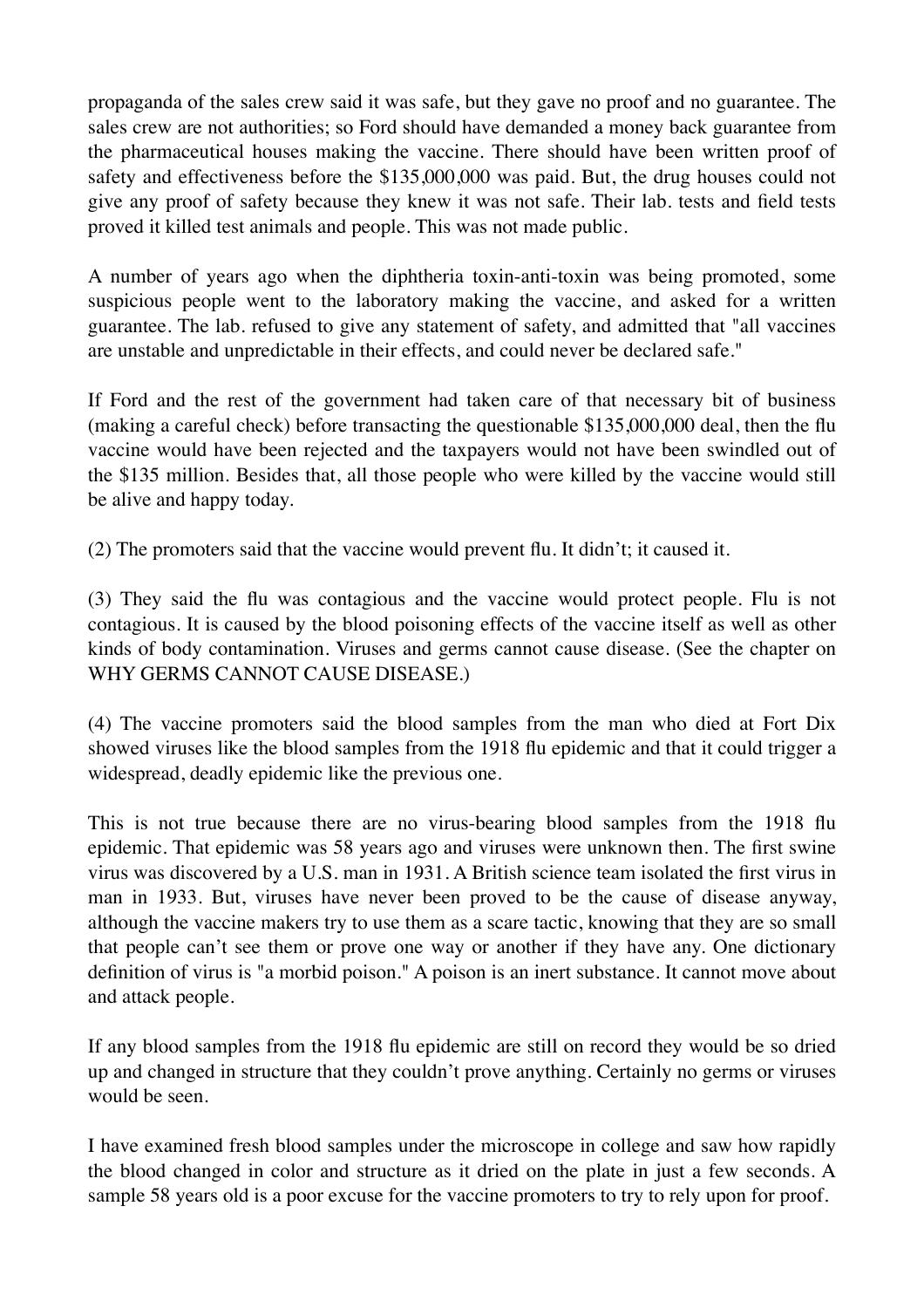Viruses would not have even been mentioned in the medical or lab. reports for the 1918 period because they were unheard of. And besides, they couldn't be seen with the kind of microscopes they had then.

The flu of 1918 was caused by the conglomeration of diseases which the sinister variety of vaccines brought on. Practically everyone in the world had been propagandized into submitting to all the vaccine that were invented---the surplus stock left over from World War I which was the first war in which all the vaccines were used. The vaccinated got the flu and the unvaccinated didn't. I was one of the unvaccinated and I didn't get the flu. I didn't see an unvaccinated person who got the flu.

# **QUESTIONS THAT SHOULD HAVE BEEN ANSWERED BEFORE CONSIDERING ANY VACCINATION DRIVE**

Ida Honorof, head of PEOPLE AGAINST POLITICAL VACCINATION, tried to get the Los Angeles Board of Supervisors and certain other officials to put pressure on David Mathews of Health, Education and Welfare, and other promoters of the vaccine to answer some important questions before they embarked on the questionable vaccination drive. Mathews was in L.A. to give a talk and his mind was already made up to promote the vaccine. Honorof, confronted him and presented him with the list of questions, but he didn't answer them and the Supervisors didn't request him to.

The questions are as follows:

- 1. Can you define any benefits derived from the swine flu vaccine? According to the law the benefits must outweigh the risks. (They don't.)
- 2. Will the swine flu vaccine prevent swine flu? (It never has.)
- 3. Is it true that if one gets the "shot" will he get an even more severe case of flu? (Yes, and death 113 cases.)
- 4. Why were Dr. Morris' test animals in 4 laboratories destroyed? His test results would have shown the efficacy or hazards of the vaccine.
- 5. Did Health, Education and Welfare submit any testimony before the sub-committee on Health and Environment…..at their scheduled hearings, relating to possible hazards of the swine flu vaccinations, names of persons submitting opposing evidence and how many witnesses were heard that opposed the program?
- 6. Is there any evidence that a high percentage of those who have the shots will receive no benefits?
- 7. Claim is made that 70% of the people who get vaccinated would be protected. Among the unvaccinated 75% would be protected. Explain these contradictions.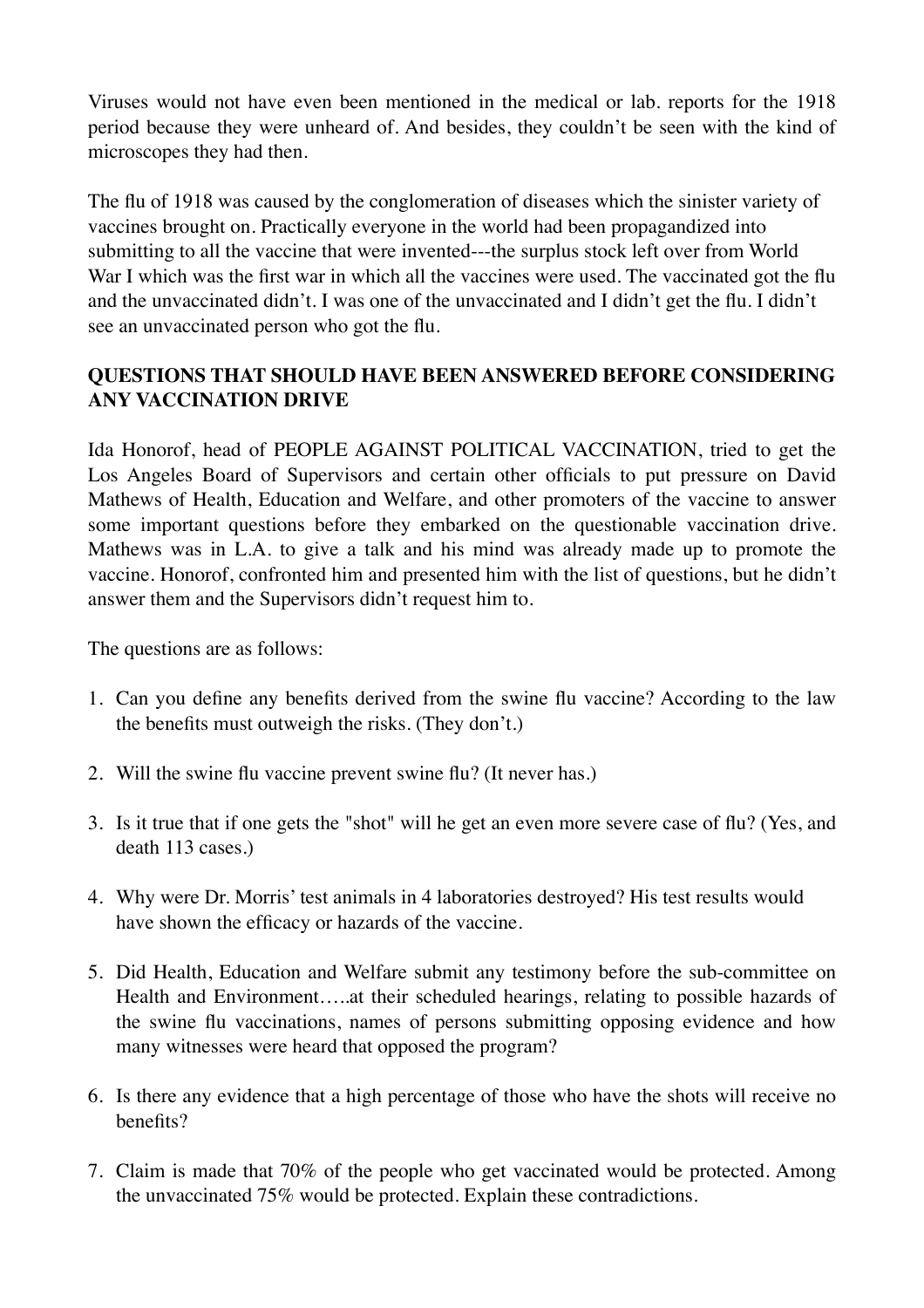- 8. Can you give any evidence that a swine flu epidemic exists? (None)
- 9. It takes approximately 10 years of testing and research to approve any substance, drug or biological which is to be administered into the human body. If the same standard applies to vaccines why has not the swine flu vaccine been subject to the same tests which the FDA says are necessary before injection into human beings?
- 10.Even though the Pharmaceutical insert accompanying the flu vaccine cautions against *"injecting intravenously,"* isn't it true that there *is no control with the jet injector*, which explodes the vaccine into the skin with 1,300 pounds pressure--- into tissue space, tissue cells, directly into the arteries, veins, lymph vessels (and right to the heart) thereby producing great destruction, and eventually ending up in the blood stream?
- 11.Each of the vaccine manufacturers making the swine flu vaccine (Park-Davis, Merrell, Wyeth, Merck) use a mercury derivative as a preservative. The danger of (the highly poisonous) mercury injected into the body---or inhaled or ingested, etc. is well documented.
- 12.Why is the printed form which is presented to persons to sign before getting their shots, read "registration," when Public Law 94-390 specifically stipulates that it be a "consent" form. This was strenuously objected to by the National Commission for the Protection of Human Subjects of Biomedical and Behavioral Research, and they asked that said forms be destroyed and not used, since they are definitely not "consent" forms, and are gross violation of the act.
- 13.What is the detailed definition and description of swine flu?
- 14.Is there really a disease called "swine flu"?
- 15.Why wouldn't vaccine manufacturers produce and distribute the vaccine without indemnification from all the liability for vaccine-caused sickness, disabilities and deaths?
- 16.Why did the insurance companies refuse to provide such insurance?
- 17.Why were the people and public tax money, made responsible for all liabilities and claims resulting from the sickness, disabilities and deaths caused by the swine vaccine?
- 18.Who benefits from the mass vaccination of 215 million Americans?
- 19.Is it really necessary or advisable for everyone to get a swine flu vaccination? (No)
- So far, the flu promoters have not answered the questions.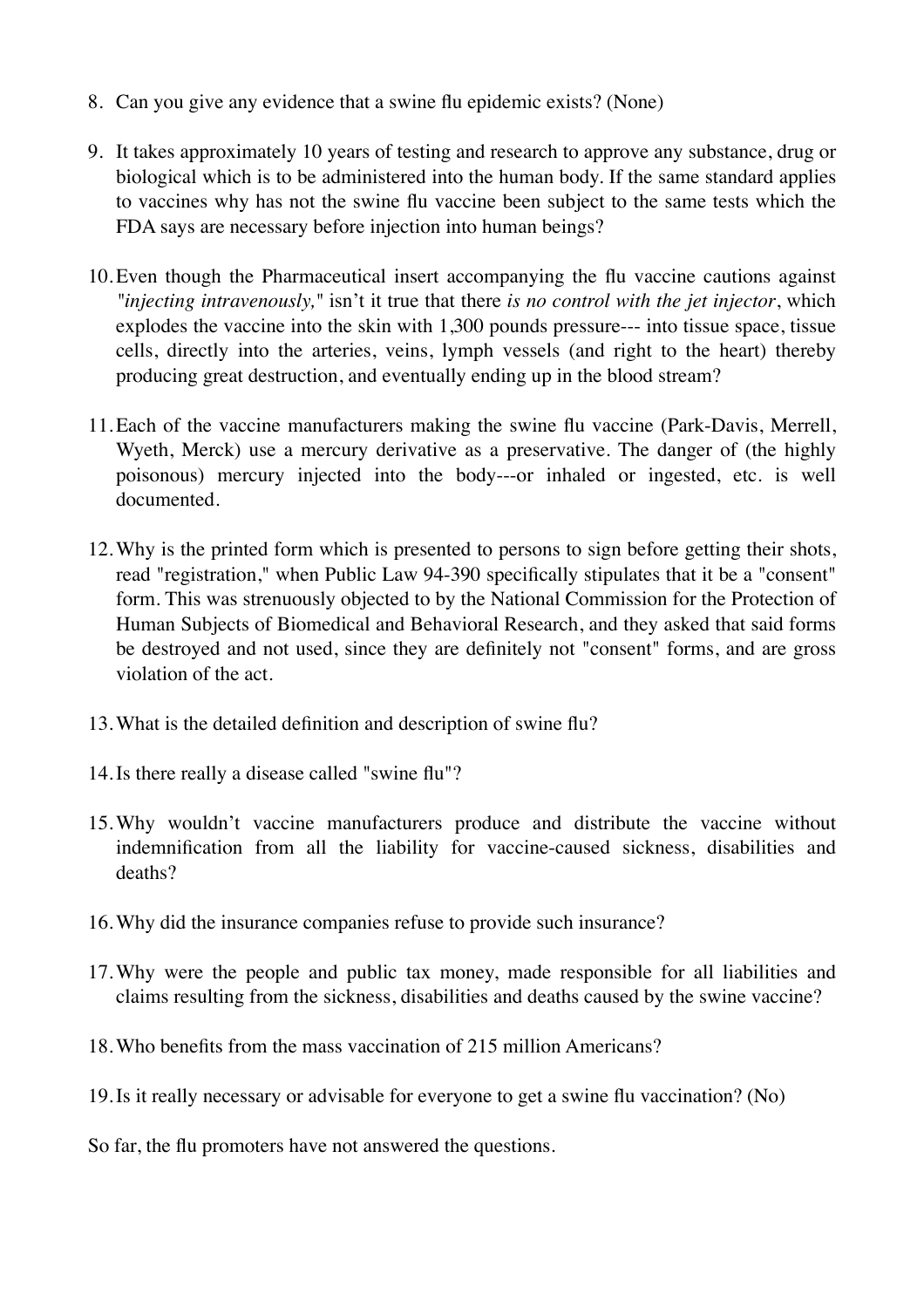#### **DEATH COUNT MAY NEVER BE KNOWN**

Up to January 7, 1977 the death count from swine flu vaccine was 113 (people) and paralysis was 139. We have reason to believe that this is only a fraction of the actual casualties. During the polio vaccine drive in the early 1950's when the shots caused so many deaths and cases of paralysis, Dr. Dale, of the Los Angeles Epidemiology Department, said that for every case that was reported there were an estimated 15 unreported cases. Many vaccine deaths were recorded as from other causes, to conceal the hazards of the vaccine.

During my 30 years of research and writing I have uncovered facts that prove the medical records and death certificates are sometimes deliberately falsified and changed to cover up guilt of doctors and lab. technicians. (See the chapter on FALSIFIED DEATH CERTIFICATES AND MEDICAL RECORDS.) -

All vaccines are poison, and therefore, cause death and disease. This is a known fact, and every vaccination campaign has brought on a large number of disasters. Those of us who knew this, tried to warn the people and ward off the vaccine drive. But the din of the well financed vaccine juggernaut drowned out our cry, and the high pressure advertising scare campaign panicked millions into the vaccination centers. We knew death and disease were inevitable — but none were announced in the papers at first. Therefore, Ida Honorof (head of Citizens Against Political Vaccinations) decided to do what the health officials should have done; she went to the L.A. County coroner and made a check on the deaths. She found that five people there had died within 48 hours after their flu shots. Some were young and didn't have other ailments that could be blamed for their deaths. The vaccine promoters including the health departments had intended to cover up the vaccine deaths and disasters. But Honorof brought it out in the open. She contacted the National Health Federation (a non medical group which tries to protect the people from health hazards from medical, commercial and political sources. They called a public meeting in Glendale, Calif. where they aired some startling facts about the vaccination campaign and the mounting disasters caused by the poison vaccine. Some of the relatives of the flu victims were there and gave account of the state of health of those who were killed by the vaccine.

After this expose' the papers had to announce some of the deaths as it was no longer possible to conceal them. The coroner and doctors tried to gloss over it by saying that the deaths were all from heart trouble and they would have died anyway without the shots. Naturally, the heart stops when a person dies from any cause, so heart failure is an "easy out" for the coroner.

For a few days, deaths were announced in the papers until the count rose to 52. Then suddenly the death reports stopped. People got suspicious because the vaccinations were continuing and we knew that all vaccines are poison and that means that people do die from the shots.

Honorof did a little more detective work and learned that Dr. Shirley Fannin, Chief of Acute Disease Control Center of L.A. had met with the vaccine promoters and medical boards to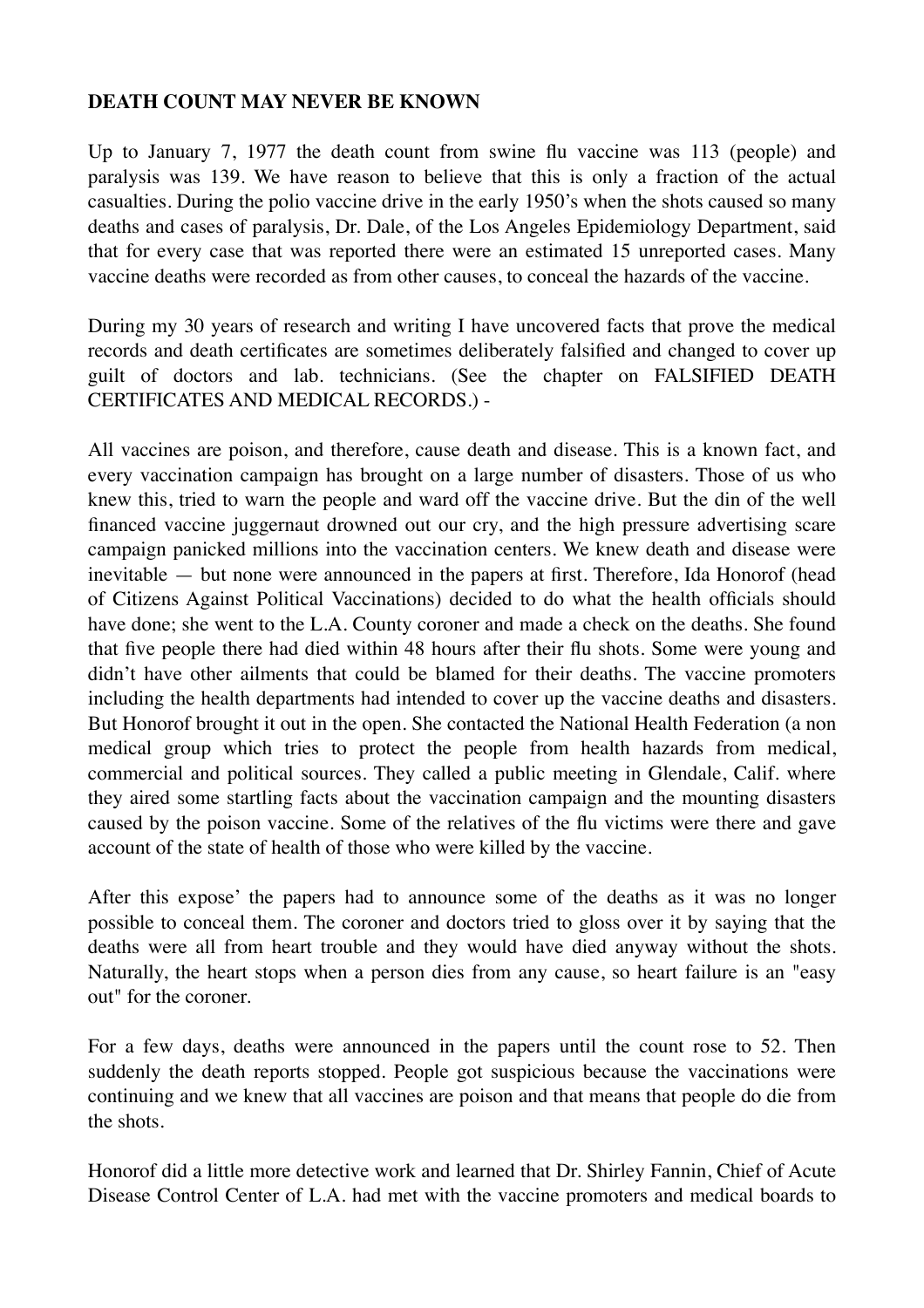decide what they could do to keep the people from finding out how many were being killed by the vaccine. They decided among themselves not to count as vaccine casualties those who didn't die suddenly within 48 hours after getting the shots.

This was a shocker. The idea that these poison promoters who were killing the people with wild abandon, had set themselves up to be so high and mighty that they could lay down the law as to what hour people could die, and if they happened to die 49 hours after the shots they would not be dead from their poison vaccine. Dr. Fannis then wrote a letter to the Coroner ordering him to not announce the deaths as vaccine casualties unless they died within her 48 hour time span. This gives us an idea of the tricky business they have been carrying on all through the years, and we didn't suspect a thing.

The 48 hour "cut off time" of theirs, cuts out those thousands who died a little later. It also cuts out Private David Lewis, the man who died at Fort Dix, New Jersey of what the doctors diagnosed as swine flu. *He died more than* six *weeks* after his vaccinations at camp. He was the one and only case of swine flu the doctors have found in the whole world. He was all they had to hang their whole nation-wide swine flu scare on. And now, their own medical decree that it isn't swine flu unless he dies within 48 hours, knocks out their one and only case. Actually, the official diagnosis by military doctors was that Pvt. Lewis *died of A-Victoria flu* (vaccine), not swine flu.

Now, without one authentic case of swine flu and without any epidemic except the epidemic of vaccine poisoning, the vaccine promoters and all the doctors who participated in giving or endorsing the shots, as well as the political heads who financed it, are *all guilty of hundreds of vaccine deaths--murders.* What are we going to do about it? Are there enough honest and concerned officials to prosecute them and make them pay all the damages and then put them out of circulation?

#### **WHO POCKETS THE MONEY?**

The arrangement was that the \$135,000,000 of the people's money was for vaccine doses for all the 215 million people in this country, at 50c a shot. So many people were killed and paralyzed by the vaccine that the campaign had to be stopped before a riot broke out to kill all the doctors and vaccine promoters--and a few others. So only a few in the country were vaccinated. Even if we stretch a point and estimate that there were 50,000,000 who had shots, that would be only 25,000,000 dollars used out of the \$35,000,000. That leaves \$110,000,000 of our money which they, the promoters, still have. Do those doctors and various other crooks intend to pocket the \$110 million? It should be returned immediately to the treasury and the vaccine promoters billed for the rest of the \$25,000,000 which they took under false pretenses, because there was no epidemic and the vaccine was not safe and all their promises and claims were false.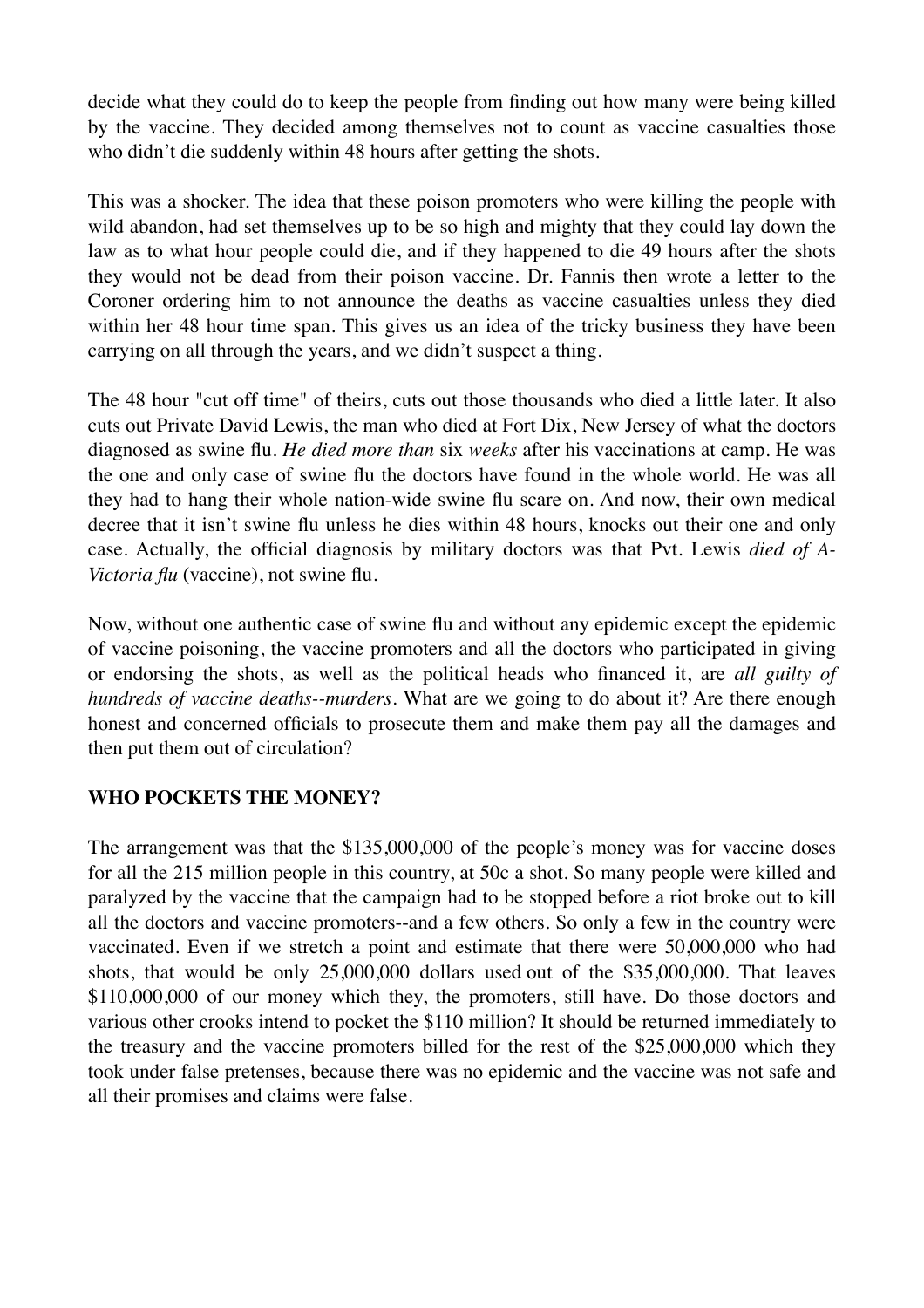#### **COMPULSORY ARMY VACCINATIONS ARE UNCONSTITUTIONAL**

Private David Lewis who died at Fort Dix, supposedly of swine flu, would be alive today if the Army had not violated the law by forcing the poison shots on the soldiers. Our U.S. Constitution gives us the *"right* to be secure in our persons." Therefore, all enforced vaccination (mass medication) is a violation of our legal rights.

According to Blackstone (the "Bible" of the lawyers): "No laws are binding upon the human subject which assault the body or violate the Conscience."

The U.S. Supreme Court ruled that:

"No right is held more sacred or is more carefully guarded by the common law, than the right of every individual to the possession and control of his own person, free from all restraint or interference of others ….

Judge Cooley stated: "The right of one's person may be said to be a right of complete immunity; to be let alone."

In the official code book of the U.S. Armed Services titled, UNION CODE OF MILITARY JUSTICE, we find that there *is no compulsory vaccination law* in any of the branches of our military services. Therefore, as there is compulsory vaccination law in United States or the military establishment, the enforced vaccinations on our recruits is against their legal rights. Because vaccines are proved to be poisonous and harmful in all cases, the military forces are *guilty of* malpractice and subject to the laws governing that offense.

One woman I talked to has already sued the Army for \$1,000,000 for causing the death of her son as a result of shots at camp. In England, so many outraged parents sued the government for vaccine damages to their sons in the military services, that the government abolished compulsory vaccination in both the military and civilian life. (See the chapter on WHAT VACCINATIONS DID TO OUR SOLDIERS.)

# **HOW WILL OUR NEW PRESIDENT CARTER HANDLE THE SWINE FLU SWINDLE?**

Last Spring (1976) the epidemic makers were in a frantic rush to get President Ford to give them the full payment of \$135,000,000 immediately, with no questions asked, no guarantee of safety and with no swine flu epidemic pending, not a case in the world, and they didn't even have any effective vaccine.

Why the big rush we wondered. The only obvious answer was that the November Presidential election might remove their "pigeon." They knew Ford was easy to manipulate and they wanted to "use him" while they had him on a string. A new president might take a second look and refuse to support their private money making racket.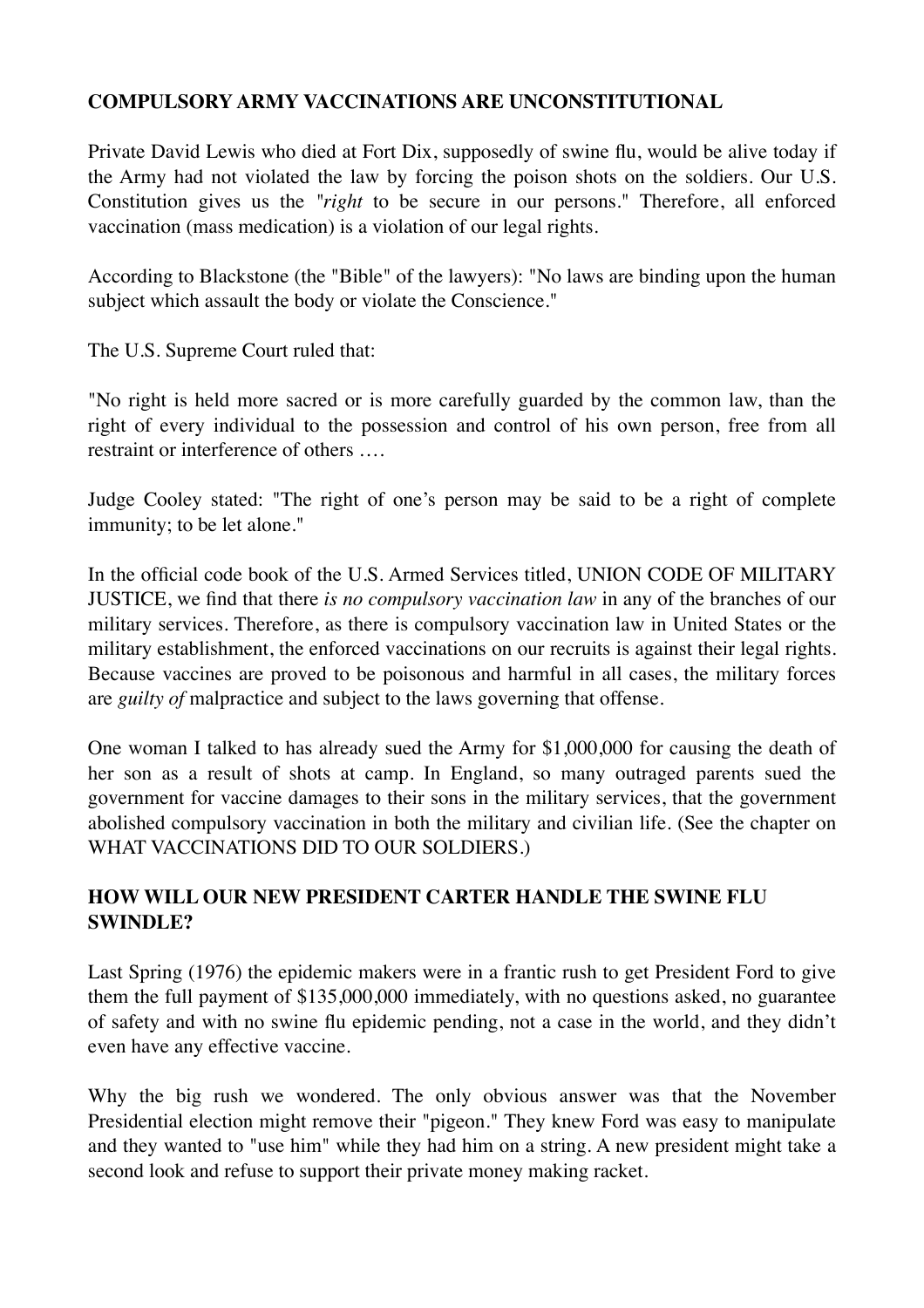Now, the election is over and our new President Carter .is left with the ragged ends to clean up, left from Ford's term. We are wondering how he will handle "Ford's Folly" and if he will investigate the vaccine scandal and require the guilty ones to repair their damages and return our money they took under false pretenses.

We are hoping that President Carter will not be swayed and dominated by the powerful medical and drug lobby. But one blotch on his past record makes us wonder. We heard that he let himself be controlled by the *fluoride promoters* and paid them to poison the entire state water system of Georgia. If he is a man for the people why didn't he investigate the other side, not just the false sales propaganda? Chemists report that "fluoride compounds rank along with cyanide and arsenic in toxicity." Sodium fluoride or hydrofluosilicic acid is the form which is used to poison the public water supplies. Most water supplies already contain calcium fluoride which is also poisonous, but sodium fluoride is 15 times more poisonous than calcium fluoride. A few states such as Texas are working to filter out all the fluoride even the calcium fluoride because they have found by tests that all fluoride is too dangerous for them.

Sodium fluoride is a cheap by-product of the aluminum and fertilizer companies. About the only thing it is good for is rat poison. But their promotion man conceived the idea of selling it to the politicians to dump in the public water supplies. Enough City Council members were "on the take" or weak minded enough to buy the sales propaganda and consequently quite a number of cities and a few states were fluoridated. However, hundreds of them have abandoned the program when it was found, after years of use, that the fluoride was not only expensive, it was damaging to the health and to the water pipes and all equipment that came in contact with the poisoned water.

Their main selling point is that it (fluoride) prevents cavities in children. This is false. Fluorides deteriorate the bony structure of the entire body and make the tooth enamel brittle, thus causing more dental trouble in later years.

#### **FLUORIDATED TOOTH PASTE DANGEROUS**

TV commercials saying that fluoridated tooth paste has 20 tests proving that said tooth paste prevents cavities, should be investigated. Some dental associations have been "procured" by the fluoride promoters, and they try to get all the dentists under their influence to endorse fluoridation. But those who dare to tell the truth say fluoride is damaging to the teeth and the general health. The membrane of the mouth is very porous and the poison fluoride in the tooth paste enters the blood almost immediately and causes kidney disease and all kinds of diseases of body poisoning. (See the chapter on FLUORIDATION.)

#### **MEDICINE — ON THE WAY OUT**

The study of medicine has never been a science. It creates far more illness than healing. Recovery occurs in spite of the drug treatment because of the internal healing forces within all living organisms which struggle to survive.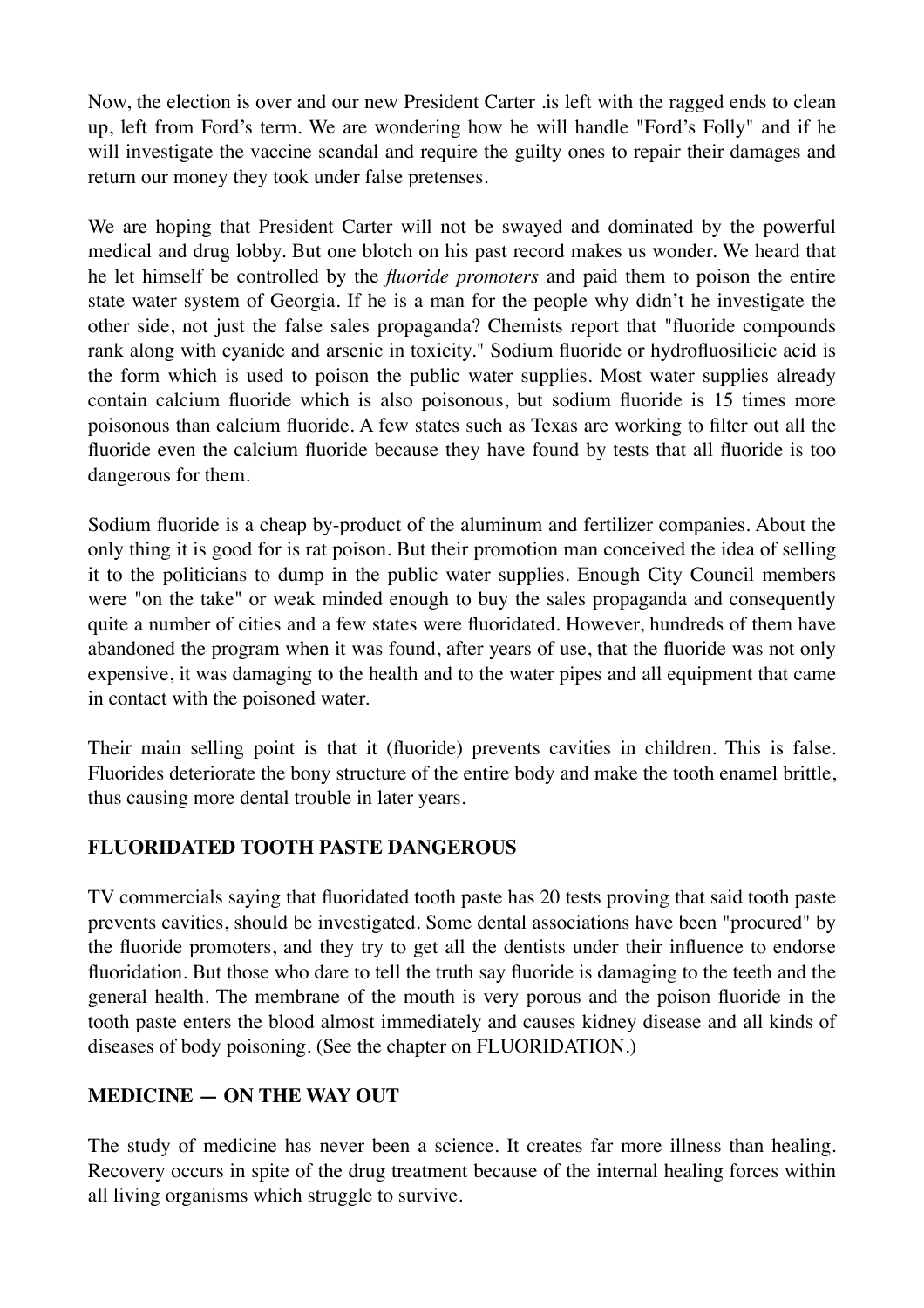Books on the newer knowledge of "nature cure", teaching the underlying fundamentals of health and healing will soon be available to the general public and they will read them and be able to follow the rules and avoid disease. Those who are already ill will be able to "cure" their ailments better than the established medical methods. This will make medicine obsolete — out of date and unpopular.

In closing this chapter I should like to state that all medical men are not guilty of the crimes exposed in this booklet. A few doctors are sincere in their efforts to help their patients. Their weakness is that they are badly trained and dominated by an organization which leads them away from their avowed purpose. There is hope for those who want to learn better ways and help the sick get well. If they don't try to catch up with the modern "health doctors" and "natural methods" of healing, their patients will outstrip them in knowledge and ability and leave them trailing in the dust.

#### **A BETTER CAMPAIGN**

The swine flu vaccine campaign was such an obvious fraud, with no epidemic, not even one authentic case of swine flu anywhere in the world, it makes us wonder about the sanity of the promoters. If they really wanted to combat a growing health disaster why don't they work against something that is killing millions, such as SMOKING? Tobacco and its smoke contains over 30 poisons, three of which are cancer causing. Over 300.000 people in the United States alone, die from the effects of poisons in tobacco. The great number of cases of tobacco heart, lung cancer, Burgher's disease (gangrene of the feet caused by smoking), and many other diseases of tobacco poisoning, make smoking the number one killer of today. Smoking kills more in one year than were killed in all our wars from the American Revolution on down to the late Vietnam war, and hardly anyone is trying to stop it. Our government subsidizes the killer tobacco industry because it brings in around \$8 billion in revenue. But the damages and disasters caused by smoking (fires, death, disease, etc.) cost this country over \$24,000,000,000 (billion) every year.

Ford and our government gave \$135 million to support a fake swine flu epidemic which killed and paralyzed hundreds (maybe thousands if we had the "undoctored" records), so why not bring that money back from the medical swindlers and put it into a campaign to get rid of the real killer of men, women and even children. Many children die of tobacco heart because they have to breathe the poison fumes from their smoking parents; also, they learn to smoke early because they see it all the time and think it is all right because their parents smoke. (Read my book, ANSWERS FOR THE WORRIED SMOKER, which tells how to quit without the "cold turkey" method, which is harmful and not too effective. Write to E. McBean, Box 55278 — L.A., Calif. \$5.00, postage and tax paid. Deluxe edition.)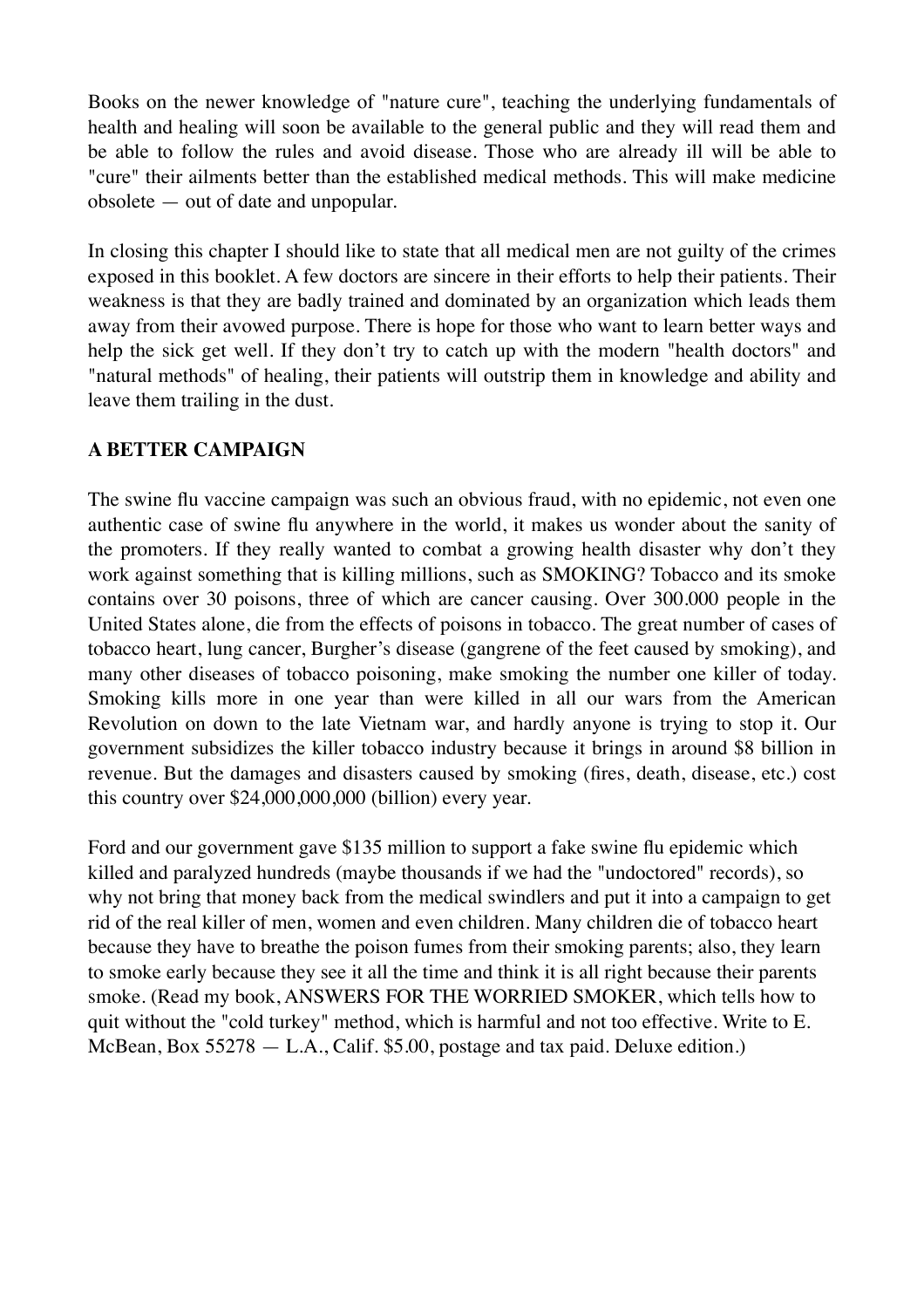# More Swine Flu Boondoggle: **Bureau Chief Got Wrong Shot**

In its public relations blitz to promote the Swine flu mass vaccination program, the Department of Health, Education and Welfare has been circulating a photograph of Hank Meyer, chief of the Bureau of Biologics, bravely baring his arm to receive a flu shot from Dr. Ted Cooper, assistant secretary for health.

Cooper fires first flu shot against the Swine holocaust, the caption says.

But now with the Swine flu program under widespread attack as a vaccine manufacturers' boondoggle, a piquant fact has emerged: Cooper gave Meyer the wrong shot!

Meyer was photographed receiving one of the two million doses of a vaccine Parke Davis had erroneously created from a 1931 strain grown in pigs. The goof occurred when Parke Davis scientists found in their labs a virus strain marked A-Swine-1976-31. "1976," regrettably, was the pig number. "31" was the year the virus had been isolated. Meyer, trying to defend the two million wrong doses, unwittingly said in a congressional hearing that he had had a good antibody response to his flu injection. If Meyer's body was prepared to fend off any Swine invader - even a 1931 variant why all this brouhaha about the hundreds of millions of dollars needed to produce a new strain?

> - FEDERAL TIMES  $(7/19/76)$

Some people are wondering if Chicago 's famous Mayor Daily also got a wrong dose of the flu and suddenly died, the same as hundreds of others within hours after their flu shots.

If anyone knows for sure if Mayor Daily had a swine flu shot, please write and give me the such as time, place, who gave the shot, etc.

Thank you, E .McBean

# **CHAPTER 2: THE SPANISH INFLUENZA EPIDEMIC OF 1918 WAS CAUSED BY VACCINATIONS**

As has been stated before, all medical and non-medical authorities on vaccination agree that vaccines are designed to cause a mild case of the diseases they are supposed to prevent. But they also know and admit that there is no way whatsoever to predict whether the case will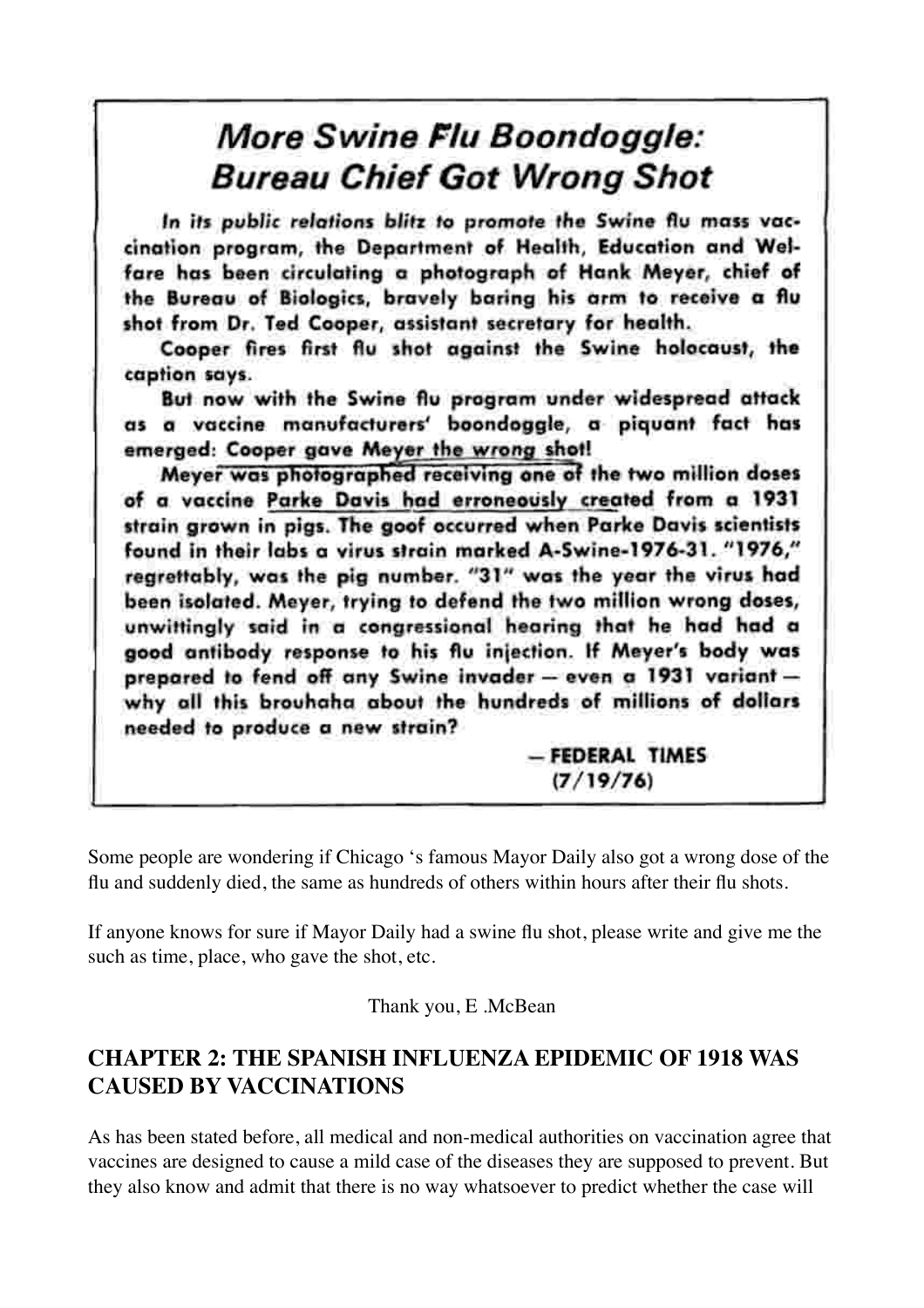be mild or severe - even deadly. With this much uncertainty in dealing with the very lives of people, it is very unscientific and extremely dangerous to use such a questionable procedure as vaccination.

Many vaccines also cause other diseases besides the one for which they are given. For instance, smallpox vaccine often causes syphilis, paralysis, leprosy, and cancer. (See the chapters on smallpox and plagues.) Polio shots, diphtheria toxin-antitoxin, typhoid vaccine, as well as measles, tetanus and all other shots often cause various other stages of disease such as post-vaccinal encephalitis (inflammation of the brain,) paralysis, spinal meningitis, blindness, cancer (sometimes within two years,) tuberculosis, (two to twenty years after the shot,) arthritis, kidney disease, heart disease (heart failure sometimes within minutes after the shot and sometimes several hours later.) Nerve damage and many other serious conditions also follow the injections.

When several shots are given (different vaccines) within a few days or a few weeks apart, they often trigger intensified cases of all the diseases at once, because the body cannot handle such a large amount of deadly poison being injected directly into the bloodstream. The doctors call it a new disease and proceed to suppress the symptoms.

When poison is taken by the mouth, the internal defense system has a chance to quickly eject some of it by vomiting, but when the poisons are shot directly into the body, bypassing all the natural safeguards, these dangerous poisons circulate immediately throughout the entire body in a matter of seconds and keep on circulating until all the cells are poisoned.

I heard that *seven men dropped dead in a doctor's office after being vaccinated.* This was in an army camp, so I wrote to the Government for verification. They sent me the report of U.S. Secretary of War, Henry L. Stimson. The report not only verified the report of the seven who dropped dead from the vaccines, but it stated that there had been 63 deaths and 28,585 cases of hepatitis as a direct result of the yellow fever vaccine during only 6 months of the war. That was only one of the 14 to 25 shots given the soldiers. We can imagine the damage that all these shots did to the men. (See the chapter on What Vaccinations Did to Our Soldiers.)

The first World War was of a short duration, so the vaccine makers were unable to use up all their vaccines. As they were (and still are) in business for profit, they decided to sell it to the rest of the population. So they drummed up the largest vaccination campaign in U.S. history. There were no epidemics to justify it so they used other tricks. Their propaganda claimed the soldiers were coming home from foreign countries with all kinds of diseases and that everyone must have all the shots on the market.

The people believed them because, first of all, they wanted to believe their doctors, and second, the returning soldiers certainly had been sick. They didn't know it was from doctormade vaccine diseases, as the army doctors don't tell them things like that. Many of the returned soldiers were disabled for life by these drug-induced diseases. Many were insane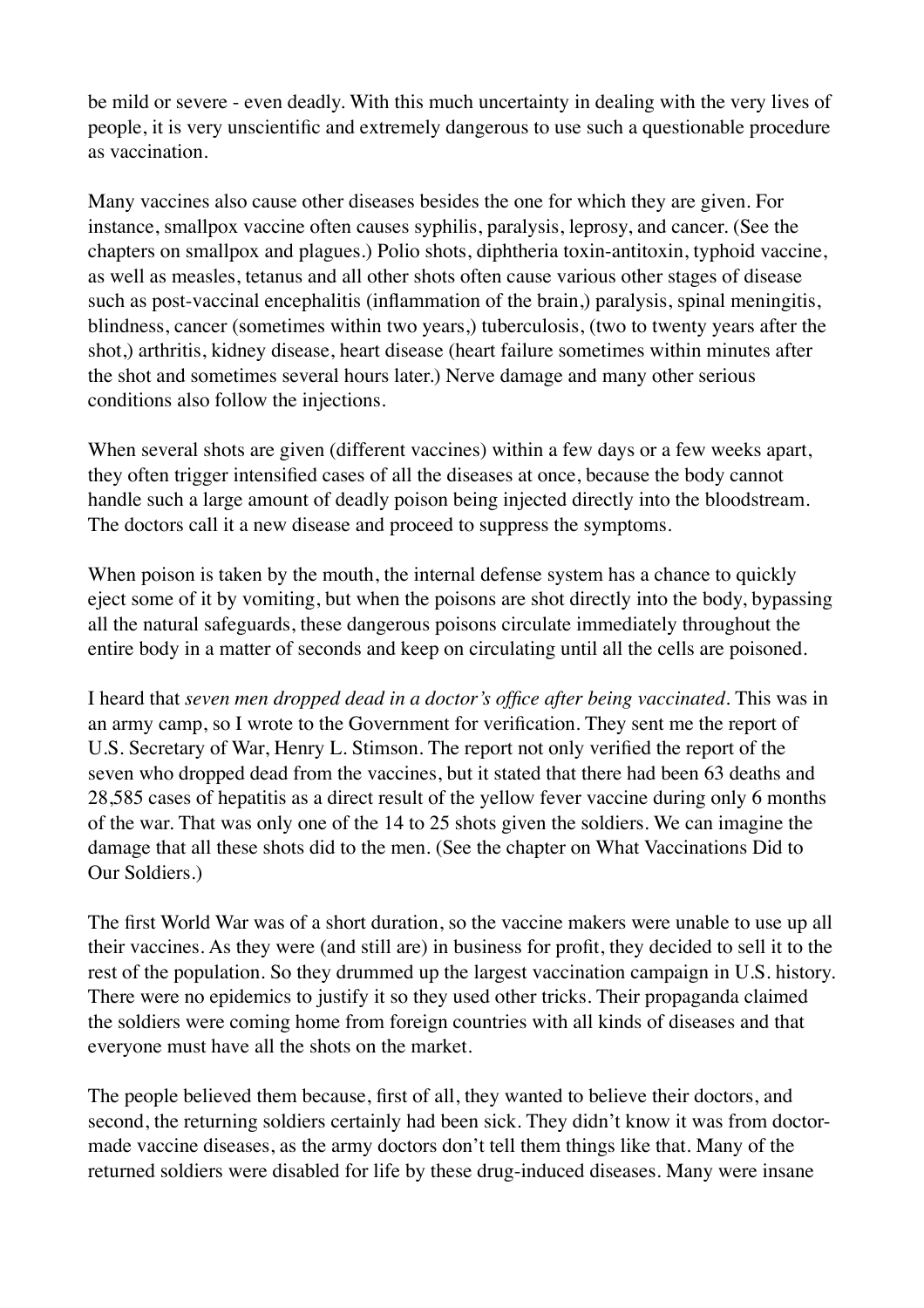from postvaccinal encephalitis, but the doctors called it *shell shock,* even though many had never left American soil.

The *conglomerate* disease brought on by the many poison vaccines baffled the doctors, as they never had a vaccination spree before which used so many different vaccines. The new disease they had created had symptoms of all the diseases they had injected into the man. There was the high fever, extreme weakness, abdominal rash and intestinal disturbance characteristic of typhoid. The diphtheria vaccine caused lung congestion, chills and fever, swollen, sore throat clogged with the false membrane, and the choking suffocation because of difficulty in breathing followed by gasping and death, after which the body turned black from stagnant blood that had been deprived of oxygen in the suffocation stages. In early days they called it *Black Death.* The other vaccines cause their own reactions — paralysis, brain damage, lockjaw, etc.

When doctors had tried to suppress the symptoms of the typhoid with a stronger vaccine, it caused a worse form of typhoid which they named *paratyphoid.* But when they concocted a stronger and more dangerous vaccine to suppress that one, they created an even worse disease which they didn't have a name for. What should they call it? They didn't want to tell the people what it really was — their own Frankenstein monster which they had created with their vaccines and suppressive medicines. They wanted to direct the blame away from themselves, so they called it *Spanish Influenza.* It was certainly not of Spanish origin, and the Spanish people resented the implication that the world-wide scourge of that day should be blamed on them. But the name stuck and American medical doctors and vaccine makers were not suspected of the crime of this widespread devastation — the *1918 Flu Epidemic.* It is only in recent years that researchers have been digging up the facts and laying the blame where it belongs.

Some of the soldiers may have been in Spain before coming home, but their diseases originated in their own home-based U.S. Army Camps. Our medical men still use that same dodge. When their own vaccines (required for travel) cause vaccine diseases abroad they use this as grounds for a scare campaign to stampede people into the vaccination centers. Do you remember the Hong Kong Flu and the Asian Flu and the London Flu scares? These were all medically-made epidemics mixed with the usual common colds which people have every year.

Now (1976) we are being worked on again by the vaccine -epidemic makers in their effort to force another multi million dollar vaccine sale caper. Their con men have already talked President Ford into handing over *\$135* million dollars to start their vaccine racket. Even the insurance companies refused to become involved with such an obviously dangerous and crooked scheme. So, again the medical and drug con men induced the appropriate government officials to guarantee insurance against the, possible billions of dollars in law suits which could be brought against the vaccine promoters if the vaccine campaign is carried out as planned. It's a good thing Ford was voted out of office. It's too bad he wasn't "dumped" *before* he paid the *poison squad* the MONEY' to poison the whole population. However, we don't yet know if President Carter will be any better. Will he be held in the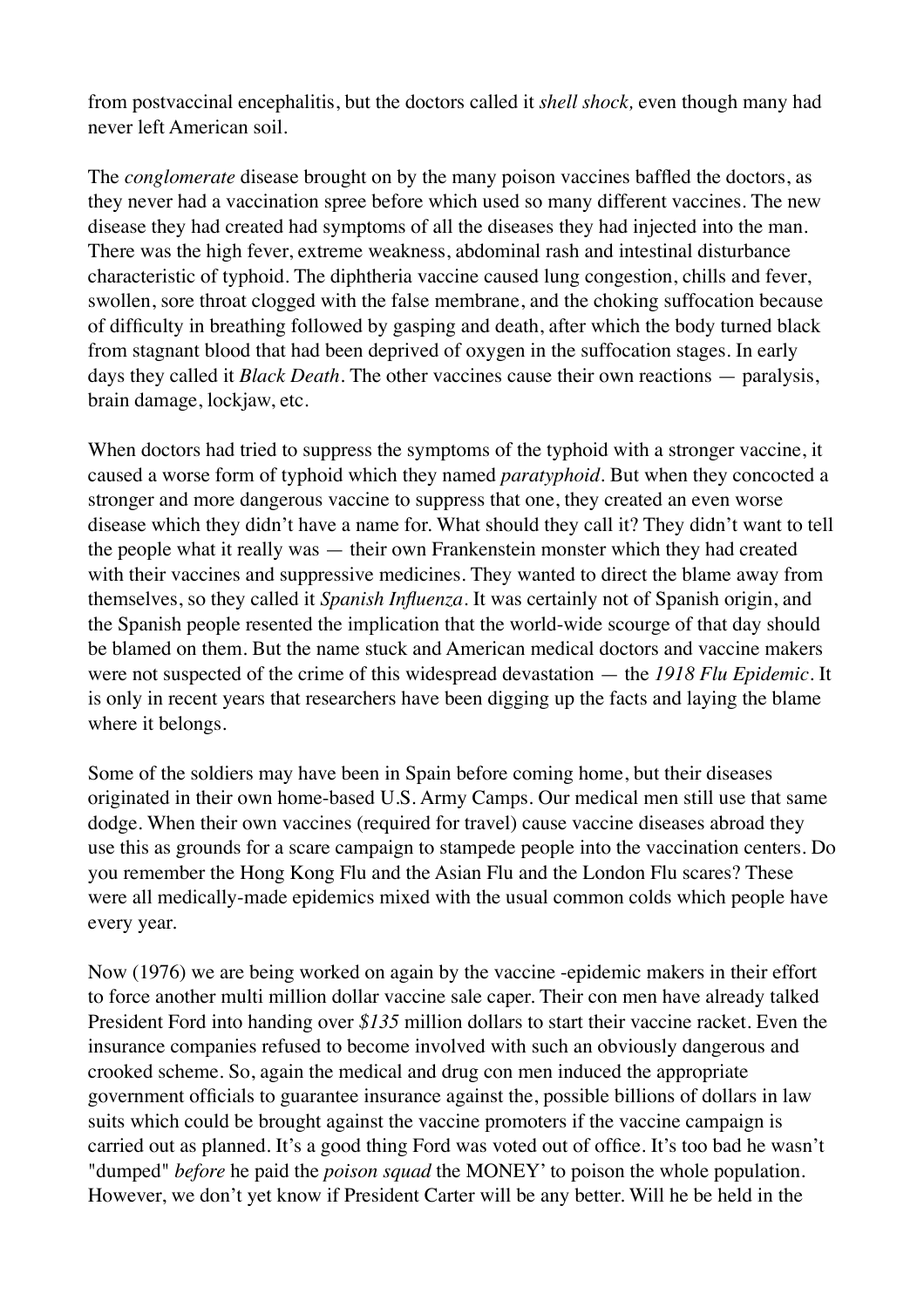grip of the medical and drug dictatorship? Or will he investigate — learn the truth *reverse the decisions* and make the vaccine makers return the money taken from the taxpayers under false pretenses?

The statement of the swine flu vaccine promoters to the effect that the vaccine is harmless, is false, and the statement that it will protect against flu is false. Fifty-six people died after the shots, some within 48 hours. There is confusion and disagreement among the doctors about all aspects of the vaccine, from the safety and effectiveness to the necessity for it, who should have it and who should be warned against it.

Their scare-head campaign cry is that the swine flu is like the 1918 flu which killed 20,000,000 people. They don't have any usable and provable blood samples from the 1918 flu epidemic to prove it. That was 58 years ago, and the doctors were just as confused and inefficient then as now. However, one thing is certain — the 1918 Spanish Influenza was a vaccine-induced disease caused by extreme body poisoning from the conglomeration of many different vaccines. The soldiers at Fort Dix who were said to have had Swine Flu had been injected with a large variety of vaccines like the vaccines which caused the 1918 flu epidemic. The flu epidemic at Fort Dix was in no way related to swine. There were no swine at camp (unless we want to sarcastically call the vaccine promoters who caused the diseases -"swine.")

To add to the confusion, the doctors tell the people that there are a lot of various kinds of flu; the one which the soldiers at Fort Dix had was AVictoria flu, there are other strains of flu virus, and also, that the swine flu vaccine which so many people have taken already will not protect them against the many other types of flu. This will be used as an "out" in case *of* law suits later on when more casualties begin to show up. The doctors will say that the vaccine failed because it was the wrong kind of flu for the vaccine. Of course, no one can prove it one way or the other because viruses are illusive, invisible organisms which are unstable and unpredictable. One dictionary definition of virus is "a morbid poison." The vaccines injected into the body are poison and cause the typical poison reactions. Virus (poison) does not fly around and attack people.

Therefore, *there will be no swine flu epidemic unless the vaccine promoters make one like they did in the 1918 flu epidemic.* It will not kill 20,000,000 people unless the people submit to the disease-producing shots. There are also, other causes of disease besides vaccines, such as bad food, which has been devitalized and contaminated with poison preservatives and artificial drug concoctions. There are many more causes of disease but no diseases are contagious(See the chapter on the germ theory).

Vaccine drives come and go as often as the vaccine promoters can cook up the slightest pretense of a reason.n Back in1957 they were trying to stir up a vaccination campaign for what they decided to call *Asiatic flu.* An editorial in the *Herald and Express* for August 29, 1957 was captioned, "Fear of Flu Propaganda." Part of the piece is as follows: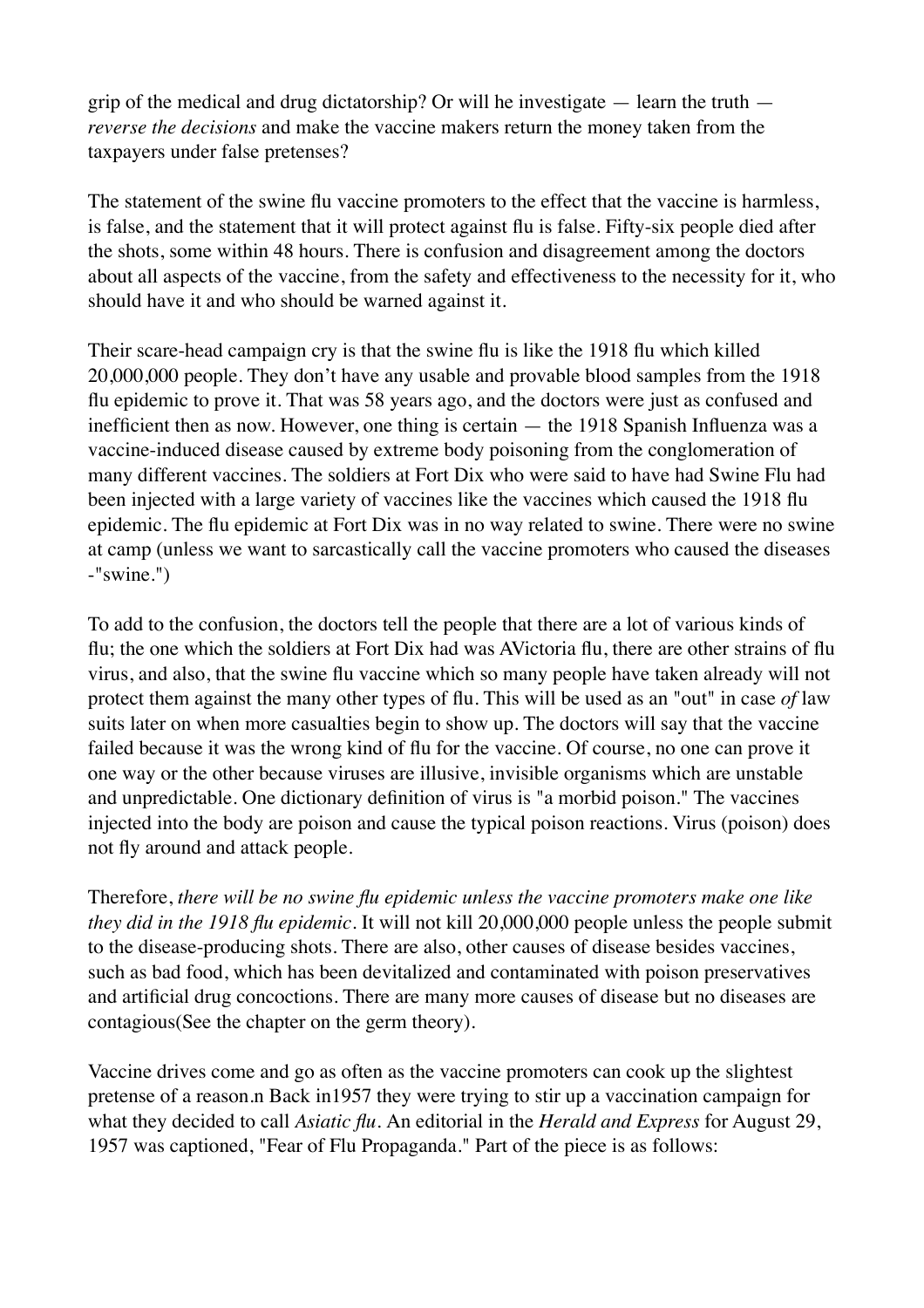"What a tempest in a teapot has been blown up over the probability that this country will experience an epidemic of the *Asiatic flu* in the fall and winter months ahead.

"Even the United States Department of Health is stooge for the panic — and has issued statements which are frightening the public, rather than reassuring them by pointing out that this epidemic, while widespread, gives no indication of being any more dangerous than our usual flood of influenza-like colds when winter comes on.

"Those who read between the lines even wonder whether the whole thing might not be a bit of super salesmanship on the part of those who are making and selling the vaccines which are being prepared.. . ."

# **I WAS AN ON-THE-SPOT OBSERVER OF THE 1918 INFLUENZA EPIDEMIC**

All the doctors and people who were living at the time of the 1918 Spanish Influenza epidemic say it was the most terrible disease the world has ever had. Strong men, hale and hearty, one day would be dead the next. The disease had the characteristics of the black death added to typhoid, diphtheria, pneumonia, smallpox, paralysis and all the diseases the people had been vaccinated with immediately following World War 1. Practically the entire population had been injected "seeded" with a dozen or more diseases — or toxic serums. When all those doctor-made diseases started breaking out all at once it was tragic.

That pandemic dragged on for two years, kept alive with the addition of more poison drugs administered by the doctors who tried to suppress the symptoms. As far as I could find out, the flu hit only the vaccinated. Those who had refused the shots escaped the flu. My family had refused all the vaccinations so we remained well all the time. We knew from the health teachings of Graham, Trail, Tilden and others, that people cannot contaminate the body with poisons without causing disease.

When the flu was at its peak, all the stores were closed as well as the schools, businesses even the hospital, as the doctors and nurses had been vaccinated too and were down with the flu. No one was on the streets. It was like a ghost town. We seemed to be the only family which didn't get the flu; so my parents went from house to house doing what they could to look after the sick, as it was impossible to get a doctor then. If it were possible for germs, bacteria, virus, or bacilli to cause disease, they had plenty of opportunity to attack my parents when they were spending many hours a day in the sick rooms. But they didn't get the flu and they didn't bring any germs home to attack us children and cause anything. None of our family had the flu — not even a sniffle— and it was in the winter with deep snow on the ground.

When I see people cringe when someone near them sneezes or coughs, I wonder how long it will take them to find out that they can't catch it — whatever it is. The only way they can get a disease is to develop it themselves by wrong eating, drinking, smoking or doing some other things which cause internal poisoning and lowered vitality. All diseases are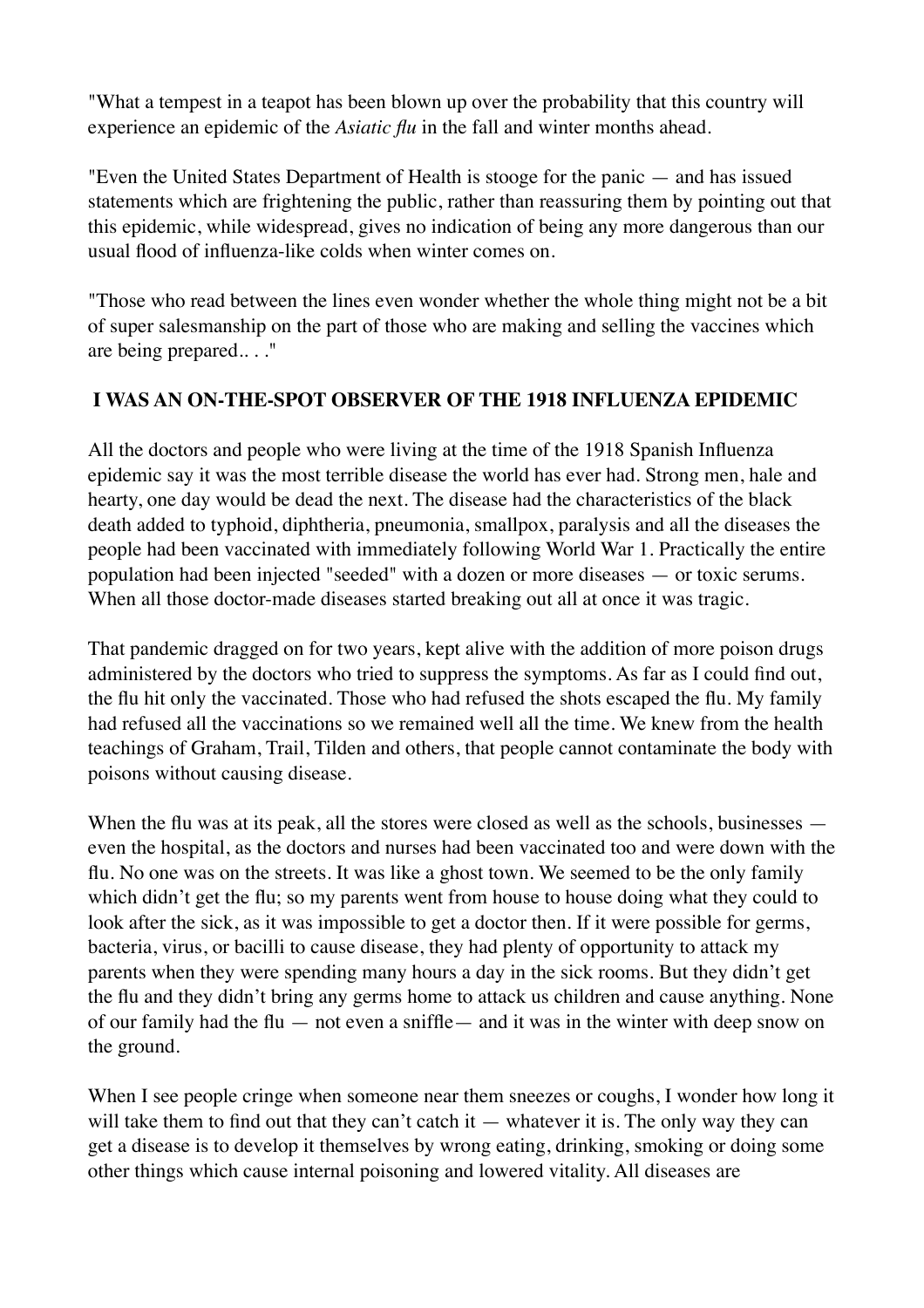preventable and most of them are cureable with the right methods, not known to medical doctors, and not all drugless doctors know them either.

It has been said that the 1918 flu epidemic killed 20,000,000 people throughout the world. But, actually, the doctors killed them with their crude and deadly treatments and drugs. This is a harsh accusation but it is nevertheless true, judging by the success of the drugless doctors in comparison with that of the medical doctors.

While the medical men and medical hospitals were losing 33% of their flu cases, the nonmedical hospitals such as BATTLE CREEK, KELLOGG and MACFADDEN'S HEALTH-RESTORIUM were getting almost 100% healings with their *water* cure, baths, enemas, etc., fasting and certain other simple healing methods, followed by carefully worked out diets of natural foods. One health doctor didn't lose a patient in eight years. The very successful health treatment of one of those drugless doctors who didn't lose any patients will be given in the other part of this book, titled VACCINATION CONDEMNED, to be published a little later.

If the medical doctors had been as advanced as the drugless doctors, there would not have been those 20 million deaths from the medical flu treatment.

There was seven times more disease among the vaccinated soldiers than among the unvaccinated civilians, and the diseases were those they had been vaccinated against. One soldier who had returned from overseas in 1912 told me that the army hospitals were filled with cases of *infantile paralysis* and he wondered why grown men should have an infant disease. Now, we know that paralysis is a common after-effect of vaccine poisoning. Those at home didn't get the paralysis until after the world-wide vaccination campaign in 1918.

# **CHAPTER 3: ANTI-TYPHOID VACCINE CAUSES A WORSE DISEASE WHICH THE DOCTORS NAME PARATYPHOID**

[Typhoid is not contagious](http://www.whale.to/vaccine/sf3.html#TYPHOID%20IS%20NOT%20CONTAGIOUS) [The soldiers were killed by the treatment](http://www.whale.to/vaccine/sf3.html#THE%20SOLDIERS%20WERE%20KILLED%20BY%20THE%20TREATMENT) ["Typhoid Mary" was never a carrier](http://www.whale.to/vaccine/sf3.html#%22TYPHOID%20MARY%22%20WAS%20NEVER%20A%20CARRIER)

Our American medical boast has been that anti-typhoid vaccine wiped out typhoid fever in the Army. When this claim was made public, the people in general accepted it without question. But those who were not satisfied without some facts or evidence of truth, decided to look up the Army records of that period, and found that just the opposite was the case.

In comparing records before and after the enforcement of Army vaccination in 1911, we find that the highest typhoid death rate prior to that time was during the Spanish American War in 1898- 1899. This infamous war of aggression was fought in the tropics of Cuba where the heat and other unhealthful conditions were conducive to the development of typhoid as well as many other diseases. There was no refrigeration, so the food spoiled, except that which was loaded with poison preservatives including formaldehyde, nitrates, salt, saltpeter, etc.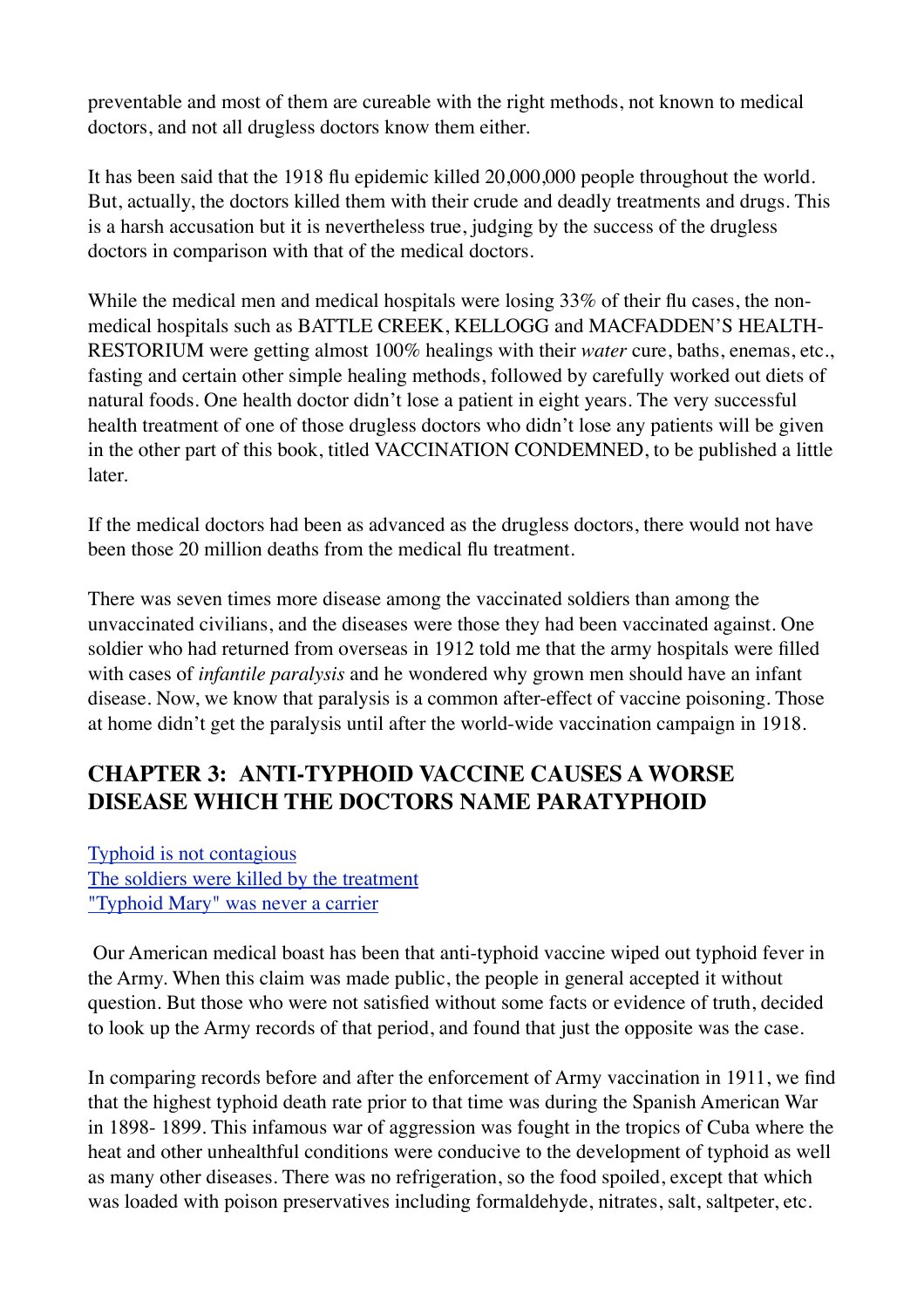Decomposed protein and other poisons are the cause of ptomaine poisoning and other diseases of intestinal putrefaction, such as typhoid fever, typhis, yellow fever, malaria, cholera, etc. These diseases are not caused by germs, bites of insects, rats or any of the other things which doctors like to blame. There was no sewer system or sanitation measures, and the heavy rains, slime, mud, and noxious fumes in the swamps the soldiers had to wade in day-after-day, were ideal breeding grounds for fever diseases.

The men drank from polluted streams and were fed vermin-infested rancid foods. Therefore it was not surprising that their bodies' internal safeguards were worked to the breaking point in an effort to eliminate all this contamination. So-called *disease* is nothing but a remedial effort of the body to get rid of poisons, blockages, and conditions which interfere with normal functioning. These healing efforts of the body manifest in such ways as *sweating*  (fever — to force impurities out through the skin, which is one of the channels of elimination), *diarrhea* (bowel-cleansing when a rush-job is needed to get rid of drastic poisons), *vomiting, coughing* and *sneezing* (to unload toxic waste from stomach, lungs, nose, throat, etc. *Lack of appetite* suggests to the patient that he refrain from taking in more food (fasting). *Weakness* forces the patient to rest. All of these processes are essential to healing.

The stricken soldiers would probably all have recovered if they had avoided doctors and their poison medication and suppressive methods. Unfortunately, they were sent to the army hospitals and drugged to death by the doctors, who know nothing about the true principles of health and natural healing. The doctors, then as well as now, mistake the symptoms for the disease and give drugs to suppress the symptoms instead of letting the internal healing mechanism do its work to bring about normalcy. The doctors think they must do something to bring down the fever and give certain drugs to stop the coughing and other drugs to stop the diarrhea. All these damaging medical methods block the elimination of poison waste, and death or permanent injury is the result.

After the heavy toll of lives, when they learned that all the tricks of medical science (?) had completely failed, the Army was resourceful enough to realize that they would have to give some attention to *health measures* if they were to survive as a *living* army. So they set up a rigorous regimen of hygiene, sanitation and improved nutrition. This sensible program reduced the incidence of typhoid to less than 3 cases per 1,000. This marked decline in disease was brought about in less than 10 years, from 1899 to 1908. And this was done without one injection of anti-typhoid vaccine being administered, or any other vaccine.

In contrast to this remarkable record of disease prevention, we find that *after* vaccination became compulsory in the Army in 1911, not only did typhoid increase rapidly, but all other vaccinal diseases increased at an alarming rate.

I have heard some of the Army personnel argue that vaccination is not compulsory in the American armed services. But I -have also talked to G.I.'s who testified that those who refused to line up for the shots were seized by military police and forcibly held while the medics injected the poison serums into them — all fourteen shots. I have also seen the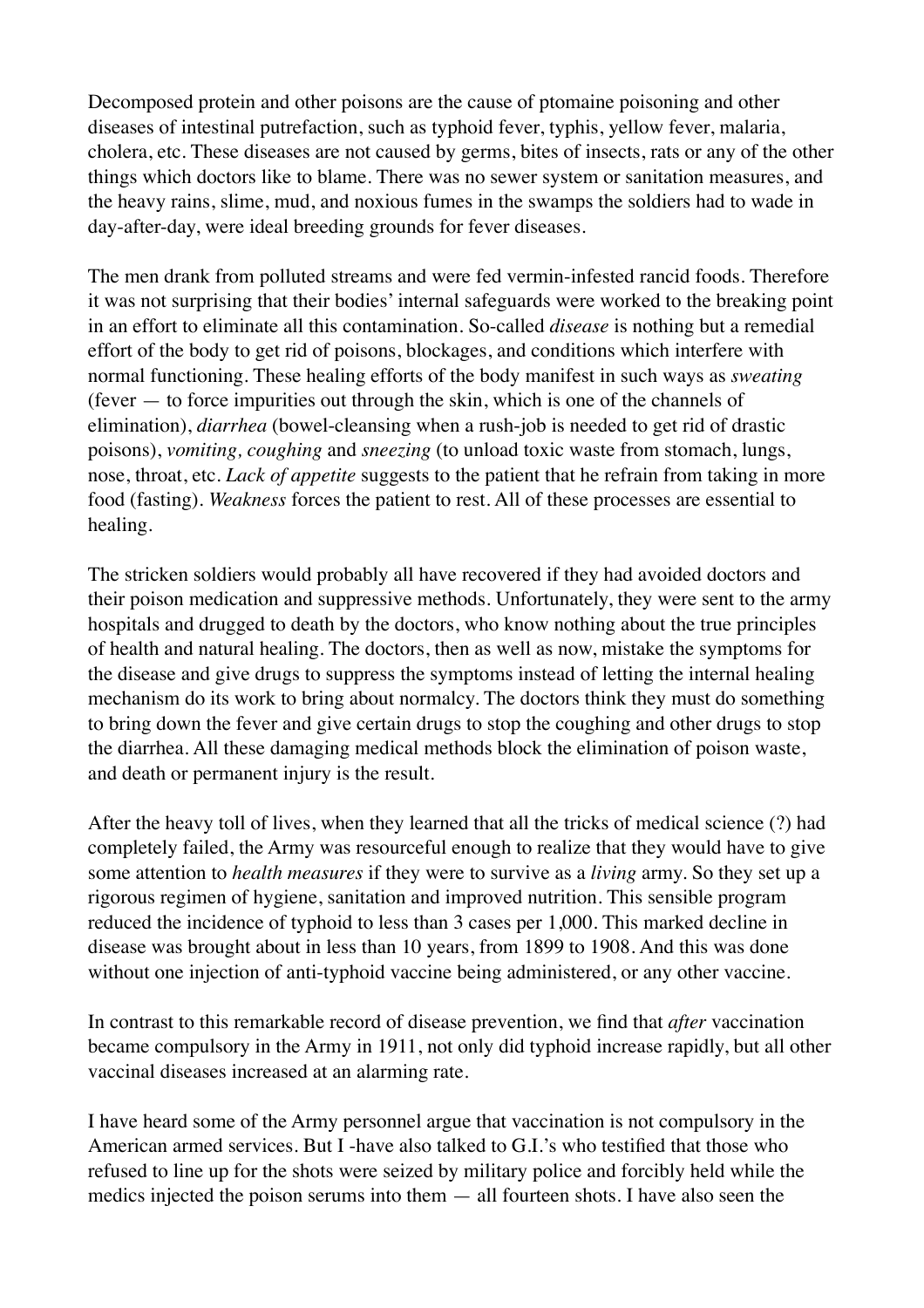records of several soldiers who were given long prison terms (seven years) at Fort Leavenworth for resisting vaccination. They may have had to fight the M.P.'s to do this, and that went against their records. Other penalties were also imposed on the soldiers, such as demotion and witholding pay, for this rejection of enforced blood poisoning (vaccination), which the military interpreted as "insubordination."

It was during World War I (we entered it in 1917) when vaccination was enforced to the fullest extent, that the death rate from typhoid rose to the highest point in history— even higher than it had been during the pre-sanitation days of the Spanish American War. This 1917-1920 death rate could not be blamed on bad sanitation or spoiled food as was the case in the tropics. The deaths occured after the shots were given in sanitary American hospitals and well-supervised army camps in France, where sanitation had been practiced for years. There was no typhoid in the camps before vaccination, so it couldn't be blamed on contagion. The only reason for this extremely high death toil was the blood-poisoning practice of vaccination.

The report of the Surgeon General of the U.S. Army shows that during 1917 there were admitted into the Army hospitals 19,608 men suffering from *anti-typhoid inoculation and vaccinia.* The report for 1919 covering 1918 shows the total admissions suffering from antityphoid vaccinations to be 23,191, and 10,830 suffering from vaccinia. (24,021 in all, from vaccine poisoning). This takes no account of those whose vaccine diseases were attributed to something else, nor of those whose sufferings, though great, were not great enough to cause them to be sent to the hospital (from VACCINE AND SERUM EVILS by Dr. H. M. Shelton).

This official Army report didn't speculate as to whether or not the diseases could have been caused by germs, viruses, contagion or other things that usually get blamed for disease; the doctors *knew* without any question of a doubt that all these thousands of cases of disease and death were *caused by vaccination,* and it was so stated in their medical reports. I doubt, however, that the grieving parents were told that their sons were killed by the poison doses administered by the doctors.

Knowing the devastation caused by vaccination, we wonder why they didn't stop the deadly practice way back in 1916 when they found out—for sure—that vaccination was a killer with no redeeming feature. But they didn't. The reasons are given in another chapter, *"The Money Motive."*

Under the most antiseptic conditions in hospitals all over the world, diseases develop, such as typhoid, polio, pheumonia, virus X, paratyphoid, flu, etc., when there is no other case in town for the victim to "catch it from." The patients have already received shots to "protect" them from the diseases. Doctors cannot blame it on invading viruses, germs or bacteria, because their germicides and antiseptic precautions in hospitals have been used to kill the germs. Why cannot the doctors understand what many other people already know, that it is not germs and viruses which cause the diseases, but the body-poisoning from medication, vaccines, processed foods, etc., which cause the sickness?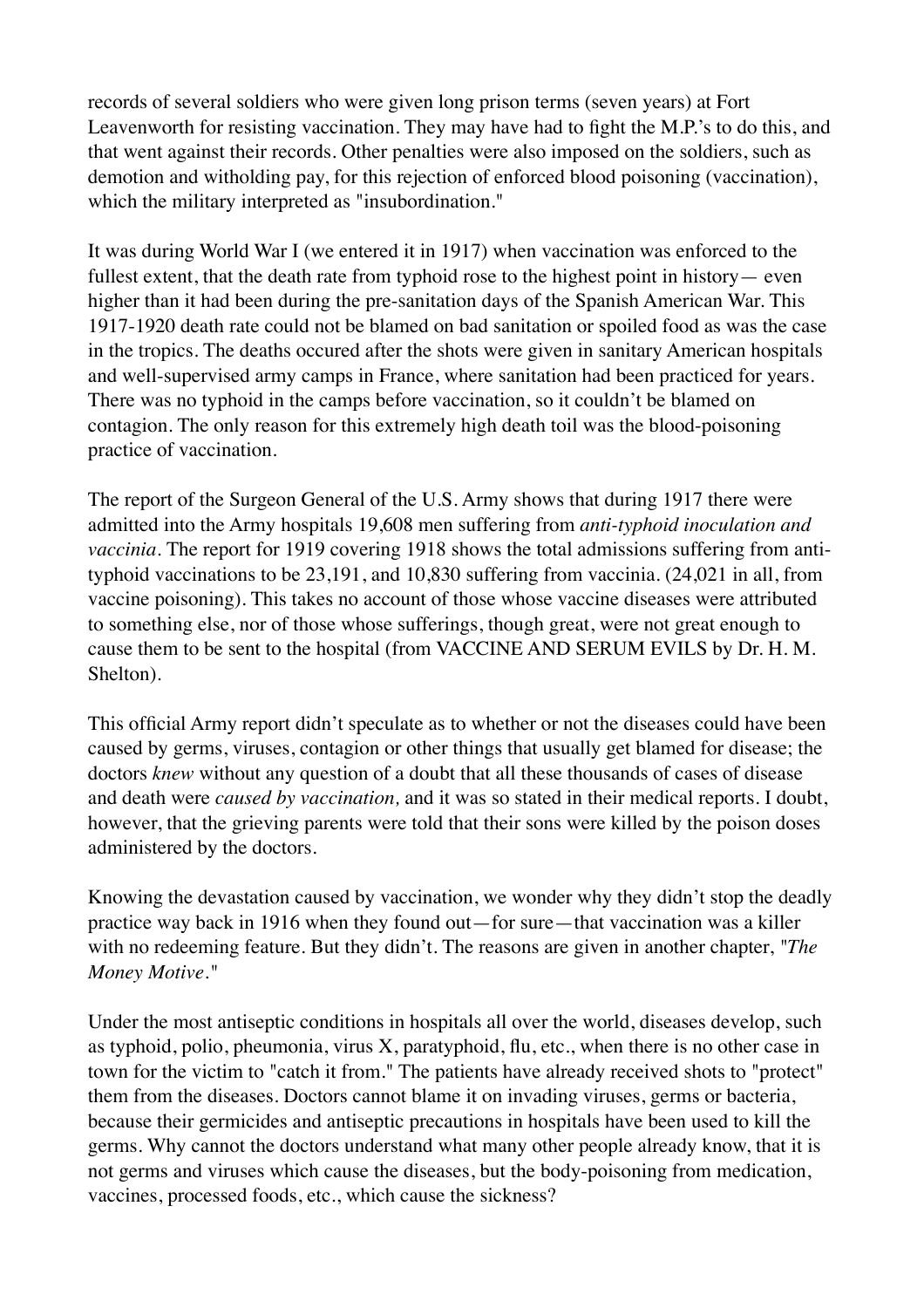When Walter D. McCaw, Chief of Army Medical Staff, saw the shocking increase of typhoid among his well vaccinated "protected" (?) troops, he tried to lay the blame on laxity in sanitary precautions, such as unsterile needles, etc. He should have known that nothing *on* the needle could ever do as much harm as the poison vaccines *inside* the needle. Their reliance upon vaccination gave them a false sense of security which blocked any effort toward looking in the right direction for the *real* causes of the disease

McCaw said that *"75%* of the men in the Chateau Thierry offensive (France) were afflicted with typhoid," and that at one time in the Argonne sector "there were more than 300 cases of typhoid." He referred to "a unit of 248 men from Camp Cody, New Mexico, which arrived in England in July, 1918 with 98 cases of typhoid, of whom 8 died." He spoke of another contingent which lost 10% of their typhoid cases. All these men had been vaccinated in the Army, and all had been healthy when inducted.

Sir William Osler, the famous British physician wrote an article in the "Lancet" (renowned British medical journal) on this subject. (Nov. 28, 1914) An excerpt is as follows

"Perhaps the best chapter in British sanitation is that which deals with sanitation and typhoid fever.. . . It has beer well said that *enteric fever* is the sanitary index of a country; and that today our camps are not hot-beds of the disease is a result of more than half a century of intelligent and efficient *sanitation.'*

We notice that he did *not* say that it was *vaccination* which wiped out typhoid and other diseases of intestinal putrefaction such as typhoid (enteric fever). He knew for a fact that it was *not vaccination* that brought about the *improvement;* it was the *reforms in sanitation*  and better nutrition and other healthful measures which prevent body poisoning in the first place. It is the *poisoning that causes disease.*

England had learned by the bitter experience of over century of vaccination, that it does not prevent nor cure disease of any kind. They knew that if they were to control widespread disease they must attack the real causes, the main ones of which were vaccines and bad living conditions. After these reforms were made there was a rapid decline in the disease rate. (Details given in a later chapter.)

England already knew this when our men were suffering and dying in the swamps of the tropics and the battlefields of France. But I'm quite sure our *needle doctors* would not listen to any warnings of vaccine hazards from the British — at that time However, as stated previously, our military doctors finally did turn to sanitation and nutrition reforms and reduced their disease rate without the vaccinations, in the Spanish American War.

According to British Army records, "In 1938 there was not a single case of any form of enteric fever (typhoid) among the *unvaccinated* soldiers, while in the vaccinated 'protected' class there were 37 cases and *5* deaths." Compulsory vaccination has been abolished in the British Army. However, it is available for those who want it, and a few unenlightened people still want it, in spite of all the evidence against it.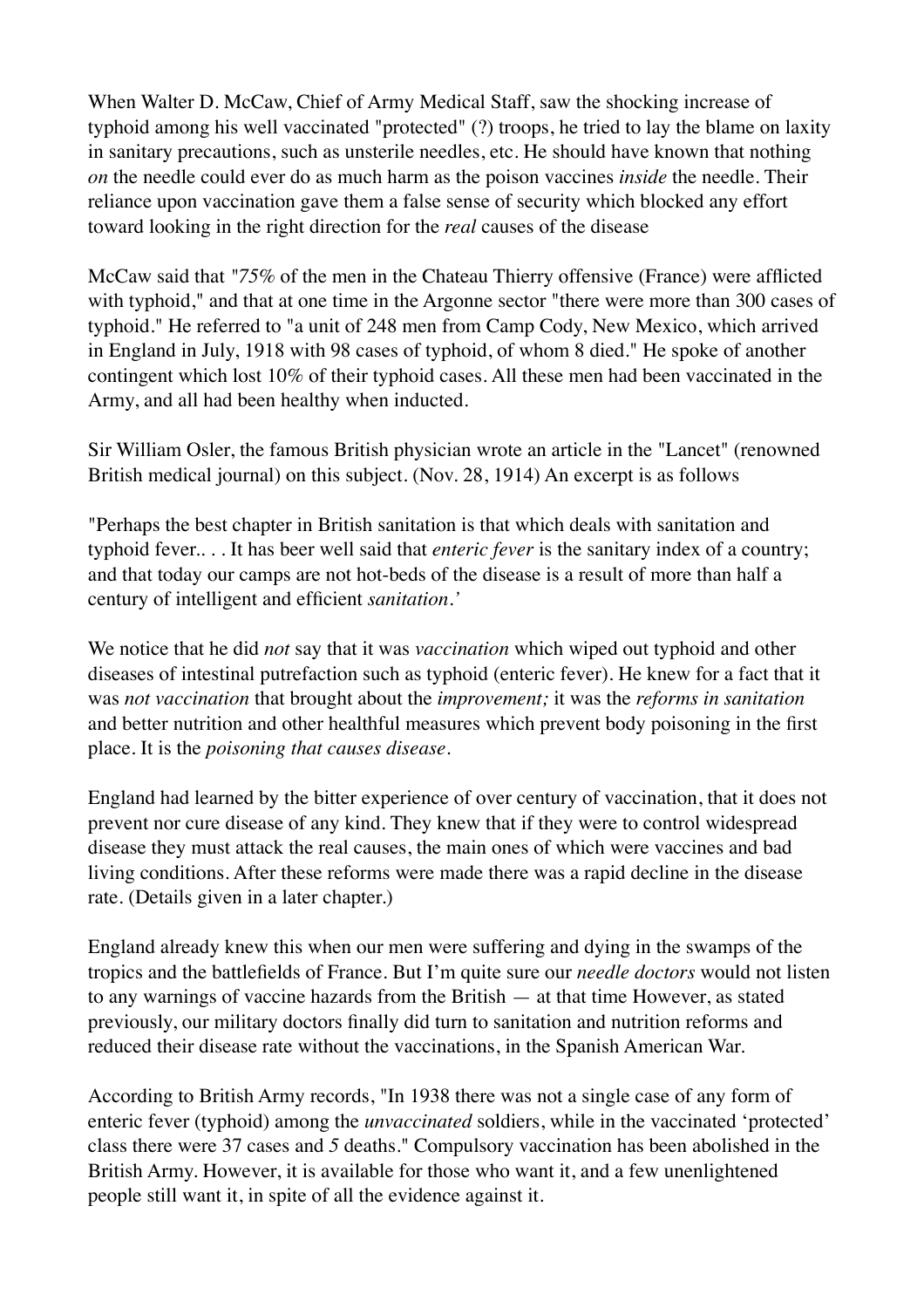Another news item says: "Hundreds of inoculated soldiers in India have contracted typhoid or paratyphoid and the Army Medical Department reports record at least 200 deaths among inoculated men."

"THE JOURNAL OF THE AMERICAN MEDICAL ASSOCIATION," July 28, 1917 (Vol. 69, p. 267) under the heading "Vaccination in War, "states:

"Bernard and Paref, in an analytic study, reported in 1915 a great preponderance of paratyphoid infection in the anti-typhoid vaccinated over those in the non-vaccinated, presenting the remarkable figures shown in Table 2.

| "Table 2: Preponderance of Paratyphoid Infections over Typhoid |              |                   |                       |  |  |  |
|----------------------------------------------------------------|--------------|-------------------|-----------------------|--|--|--|
|                                                                | <b>Cases</b> | <b>Vaccinated</b> | <b>Non-Vaccinated</b> |  |  |  |
| Typhoid (Eberth)<br>Bacifius)                                  | 77           | 45                | 32                    |  |  |  |
| Paratyphoid                                                    | 248          | 222               | 26                    |  |  |  |

**"Table 3: "**

| Paratyphoid |  |  |  |
|-------------|--|--|--|
|-------------|--|--|--|

According to General Goodwin, the British Army had 7,423 cases of typhoid, with 266 deaths, up to 1918. Compulsory vaccination was in force in the British Army at that time.

In the book MEDICAL VOODOO by A.R. Hale, the author states on page 185: "In World War I, in the French Army alone, there were 113,165 cases of typhoid with 12,380 deaths up to Oct. 1916. Anti-typhoid inoculations were made compulsory in the French Army in March, 1918."

A.R. Hale, researcher for the U.S. Congress, said:

From one Congressman I learned that he was at the very moment pleading the cause of three ex-service men before the Veterans' Bureau, two of whom had been made totally blind by army vaccinations against smallpox, and the third had been driven insane by an anti-typhoid vaccination followed by a spinal puncture. He said the Bureau was fighting the compensation claims of these disabled men, because it was unwilling to admit their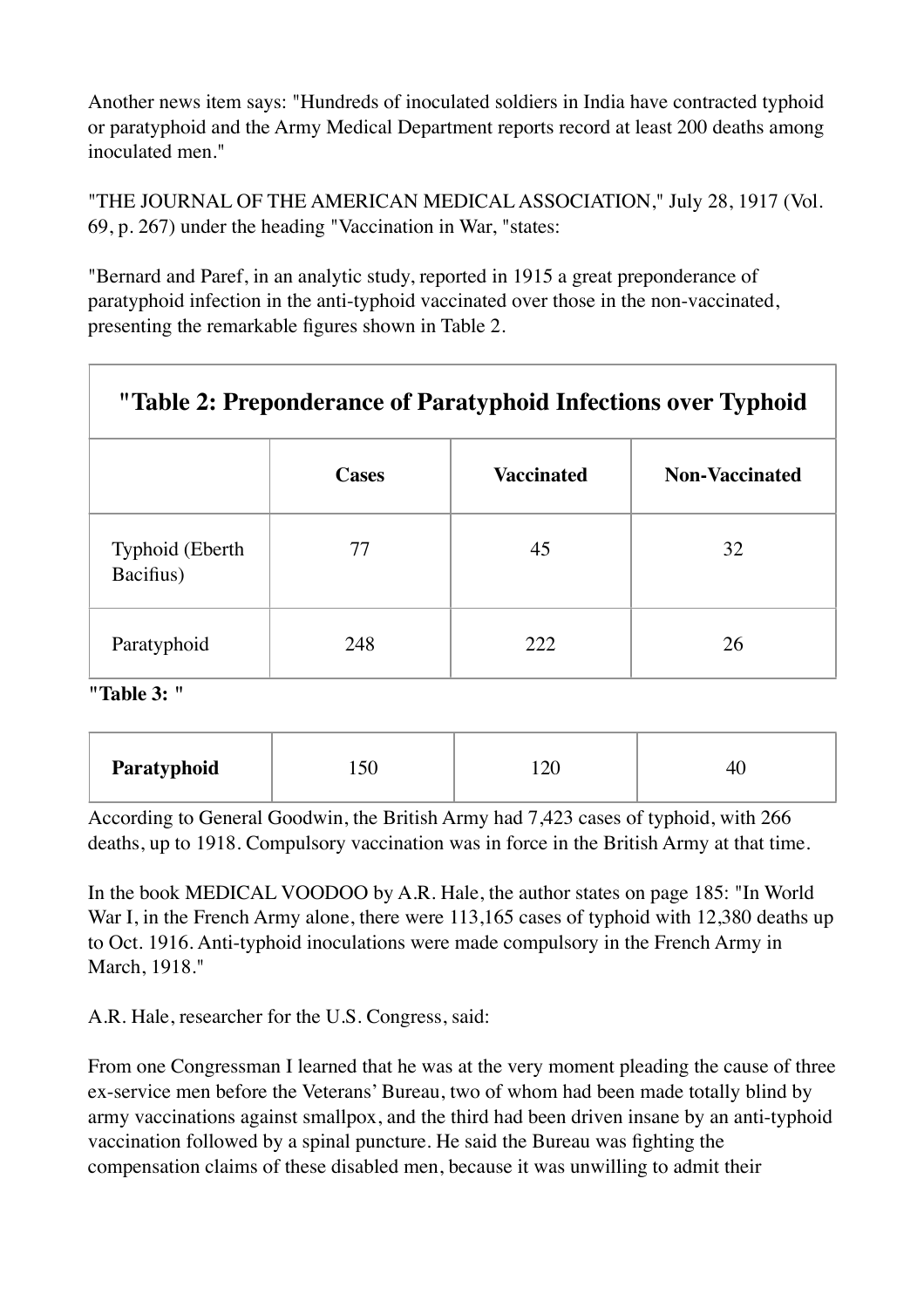disablities were caused by the army-camp treatments, although the evidence in all three cases was clear and inescapable."

# **TYPHOID IS NOT CONTAGIOUS**

One of the outstanding authorities on the real cause and cure of disease is the late Dr. Russell T. Trall (a reformed M.D.,) whose teachings are still 100 years in advance of our present day medical methods. Regarding typhoid fever, Dr. Trall wrote:

*"Typhoid fever is not essentially a dangerous disease.* It may be severe — without being at all dangerous. Nor is pneumonia a dangerous disease. Left to itself, it would seldom terminate fatally. We have known physicians of extensive practice treat this disease for many years without losing a patient. But in those cases very little medicine was given, and that of the simplest kind. The medicines were *not* (the usual poisons such as calomel, whiskey, opium, antimony, blisters (perhaps this means mustard plasters).

"These diseases (typhoid and pneumonia) are nothing more nor less than a cleansing process — a struggle of the vital powers to relieve the system of its accumulated impurities. The causes of the diseases are constipating foods, contaminated water, atmospheric miasmas, and whatever clogs up the system or befouls the blood. And the day is not far distant when a physician who shall undertake to aid and assist (suppress) Nature in her efforts to expel impurities, by the administration of poisons (drugs, medicines, shots, radiation, etc.) will be regarded as an insane idiot. But now this practice is called *medical science."*

Dr. John Tilden, another reformed physician, said, "You cannot have a very severe round of typhoid fever unless you have a "first-class" physician to give it strength to down you."

#### **THE SOLDIERS WERE KILLED BY THE TREATMENT**

It was a common expression during the war that *"more soldiers were killed by vaccine shots than by shots from enemy guns."* The vaccines, in addition to the poison drugs given in the hospitals, made healing impossible in too many cases. If the men had not been young and healthy to begin with, they would all have succumbed to the mass poisoning in the Army.

The following are just a few of the case histories which show us how the soldiers were drugged to death in the military hospitals (from BASIC PRINCIPLES OF NATURAL HYGIENE by Dr. H.M. Shelton, p. 532:

"CASE No. 4 — S.P., a private, age 32. Admitted January 16th. Medication: Quinine and whiskey with capsicum were administered in 'free doses.' Brandy and turpentine given in enema. The next day the patient was worse (not surprising.) But the treatment was continued; sinapisms (mustard plasters) were applied to the back of the neck, chest, abdomen and calves of the legs. In the evening he was growing worse. "But the same treatment was continued until he died on January 18th, at 7:00A.M." (two days after treatment began.)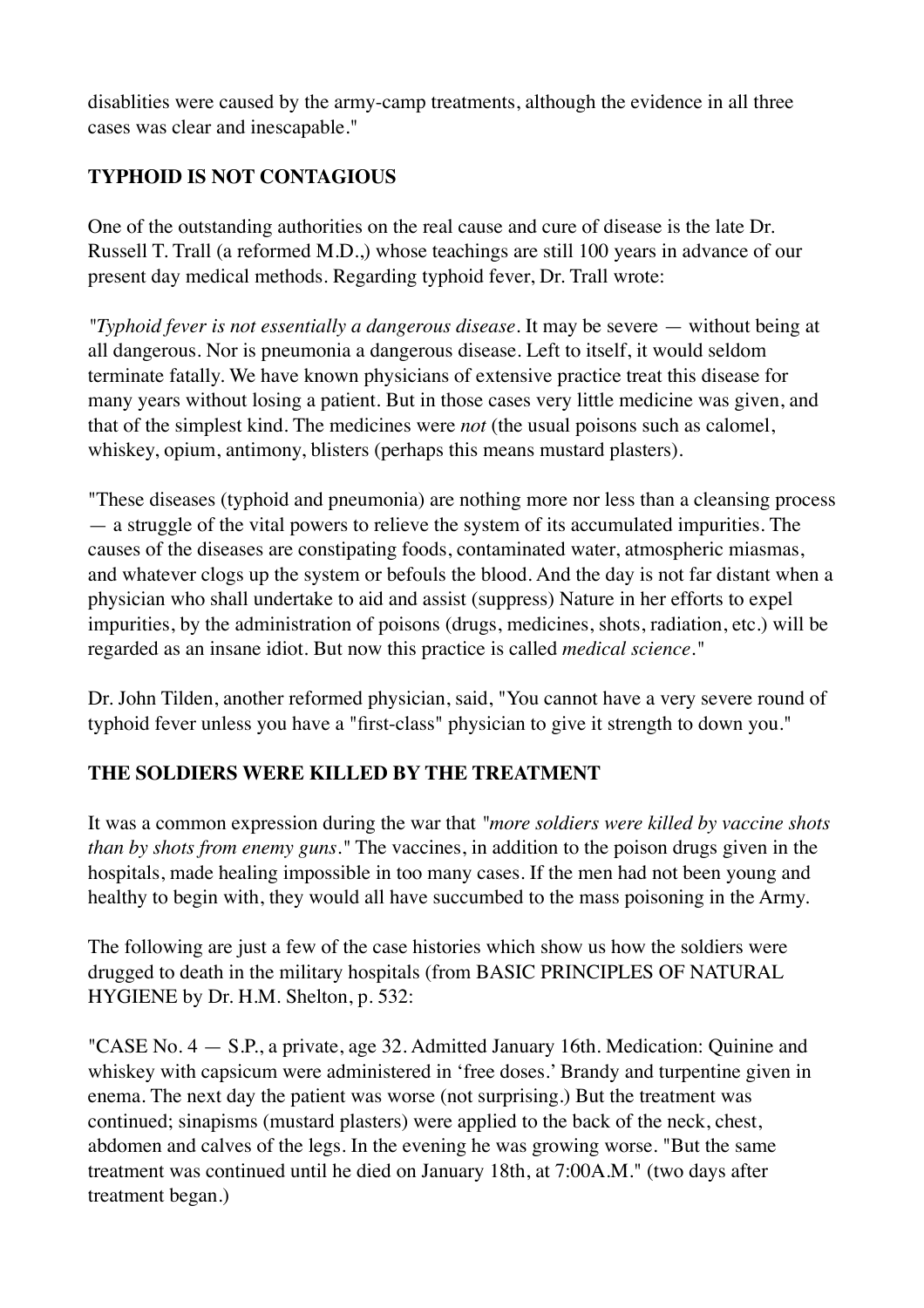"CASE No.  $7 - 0.$ W.W., a private, age 22, was admitted into the hospital Monday the 13th. He was taken sick two days previously. Treatment : Wine once every two hours, quinine every three hours, 15 grains of calomel to be followed in three hours with 6 grains of carbonate of ammonia. All symptoms became rapidly aggravated. The patient died on the 22nd." He was younger and survived the poisoning program for nine days before he died.

"CASE No. 8 — D.N., a private, 18 years of age. His treatment included spirits of nitre, acetate of ammonia, camphor, castor oil, chloroform, spirits of turpentine, sulphuric acid, sugar of lead, opium, ipecac and white wine. He died after 29 days."

Although he was young and strong to start with, even he could not survive this onslaught of poisons, experimentation and malpractice by the physicians.

The report states that the condition of the patients got progressively worse every day, but the treatments were continued anyway. We wonder what was the matter with the doctors.

Dr. Trall said that most patients would recover if they were not doctored at all. He Stated: "I have not lost a case in 15 years (including typhoid and pneumonia), and I have treated hundreds. Fatality is attributable to the medication."

# **"TYPHOID MARY" WAS NEVER A CARRIER**

Because the average doctor does not understand the cause nor the cure of disease, he flounders around in a confusion of guesswork. Lacking facts, the various medical associations and medical schools base their beliefs on many false concepts with no basis in fact. The germ theory of disease is a graphic example. These dangerous concepts lead the doctors and the people astray— that is, all but the few who think for themselves and seek out *proof* for their beliefs.

It is bad enough for the doctors to blame the diseases on germs, viruses and bacteria, but when they pick on healthy people who do not "catch diseases" when they are exposed, and claim they are "carriers" and can infect others, this is the height of the ridiculous. See the chapter titled, Why Germs Cannot Cause Disease.

As disease is just a transition period from a contaminated body to a normal, healthy body, it stands to reason that no one can "catch" a disease any more than he can catch a dirty neck. Therefore, if a person is in the company of an ill person and does or does not get the same disease, it does not make him a "carrier" of that disease. Yet some of our medical men promote that theory. On the strength of this unsupported, unproved medical opinion of physicians and Health Departments, people have actually been sent to prison, merely because they were too healthy to get sick when the doctors thought they ought to.

Who has not heard of the sad case of "Typhoid Mary?" A fascinating book titled MEDICAL VOODOO, by Annie Riley Hale tells the story on page 337. The account reads: "Mary, a maid-servant of the better class in New York City, in the summer of 1907 was working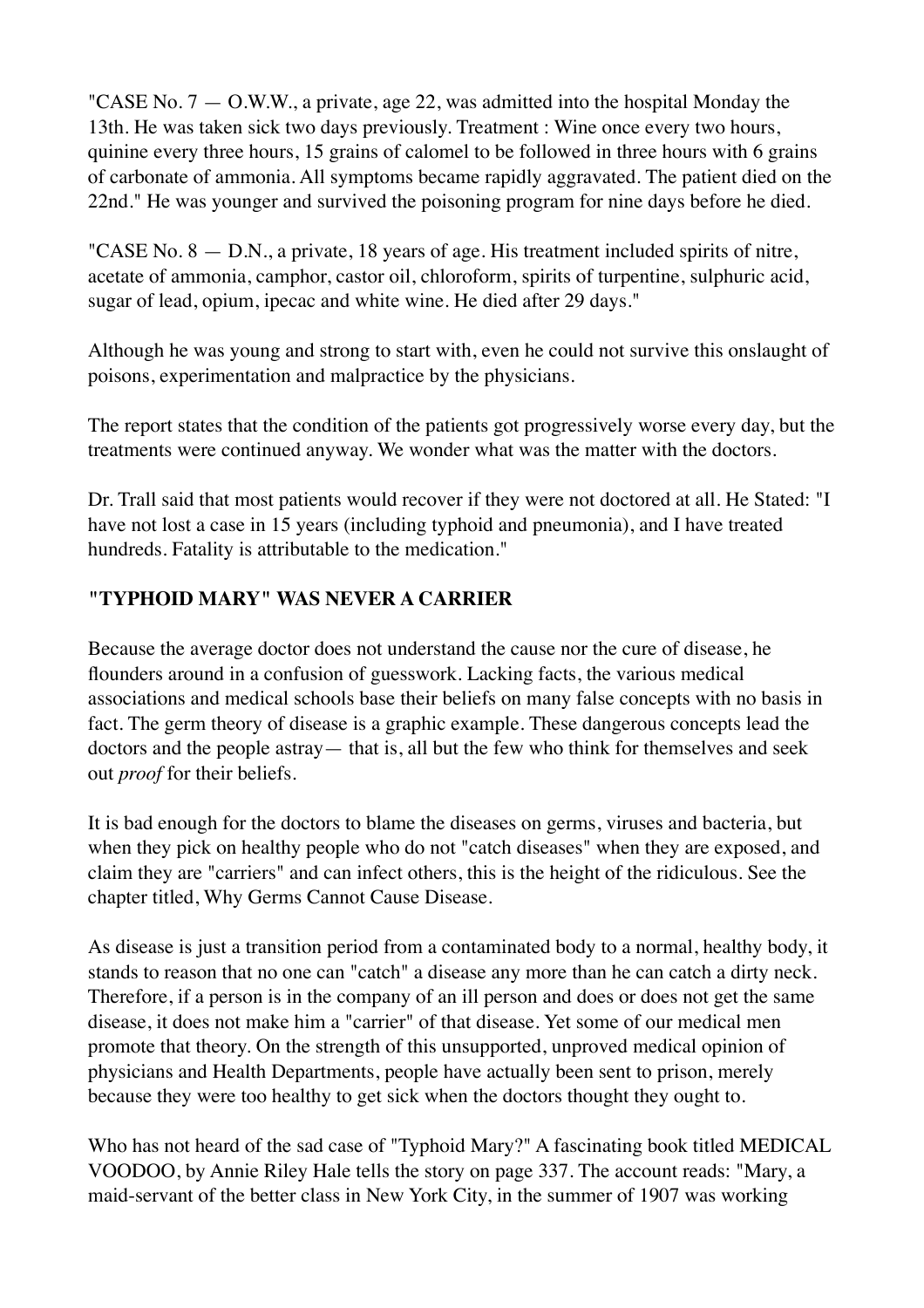where several cases of typhoid developed. Because Mary did not fall ill with the fever, though in contact with the patients, the only explanation that 'medical science' could offer for such a phenomenon, was that the woman was a 'typhoid carrier.' There was absolutely no evidence or proof of it except the health officer's wild guess. Much contrary evidence was offered by Mary and her friends, but she was arrested, charged with 'a menace to the public health,' branded 'Typhoid Mary' in the newspapers, and imprisoned in the isolation hospital on North Brothers Island." She remained there for 30 years in solitary confinement until she died. She had commited no crime. She was a victim of medical stupidity and ignorance. The whole medical case rested on the fact that she was healthy and didn't get the diseases which several others had developed.

In the same well-to-do household where Mary worked, there were, undoubtedly, other members of the family who did not develop the disease, but of course, they were not sentenced to life imprisonment for being healthy. There are no "Typhoid Rockefellers"' nor "Diphtheria Morgans", are there? Neither are there any "typhoid carriers" anywhere in the world, except in the weird imaginations of certain backward doctors.

When we think of all the millions of mothers who care for their children who develop all kinds of diseases, and the mothers do not "catch it", it is a frightening thought to consider that some doctors could haul them off to prison for life because they managed to stay well in the presence of illness.

In the Middle Ages, before Pasteur conjured up his fallacious germ theory, there were some equally strange and dangerous theories of disease. One of them was the belief that diseases were caused by devils, that somehow got inside the body of the patient and caused the illness: The doctors then bored a hole in the head of the sick person to let the evil spirit out. If the patient died of the operation, which I suppose was usually the case, the doctors would naturally claim that the patient came too late and the devil did it. This is not to infer that evil spirits cannot possess a susceptible person; maybe they can, (The Bible says so) but if they got in they can get out the same way they got in, without the dangerous — often fatal practice of boring a hole in the patient's skull.

As we look back on these crude and barbaric medical procedures, we hope we have advanced beyond that stage of primitive medical practice; but, have we? The "Typhoid Mary" case was of recent times. She died only a few years ago in prison. But our presentday medical men have not advanced out of the Dark Ages yet; they still chase down healthy, innocent people who do not develop typhoid after being near typhoid cases. These cases are even now, branded as "carriers" and hounded by medical men driven by medical ignorance. This is borne out by no less a medical authority than Roy O. Gilbert, M.D. (L.A County Health Officer.) In the Los Angeles *News Herald,* 1954, Dr. Gilbert wrote an article titled "Spread of Typhoid Stopped by Apprehension of Carrier." In this article he states: "Typhoid carriers are individuals who act as symptom-free portable reservoirs for the germs of the disease and many of them are unaware that they may transmit the infection. . . - Whether the disease is mild or otherwise, it is estimated that between three and four percent of the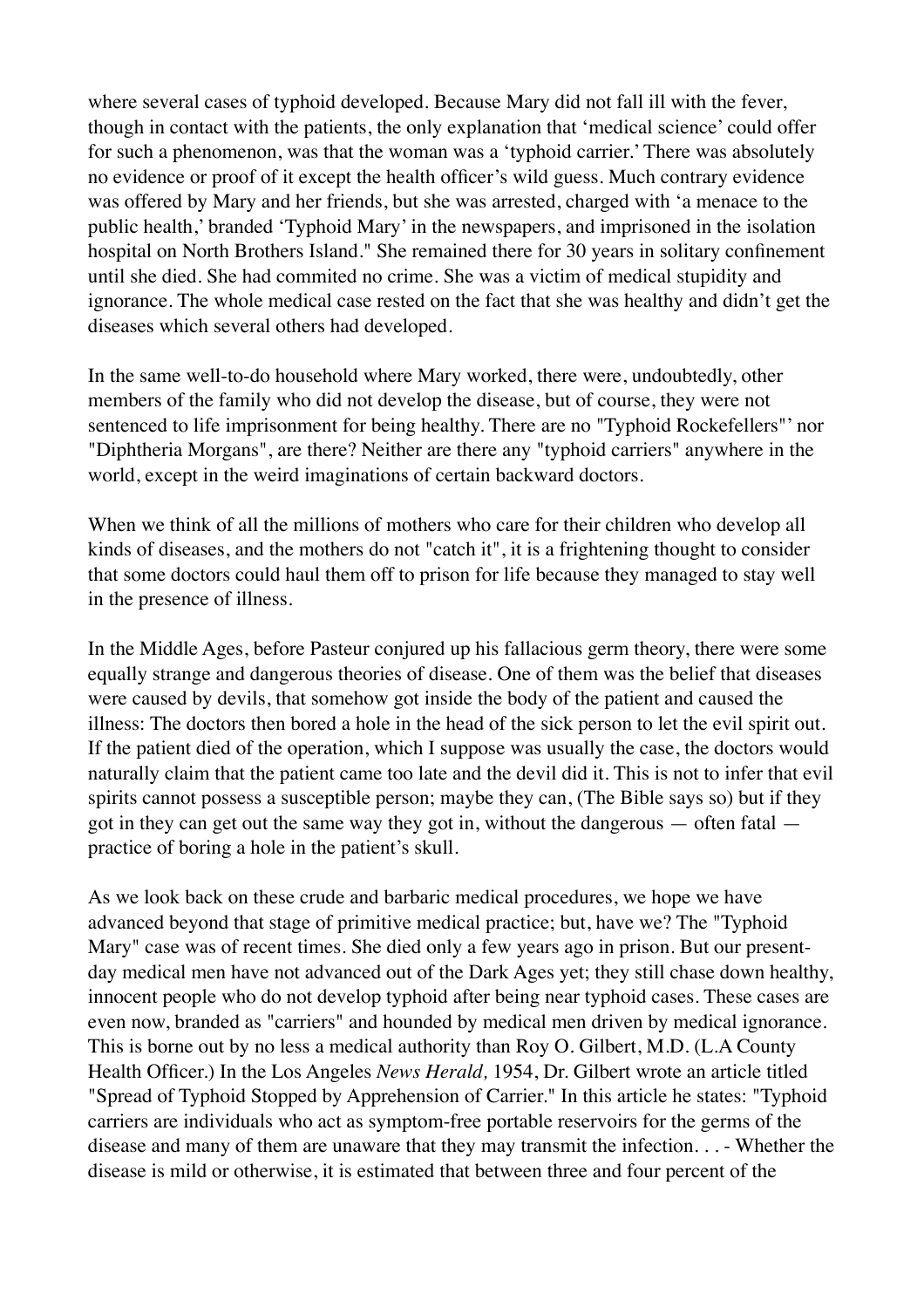individuals who have had it become carriers. - . - About one fifth of all carriers have never had the disease in a recognizable form.

"All known carriers are kept under strict surveillance by the Public Health Officials and are visited at least twice yearly. . . . Annual booster shots are given as an additional precaution."

Dr. Gilbert also states: "Typhoid fever, among the last of the pestilential fevers modern science learned to prevent and keep under control in the Western World is caused by a bacillus called *Salmonella-typhosa.* The ways in which it may be transmitted are understood and its control readily possible. Nevertheless, an average of 26 cases has been reported in Los Angeles County for the last five-year period."

If medical science (or confusion) knows how to control the disease, why do we have it every year? On checking the news items on Typhoid outbreaks over the past years, we find that the cases are among the guests of a wedding party, a camp meeting, a picnic, or some other gathering where food was served without refrigeration and sanitary supervision. Foods containing milk, meat and eggs are highly putrefactive out of refrigeration, and can generate toxins which cause vomiting, fever, intestinal disturbance and other symptoms of food poisoning, Whether or not the doctors find typhoid bacilli in the patients does not prove a thing, because all kinds of germs are found in sick people. The germs do not *cause* the disease; they evolve out of the dying cells and do a useful, remedial work.

The doctors have not been able to control the diseases because they are forever looking in the wrong direction for the causes. The cause is usually some form of body poisoning.

They give their so-called carriers a shot of poison vaccine every year, thus weakening their natural powers of defense against invasion of poisons. Vaccines *always* contaminate the body and weaken the whole physical organism and make one more susceptible to disease. This was proved by the high death rate and disease rate among the 100% vaccinated soldiers in all our wars from 1917 up to the present time. See chapter on *"What vaccination did to our soldiers."*

# **CHAPTER 4: MEDICALLY-MADE EPIDEMICS---COURT CASES**

[Court cases of smallpx epidemics declared when there was no smallpox](http://www.whale.to/vaccine/sf4.html#COURT%20CASES%20OF%20SMALLPOX%20EPIDEMICS%20DECLARED%20WHEN%20THERE%20WAS%20NO%20SMALLPOX) [Another medically-made epidemic in Pittsburgh in 1924](http://www.whale.to/vaccine/sf4.html#ANOTHER%20MEDICALLY-MADE%20EPIDEMIC%20IN%20PITTSBURGH%20IN%201924) [Polio vaccine expose blocked by AMA](http://www.whale.to/vaccine/sf4.html#POLIO%20VACCINE%20EXPOSE%92%20BLOCKED%20BY%20AMA)

Drug sales are big business, whether it is marijuana, heroin, tobacco, vaccines, or the misnamed "miracle" drugs, antibiotics, etc. They all cause cell destruction and eventual death — delayed reaction in most cases — although some deaths are sudden, as in penicillin and vaccines which often cause death within 20 minutes.

Vaccine campaigns have been carried on periodically for many years, and it is one of the most lucrative of drug sales, and not illegal such as for heroin and marijuana. The sales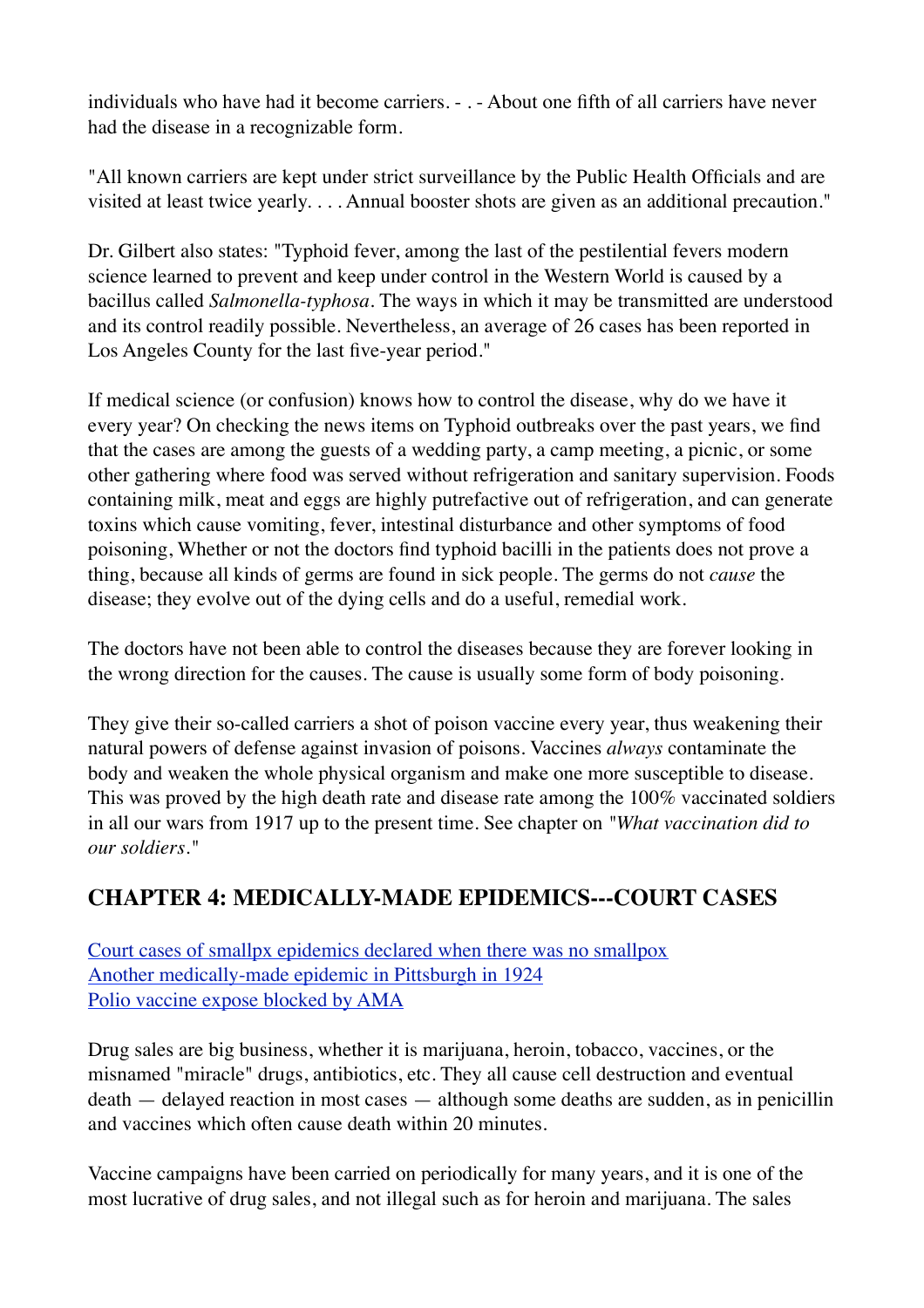propaganda is so deceptive that most of the people believe it, and the medical and drug businesses have enough control over the news media to conceal or distort the reports of deaths and disasters from vaccines to keep the people in the dark as to the hazards of their popularized poisons. The *Better Business Bureau* is better for business but not for the people. That agency is instructed (by the medical and drug concerns) to forbid the newspapers from selling any advertising space to writers of anti-medical books and articles. I wouldn't make this statement unless I had proof and legal papers to back it. (This is discussed in more detail in another chapter.) It is a form of medical dictatorship — and that is against the law.

Most of the medically-made epidemics get by without being exposed and prosecuted, but a few occurred in cities which had some alert and concerned health groups which took the vaccine promoters to court and got convictions. Two of these court cases are briefly outlined below:

# **COURT CASES OF SMALLPOX EPIDEMICS DECLARED WHEN THERE WAS NO SMALLPOX**

(Report from THE ADVERTISER'S PROTECTIVE BUREAU of Kansas City)

"In the fall of 1921 the health of the city was unusually good, but dull for the doctors. So the **Jackson Medical Society met and resolved to make an epidemic in the city.**

According to the record:

"MOTION WAS MADE AND SECONDED THAT A RECOMMENDATION BE MADE BY THE COMMITTEE TO THE BOARD OF HEALTH THAT AN EPIDEMIC OF SMALLPOX BE DECLARED TO EXIST IN THE CITY AT THE PRESENT TIME.

"MOVED AND SECONDED THAT A DAY BE SET ASIDE TO BE TERMED *VACCINATION DAY,* ON WHICH PHYSICIANS WILL BE STATIONED AT ALL SCHOOLS, CLINICS, PUBLIC BUILDINGS AND HOSPITALS ... TO VACCINATE, FREE OF CHARGE. (No shots are free. The taxpayers are charged for them.)

"It is further recommended that wide publicity be given, stating that vaccination is a preventitive of smallpox and **urging the absolute necessity of vaccination for every man, woman and child in the city.**

Those who investigated this fake, doctor-made epidemic searched for cases of smallpox to justify this vaccination drive, but could not find one case in the city.

The scare-head vaccination propaganda showed a picture of a child covered with sores (probably from empetigo, psoriasis or congenital syphilis), and called it smallpox. People are easily frightened when public officials tell them a disease is contagious and is in their midst. The fear vanishes when people learn the truth. Smallpox is not contagious, and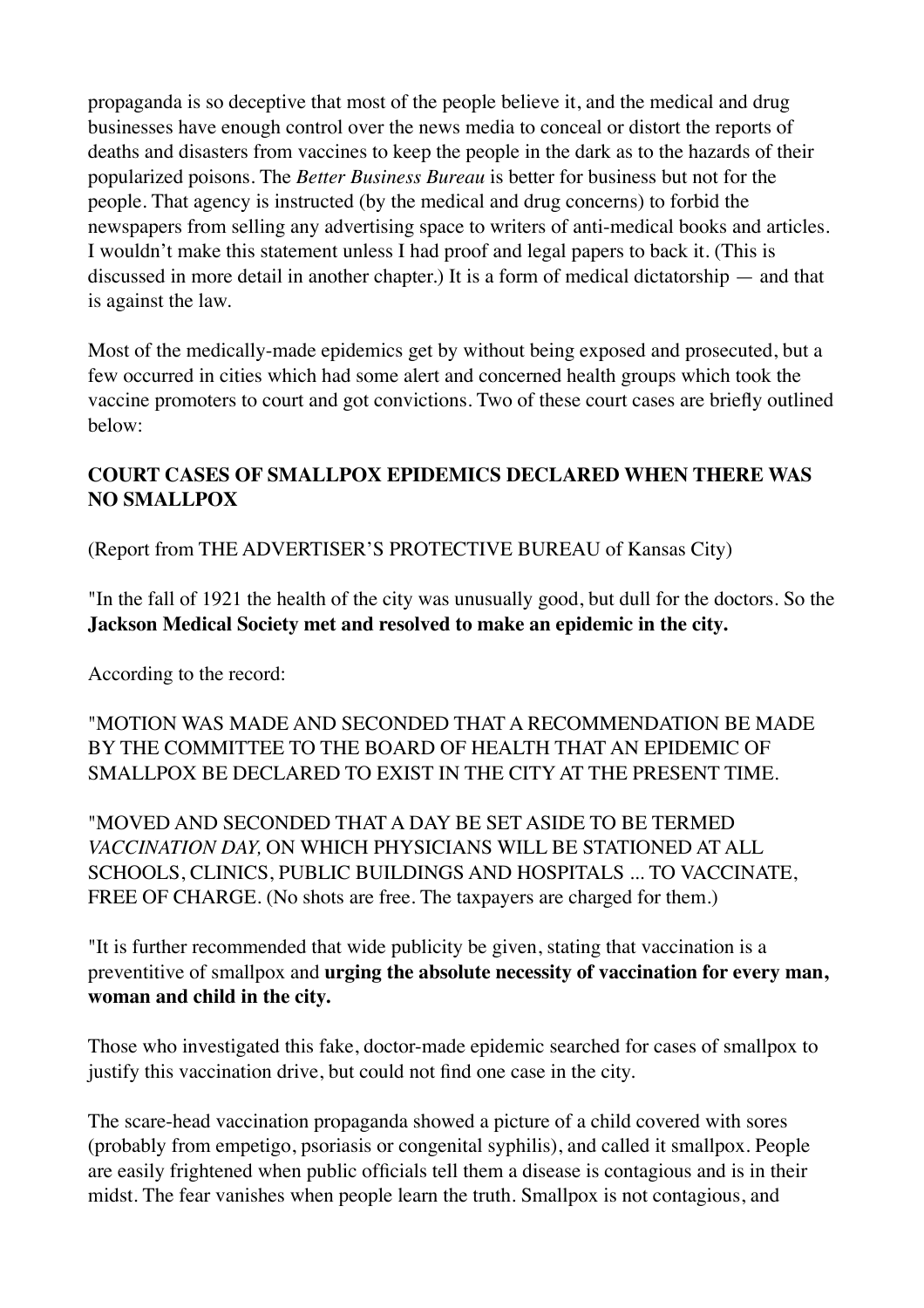compulsory vaccination is illegal. (See the chapter on smallpox for information on tests which proved smallpox and other diseases are not contagious, and can be avoided with the right knowledge and application of that knowledge, given in the big book, "VACCINATION CONDEMNED BY COMPETENT DOCTORS."

Most people do not question the decision of their doctors and public officials so they trustingly put their lives and the lives of their children into the hands of the unprincipled drug vendors. The results were disastrous for the people but good for the doctors. The hospitals were soon filled with vaccine poisoned people and the doctors had business all winter.

According to the record, the doctors made \$500,000 from that Kansas City vaccination spree, not counting the millions of dollars from the hospital cases.

# **ANOTHER MEDICALLY-MADE EPIDEMIC IN PITTSBURGH IN 1924**

The same procedure was carried out as for Kansas. The doctors called a meeting and moved and seconded that an epidemic be declared in the city. As usual, they spread their scare propaganda far-and-wide and herded the people into the vaccination centers.

When the vaccination campaign was at its height, the report showed the death-rate rose 22% in three months, from July 1 to Sept. 30. These deaths were all among the recently vaccinated. Were the doctors and pharmaceutical companies **charged with murder** and given the death sentence? No. They "got by with murder;" they usually do.

This doctor-made epidemic never would have been brought to public attention if it had not been for an active, and well informed group of non-medical, health-minded citizens known as THE PITTSBURGH HEALTH CLUB. They, and their legal aid investigated this manufactured epidemic and brought the instigators to trial.

According to the Health Club's attorney:

# "THE DIRECT MONEY LOSS TO THE CITY OF PITTSBURGH IN THIS VACCINATION RAID in 1924 was \$3,096,616 of which the doctors took \$2,000,000. .

"This does not represent the indirect losses such as deaths, permanent injury, business loss from work, etc."

Every city and town today should have an active, capable, and well prepared NON-MEDICAL health group such as those in Pittsburgh and Kansas City to warn the people against the many questionable practices of the medical doctors, because they continue to stage deadly vaccination campaigns, both large and small in all cities across the country every year, but most of them are not investigated or questioned.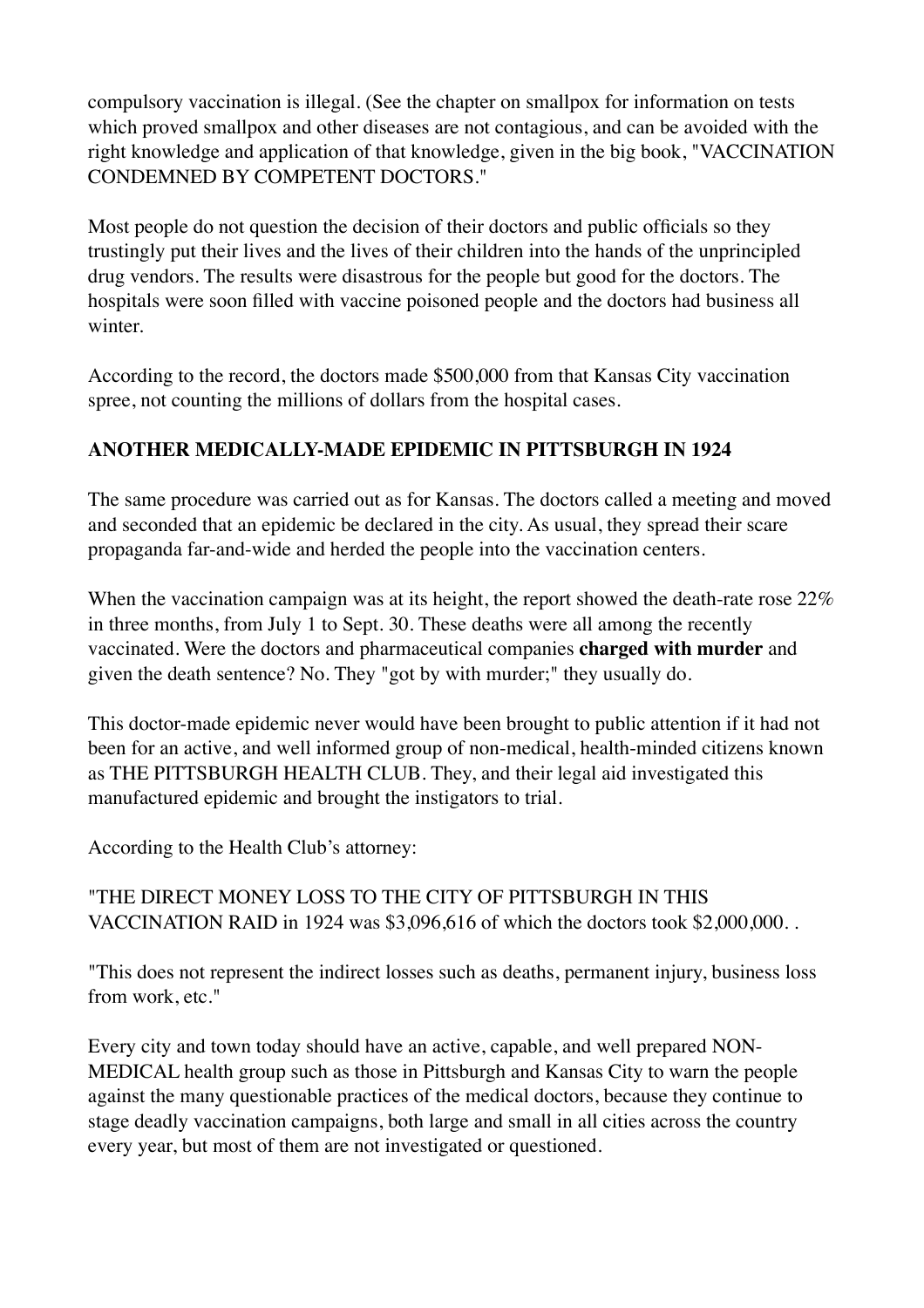We are in the middle of one of these medically-made epidemics right now. It is the SWINE FLU VACCINE epidemic. There was not a certified case of swine flu in the world when they planned it in 1976, but this multi-million dollar vaccine campaign was foisted on the people anyway, and now three months after it started there are 113 reported deaths and many more cases of paralysis from the shots. All these "murders" forced the public officials to halt the vaccinations. However, the doctors and vaccine makers have stated in the papers that they will try to lift the ban and continue the vaccinations — poisoning and killing more people and refusing to take the blame, because it is profitable.

That is why this book has been rushed into production  $-$  unfinished  $-$  to warn the people and prevent more disasters from the vaccines. The chapter on swine flu and a few others are included in this advance edition, and the rest will be available later, for those who send for them.

# **POLIO VACCINE EXPOSE' BLOCKED BY AMA**

After reading of the above court cases in Pittsburgh and Kansas City people may say, "That happened way back in 1921 and 1924; that couldn't apply to us now in 1977." Oh, yes it can; it's being done right now again with the swine flu racket. They — the vaccine promoters — should be investigated, prosecuted and stopped permanently.

In 1954 when the vaccine promoters were building up their nation-wide polio vaccine campaign, I wrote a book of facts trying to warn the people against the Salk, Sabin, and Cutter vaccines which were bound to cause widespread death, paralysis and financial loss to the taxpayers. The Better Business Bureau — arm of the medical and drug trusts— blocked me from getting any advertising notices in the papers, radio, TV, etc. But I got some of the books out to as many people as I could anyway. But the "medical dictatorship" decided they were not going to let me tell any more people about things they had kept suppressed, including the court cases. You didn't read of those investigated and prosecuted medical rackets in the papers did you? I had to "dig" for that information. In order to stop my book and put it out of circulation, they had it barred from the mails —without any legal grounds. I had taken it (the manuscript before printing) to a lawyer and had him examine it to see if it was legal. He said, "It is all in order — nothing against the law — but it is dynamite."

I then took it to the Post Office in Los Angeles and had them go over it to see if anything was against their regulations. They said, "It is all in order and not against our rules, not libelous, not obscene, not anti-American, not fraudulent."

So, I had it printed and distributed until the medical "dictatorship" issued orders to the Post Office to bar the book from the mails. This they did, although they had told me it was all in order and legal for the mails.

It's hard to believe that one branch of the business (medical) in this country is so powerful that they can force the Post Office to break the law and bar a book they have approved  $-$  a book which is designed to save lives.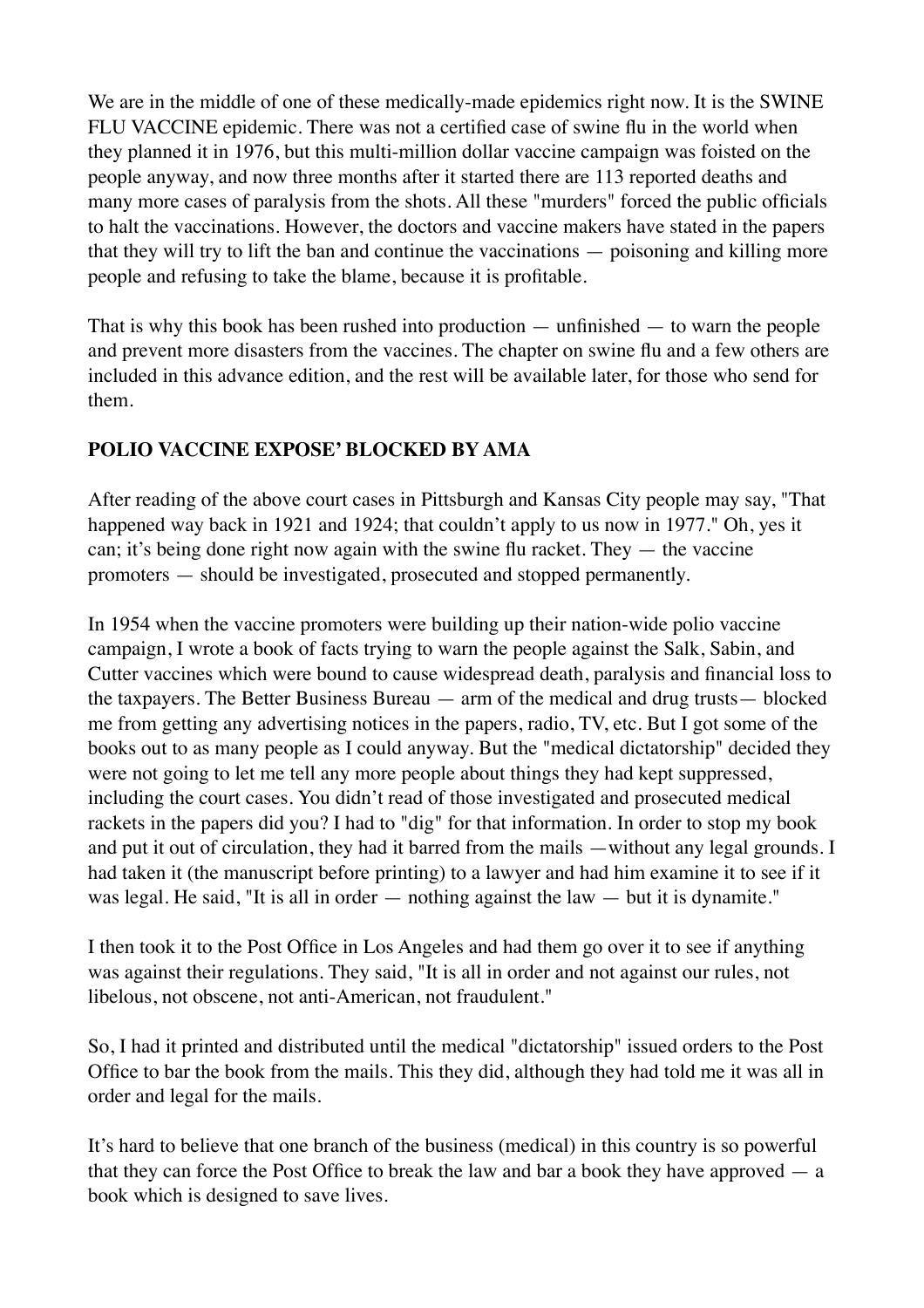In the hearing, the opposition said they barred my book from the mails because it disagreed with accepted medical opinion.

It seems I was the only one with a "fighting book" out to condemn the polio vaccinations, so when it was eliminated and I was threatened if I sold it, distributed it, or even gave it away, the medical poisoners had a clear field to sell their poison vaccines without hindrance. So they continued selling polio vaccine and are still at it, even though it has killed and paralyzed thousands. Many law suits were filed against the vaccine makers and won, and they, the vaccine promoters, had to pay millions of dollars in damages, but they make more in sales than they have to pay out in damage suits so they consider it a good business venture anyway. (See the chapter on POLIO)

This is the reason why people rarely hear anything against vaccination; those who raise a voice against it are silenced.

# **CHAPTER 5: FALSIFIED DEATH CERTIFICATES AND MEDICAL RECORDS**

*"Man, proud man, wrapped up in little brief authority, plays such fantastic tricks before High Heaven, as make the Angels weep."*— *Shakespeare*

[Honest medical reports rejected](http://www.whale.to/vaccine/sf5.html#HONEST%20MEDICAL%20REPORTS%20REJECTED) [A doctors answer to a serum death](http://www.whale.to/vaccine/sf5.html#A%20DOCTOR%92S%20ANSWER%20TO%20A%20SERUM%20DEATH) [Health board accused](http://www.whale.to/vaccine/sf5.html#HEALTH%20BOARDS%20ACCUSED) [Reluctant admission by doctor](http://www.whale.to/vaccine/sf5.html#RELUCTANT%20ADMISSION%20BY%20DOCTOR) [Doctors ordered to falsify smallpox records](http://www.whale.to/vaccine/sf5.html#DOCTORS%20ORDERED%20TO%20FALSIFY%20SMALLPOX%20RECORDS) [Can medical statistics be relied on?](http://www.whale.to/vaccine/sf5.html#CAN%20MEDICAL%20STATISTICS%20BE%20RELIED%20ON?) [The medically manipulated figures](http://www.whale.to/vaccine/sf5.html#THE%20MEDICALLY%20MANIPULATED%20FIGURES) [Falsifying death certificates--a prison offense](http://www.whale.to/vaccine/sf5.html#FALSIFYING%20DEATH%20CERTIFICATES%97A%20PRISON%20OFFENSE) [Punishment for felony](http://www.whale.to/vaccine/sf5.html#PUNISHMENT%20FOR%20FELONY)

Vaccination, which is entirely lacking in value to the human race, has been sustained by falsity. Records of the enormous number of deaths from vaccination have either been completely concealed or twisted to appear favorable to the people. The medical records, unfortunately, have been in the hands of the doctors who profit from the sale of vaccines and drugs and who, (by their own admission,) are more interested in their own financial gains than in the well-being of the public.

Lawsuits and government investigations have been made from time to time, which brought some of the medical confessions into public view, just enough to show us that there is a great deal yet to be uncovered in this sordid game of murder for money.

Dr. Henry May, a medical officer of health, wrote in the *Birmingham Medical Review* (Vol. 3. pp. 34 & *35,)* the following statement which was obviously intended for *doctors only:*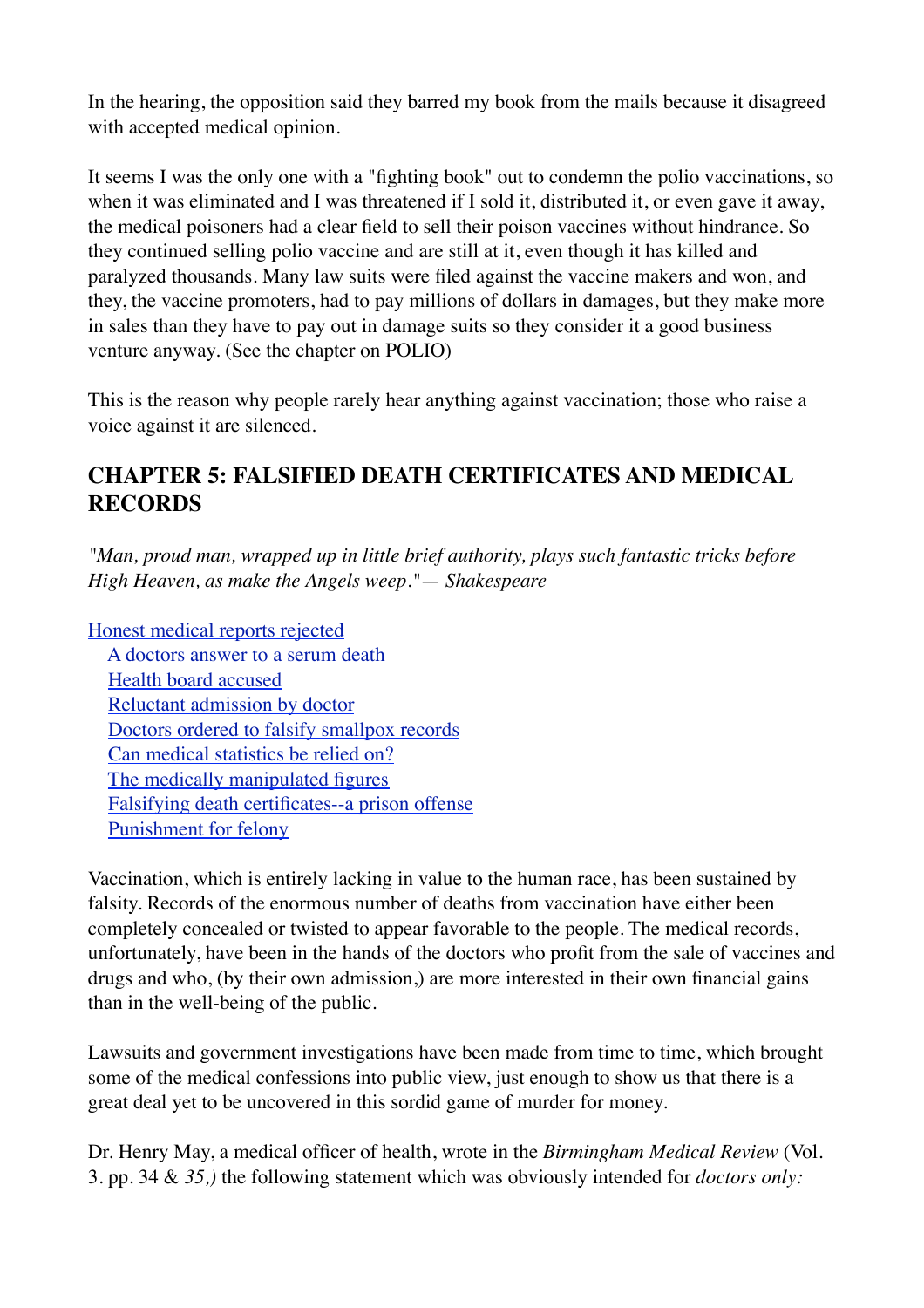"In death certificates given by us voluntarily, and to which the public have access, it is scarcely to be expected that a medical man will give opinions which may tell against or reflect upon himself in anyway.. . . In such cases he will most likely tell the truth, but not the whole truth, and assign some prominent symptom of disease as the cause of death. As instances of cases which may tell against the medical man himself, I will mention erysipelas from vaccination, and puerperal fever. A death from the first cause (vaccination) occured not long ago in my practice, and although I had not vaccinated the child, yet, in my desire to preserve vaccination from reproach, I omitted all mention of it from my certificate of death."

As Dr. May was one of the medical heads, he set the pattern for other doctors to follow. If their bungling practices and poisons were deadly enough to kill the patients, it was made clear to them that they must not tell the truth on the death certificates. A number of convenient names of other diseases were suggested by Dr. May to cover their guilt.

Dr. Maclean stated that "very few deaths from cowpox (vaccination) appear in the Bills of Mortality, (death records,) owing to the means which have been used to suppress a knowledge of them. . . . not because they did not happen, but because some practitioners were interested in *not* seeing them, and others who did see them were afraid of announcing what they knew."

In the report of the Royal Commission (England) Vol. IV, pages 194 to 478, we find a number of cases of vaccinal deaths that were not reported as such. For example: Mr. Payne gave evidence that he had a child who died of vaccination. The doctor told him that he had not the slightest doubt that the illness was the result of vaccination, but that he dared not put it on the certificate of death.

In the same section we read: "Local Government Board inquiry into *six* deaths at Misterton, Linconshire, found all to have resulted from vaccination; and in all the cases, vaccination was not mentioned on the certificate of death. Local Government Board inquiry into *four*  deaths from vaccination at Norwich, found that in *three* of these cases vaccination was not mentioned."

Although these few findings are from England, England is by no means the only country to conceal and falsify death certificates. The same type of lawlessness exists in all countries that use vaccination as a source of revenue for the doctors, the government or the serum factories, or all three. The United States is one of the worst offenders in this respect. For instance:

Dr. R.A. Gunn, surgeon and medical editor, had the courage to uncover and expose some of the underhanded practices of the Board of Health in New York. Among other things he stated: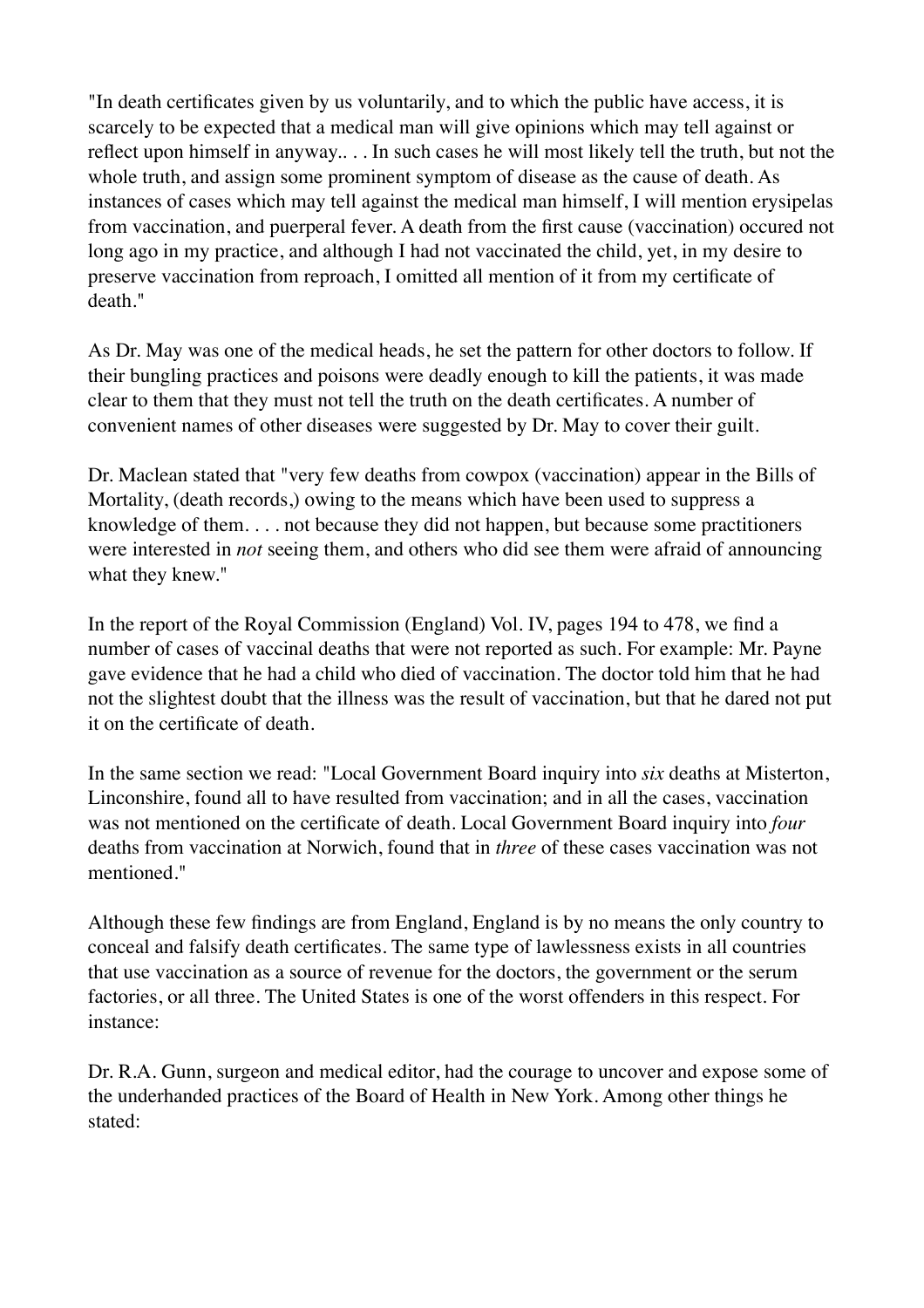"I personally investigated over 70 cases of smallpox in this city, that had been reported by the Board of Health as unvaccinated, and found 64 of the number had been vaccinated, and many of them re-vaccinated."

"I challenge the health officials of New York and Brooklyn, to publish a full list of smallpox cases with addresses. and I will undertake to prove that 80% of them have been vaccinated."

The city officials and the Board of Health refused to supply the names. Many requests for an investigation have been made, but these tax-supported servants of the people dodge the issue from year to year, not only in New York, but in all American cities, thus suppressing critical information on life and death issues that the people have a right to know.

# HONEST MEDICAL REPORTS REJECTED

"Charles W. Smith, of Woodbine St., Brooklyn, N.Y. died from the results of vaccination. Dr. Costello, who attended him, gave the cause as *vaccination* followed by acute rheumatism, and secondary cause hemorrhages."

The City Health Commissioner (strong arm of the medical trust) said he would not let that certificate pass. Dr. Costello, who knew the patient died of vaccination, refused to change the certificate to suit the commissioner. The commissioner then dismissed Dr. Costello and called in another physician, Dr. E.H. Wilson, who knew nothing about the case, and had him assign the cause of death as *nephritis* (degeneration of the kidneys.) The story of the case in the *New York Times* was headed: "Death of Charles W. Smith not due to Vaccination."

James Connor, age seven, of Evanston, Illinois, died three minutes after being given antiscarlet fever serum. The doctor who killed the boy told the coroner's jury that the serum couldn't possibly have killed him. Therefore the jury officially decided the boy had died of *shock* What shocked him — deadly poison injection?

#### A DOCTOR'S ANSWER TO A SERUM DEATH

Dr. John Tilden in his *Health Review* (p. 570) wrote:

"John Begasiren, a child of four years, helpless and taken by his father to the Bellview hospital for treatment for infantile paralysis, is dead. Unofficially his death is recorded as due to a *'serum accident.'*

"The staff physician at the institution passed off the tragedy casually saying, 'It wasn't the serum that killed the boy; it was the child's susceptibility that made him unable to stand the shock of the poison virus that was injected into his veins.'

"Digest this gem of logic, if you can. Tap yourself over the head with a hammer; and if it hurts, blame your head for not being more resistant to shock. The blow with the hammer could not possibly be to blame — now could it? Just ask your doctor."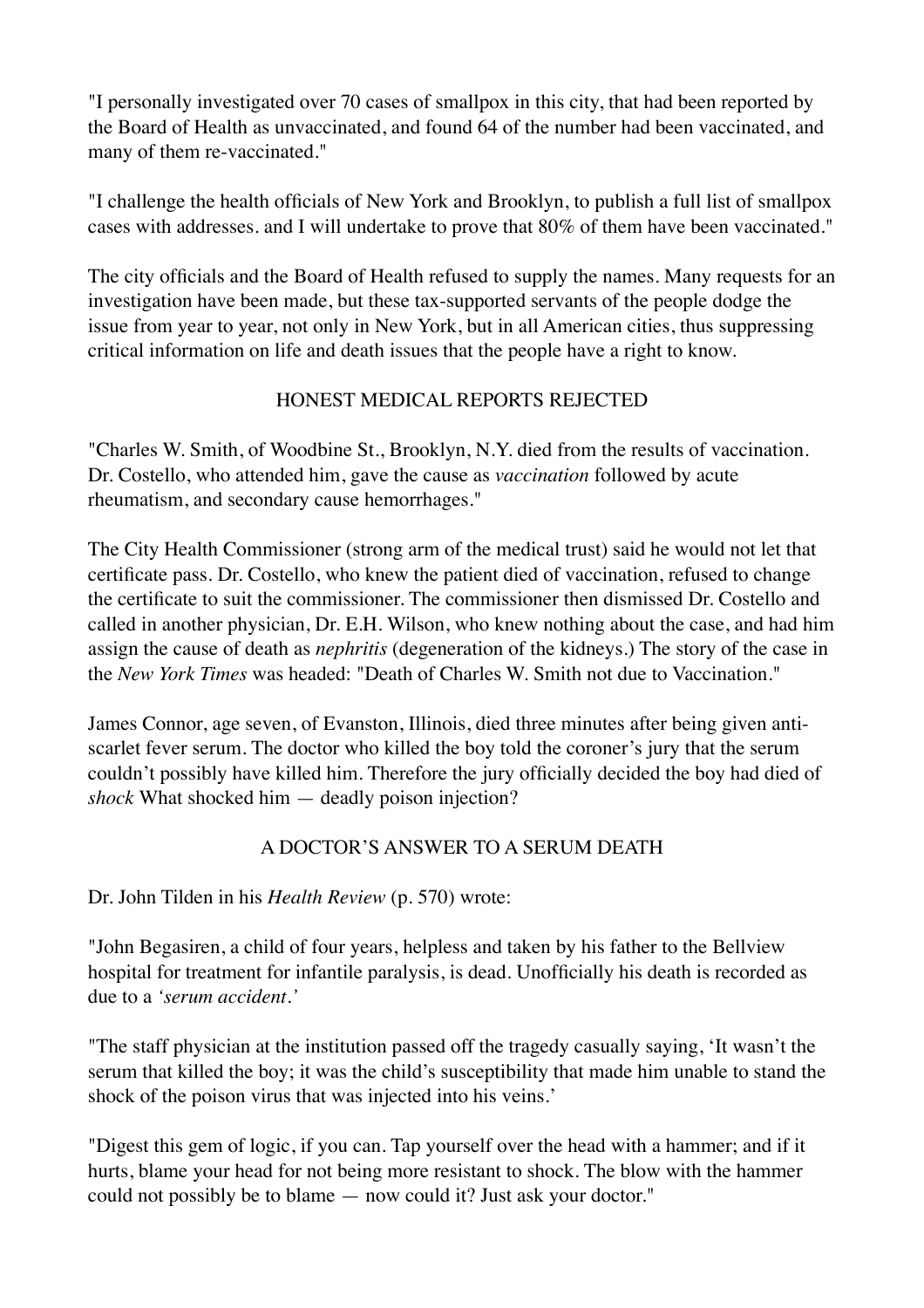In the May 1931 issue of *Health Review* (p. *257)* Dr. Tilden again comments on vaccination by saying: "The vaccine and serum business insinuates a little poison in the body. If the victim is not too vulnerable from other poisoning and infection, the effects may pass and not show up for several years. But should the victim be unduly susceptible, the vaccine may precipitate a case of tuberculosis, rheumatism, heart trouble or some other type of symptomcomplex which may end life prematurely."

Willit Nagengast developed lockjaw soon after vaccination with the so-called, *pure*  glycerinated calf lymph, but the *Cleveland Leader* reported the case as "Not due to Vaccination."

Julia Burggruff of New York (address witheld by request) died as a result of vaccination, but the *New York World* reported the cause as *lockjaw.* Lockjaw is a common after-effect of vaccination.

# HEALTH BOARDS ACCUSED

Thomas Morgan, in his MEDICAL DELUSIONS, page 54, comments on this situation by saying:

"These conditions exist more or less all over the country, and the so-called boards of health are in reality boards for propogating disease, mutilating human bodies, and destroying human life. They stand accused by medical men in the very highest ranks of the profession. Thousands of instances might be given of willful and deliberate lying in compiling statistics to favor vaccination and thereby save it from its deserved reproach."

#### RELUCTANT ADMISSION BY DOCTOR

Dr. Lund admits: "As I myself contracted smallpox after being vaccinated three times, I took the trouble to go into all statistics, which I found very few medical men have

Against vaccination there is, of course, to be weighed the fact that it occasionally causes death."

This *death* element in regard to vaccination is glossed over, slighted or lied about all through medical literature. In

VACCINATION AND THE MEDICAL PROFESSION (p.35,) W.L. Furnival asked Dr. Lund these pointed questions:

Why do medical men use such extraordinary endeavors to keep the word vaccination off their death certificates? And why has the column of *'Other Effects of Vaccination'* been deleted from the Registrar General's Returns? Is there any other word in the English language they are so feverishly concerned about on such occasions?" The questions remained unanswered.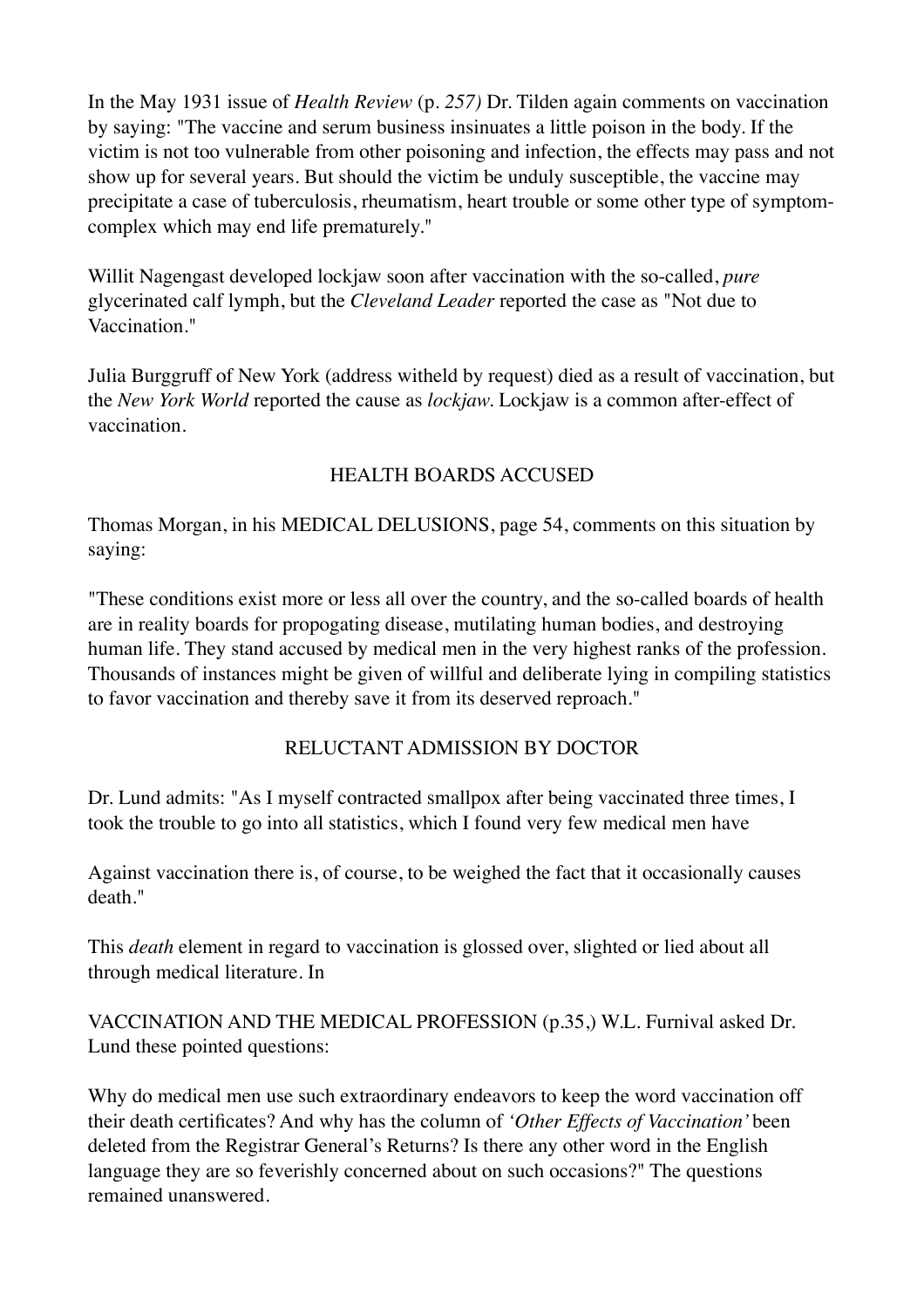There were 923 medically-reported deaths due to vaccination in a period of only 19 years, and yet Dr. Lund said "vaccination *occasionally* causes death."

Alfred Milns, statistician, stated that if the officially admitted deaths were multiplied by 12, it would come much nearer representing the actual number of deaths resulting from vaccination. If we multiplied the above 923 official vaccinal deaths by 12 we would see that there were 11,176 *deaths from vaccination* which is considerably *more than the smallpox deaths.*

"Dr. Charles Fox, of Cardiff, published 56 personally investigated cases of *vaccinal casualties* with 17 deaths, and in only two of these, where he himself gave the certificate, was vaccination mentioned." From the Royal Commission Report we read:

"Dr. Buchanan reported six deaths from smallpox, stating them to be unvaccinated. An inquiry was organized, under the orders of the Local Government Board and. - . - it was found that *all had been vaccinated but one.* One of the death cases had been vaccinated by Dr. Buchanan himself. Dr. Buchanan acknowledged his error and said that the cases were of confluent smallpox (so bad that the vessicles were run together) and he couldn't see the vaccination marks." (Report of the Royal Commission, England, Vol. II, p.219.)

Professor Alfred Russel Wallace, after doing some extensive research on vaccination, gave a list of 785 deaths traceable to vaccination, yet which were officially reported as deaths from erysipelas. He states:

"I am acquainted with a physician in a northern town, one who holds a government position. I have a letter from him in which he says, 'while in practice in London I frequently filled out death certificates of children naming the disease as *marasmus* (wasting away,) debility, etc., when I felt perfectly certain that such cases of wasting and debility had been induced by vaccination.'

#### DOCTORS ORDERED TO FALSIFY SMALLPOX RECORDS

The following notarized, eyewitnessed accounts of deliberate falsification and misuse of the law give us an idea of the corruption that exists in this country which allows an unscrupulous medical dictatorship to wield power over the people. The following statements are from the private files of V.E. Rowton, Investigator:

*Denver, Colorado, January 4, 1923*

*To whom it may concern:*

*This is to certify that the undersigned was at one time a patient at the Sand Creek Hospital for smallpox under the regime of Dr. Sharpley.*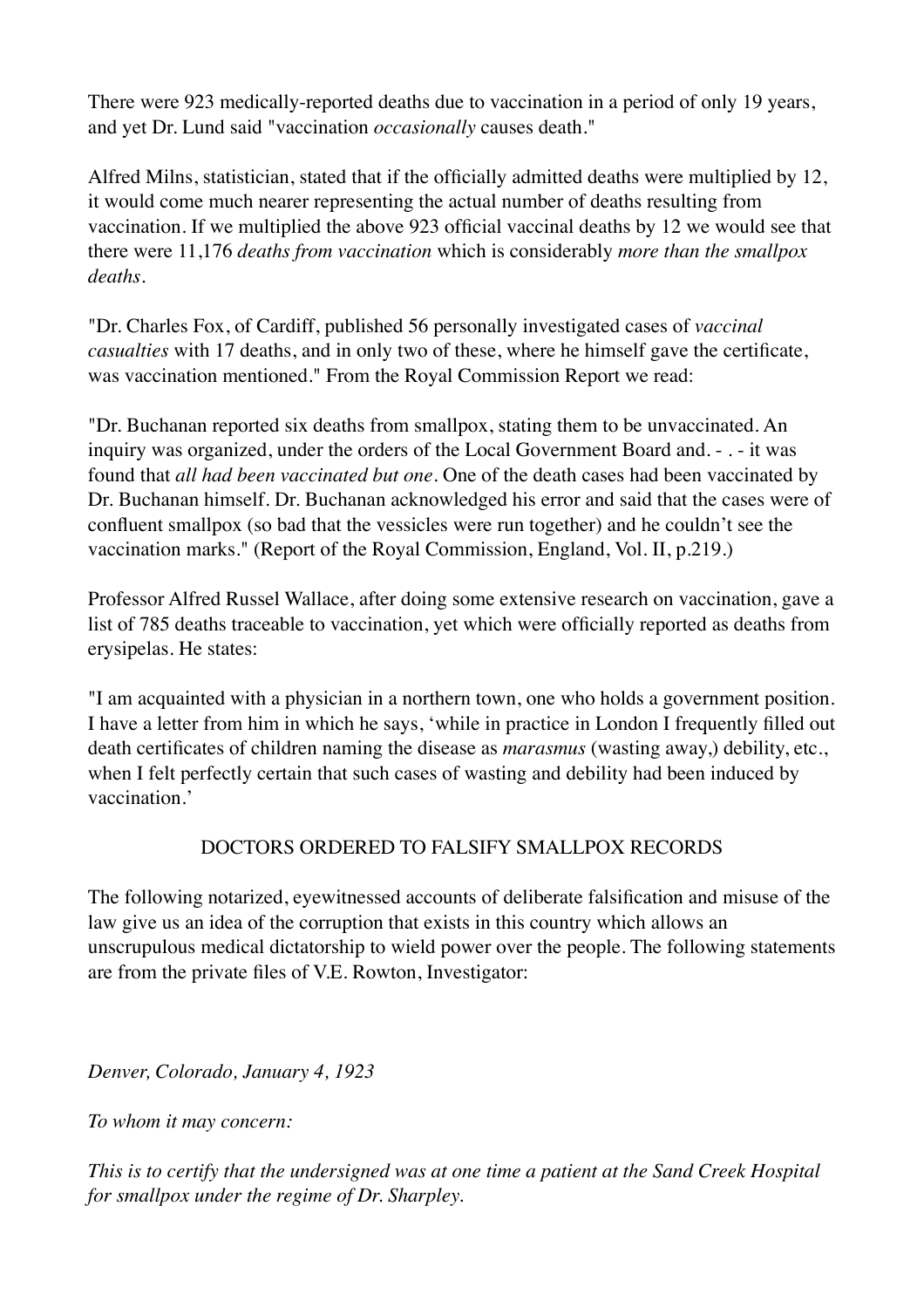*That while there I was present at the questioning of a group of smallpox patients who had just arrived and that I saw the answers made by said patients, written down, by the Superintendent in charge, upon the blanks provided for this purpose.*

*That two of the five patients answered "yes" to the question whether they had been successfully vaccinated within the preceding three years.*

*That I saw the Superintendent write down the word "no" instead of "yes" that the patient answered to this question.*

*That afterwards, immediately I called the attention of the Superintendent to this mistake.*

*That the Superintendent told me that he had done this deliberately and that he had orders to write "no" in this space regardless of what answer the patient made to the question and that such orders came from the office of the City Physician.*

*Signed* — *Ernest B. Safford*

#### **NOTARIZED STATEMENT:**

*Denver, Colorado*

*March 14, 1923*

*I the undersigned, Alice G. Vincent, being duly sworn on oath to make this statement:*

*In December, 1921, I went to the office of Dr. Sharpley and asked to see the records of the smallpox deaths (which should be open to the public) and he refused to allow me to see them. I went to the Mayor's office, and the Mayor's secretary asked if Dr. Sharpley had refused me and I said he had. Then she said I could not see them, that Dr. Sharpley was supreme. I went to the City Attorney's office and asked him by what authority Dr. Sharpley refused to show me the records. I was told that they did not know, but if he had refused I would have to bring suit in order to see them, and if I did it would be the business of the City Attorney to defend Dr. Sharpley.*

*Signed* — *AliceG. Vincent*

*Subscribed and sworn to before me*

*this 14th day of March, A.D. 1923*

*Signed* — *Jean Raber*

*Notary Public*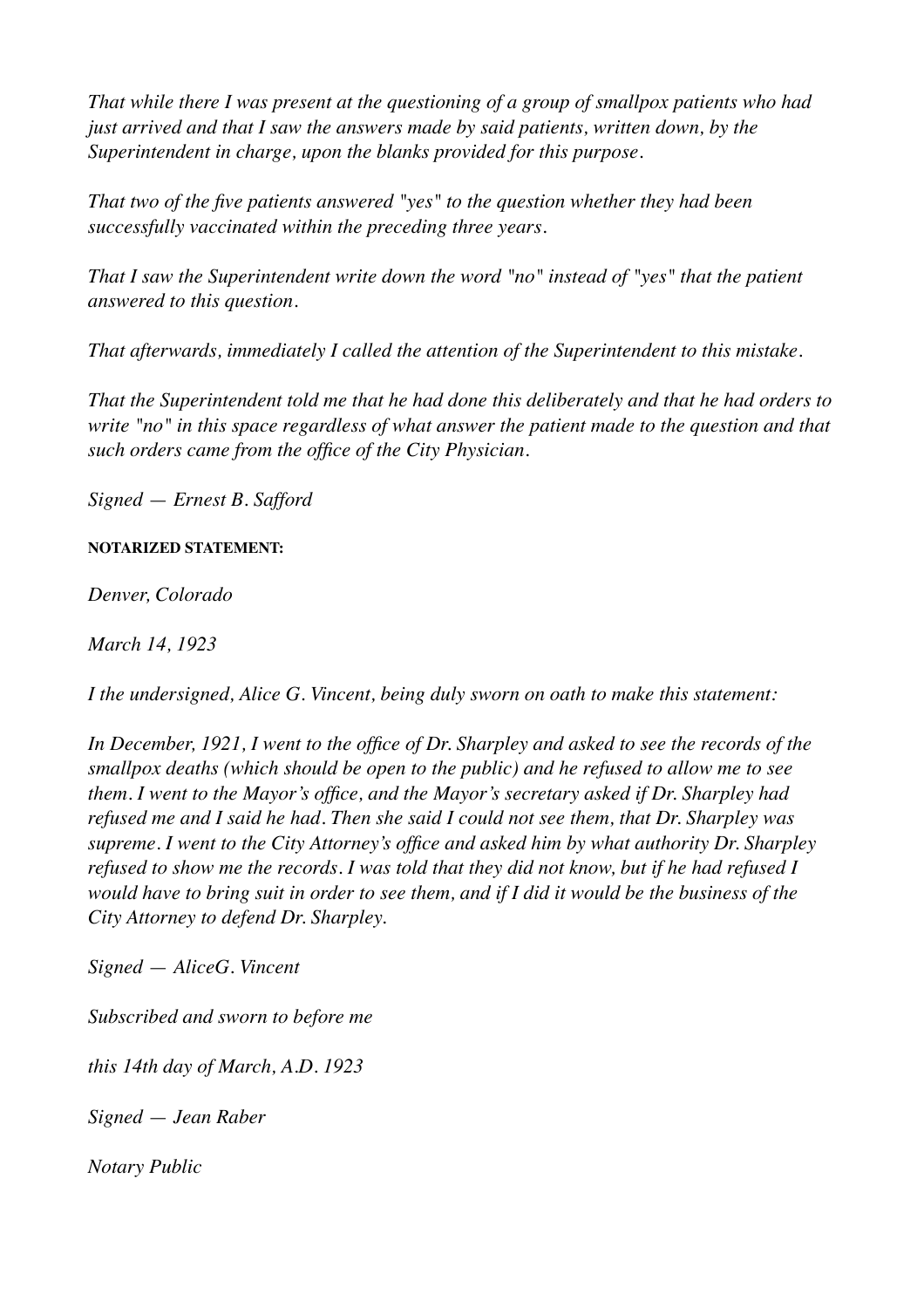Not only are doctors given verbal instructions to disregard the truth, but the written instructions in medical journals and texts also make it clear that lies are preferred and expected in order to protect the fianancial "racket" of vaccination. For instance, an article titled "Smallpox — Its Differential Diagnosis," by Archibald L. Hoyne, M.D., which was read before the Chicago Medical Society and published in the Illinois Medical Journal, June 1923, states:

"In examining a case of suspected smallpox, close observation is of the utmost importance. If the patient shows evidence of a typical vaccination scar of comparatively recent date, *váriola* (smallpox) may be almost absolutely ruled out."

From the *Journal of the Michigan State Medical Society* (March, 1927) we read: "The following points are important aids m the diagnosis of smallpox

"The absence of any history of having had smallpox or a successful vaccination within the past five years."

Even in *"Modern Medicine"* by the famous Dr. William Osler (Vol. 1, p.853) instructions are given the physicians to report cases of smallpox as chickenpox if there is a vaccination mark. The *first* differential point in the diagnosis of chickenpox and smallpox is pointed out as "the vaccinal condition of the patient."

It does not matter how serious and certain the smallpox may be, the vaccinated cases are diagnosed as chickenpox, syphilis or something else, and when the records are compiled, the Health (?) Departments announce to the people that there is *no* smallpox among the persons successfully vaccinated.

#### CAN MEDICAL STATISTICS BE RELIED ON?

W.R. Hadwin, M.D., one of the most prominent vaccination authorities in England, was asked the following question in a public lecture:

"Can you give the *death-rate* of smallpox under ten years of age, in the recent London outbreak of smallpox, differentiating between the vaccinated and the unvaccinated?"

To this he answered: "Unfortunately, the authorities won't give us the particulars. We have sent for them three times. We have quoted the act of 1898, which states that every Sanitary Authority shall supply the names and addresses of those who are attacked by smallpox, on payment of a certain fee. We have offered them the fee but they have refused to supply the names. - . . They won't allow us to test their figures; they apparently are afraid we might trace them down and learn the truth. Moreover, the Medical Officer said in writing to our secretary that his figures were not the same as those of the registrar, they don't tally. And the consequence is that we are not even to take what the registrar says for granted. He says: 'I don't fill in my statistics until the cases are complete.'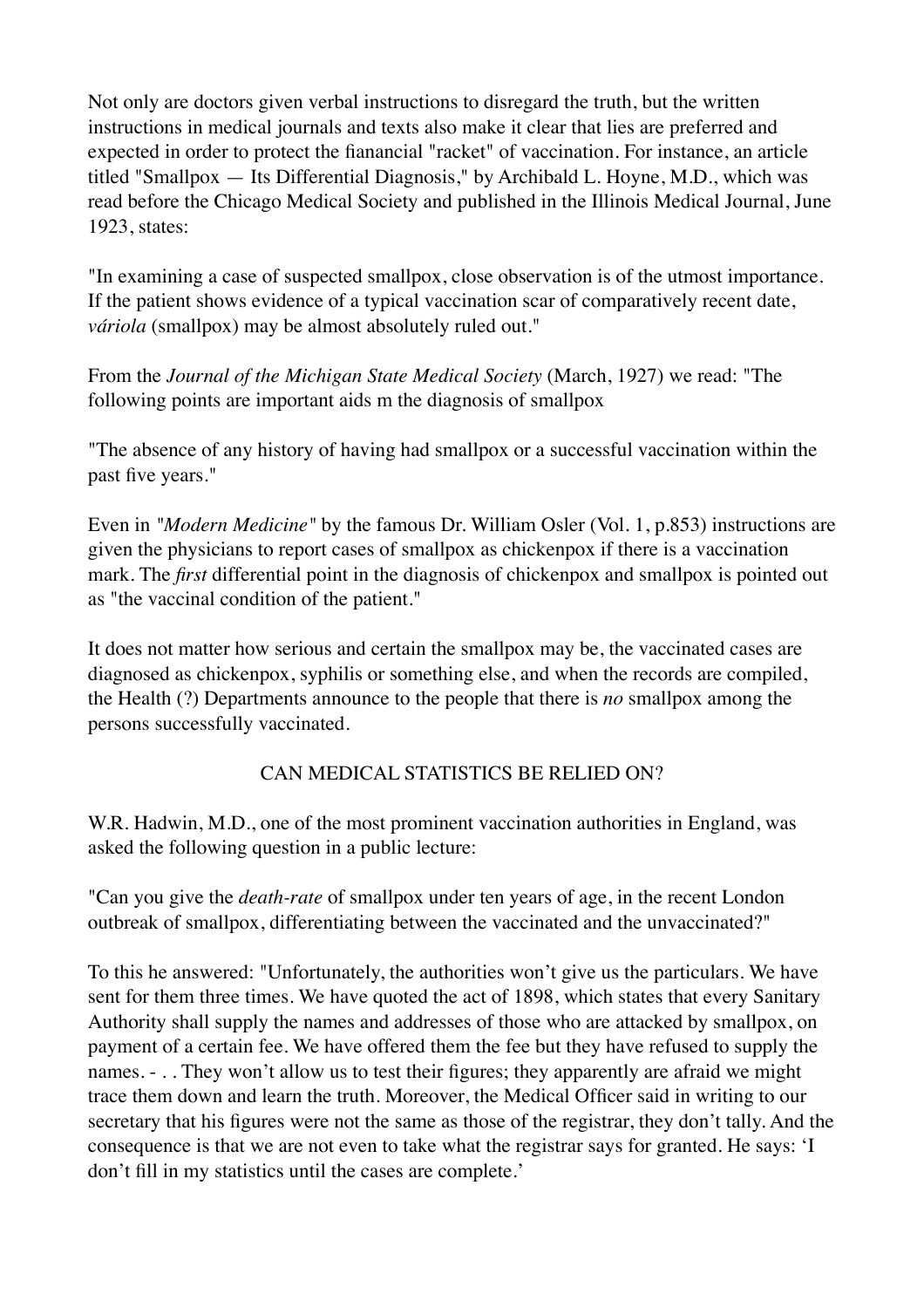"When we consider the cases, as at Middlesborough (where, after a canvas of *smallpox deaths,* we found that out of something like 200 so-called *'unvaccinated'* cases, *98 of them had been vaccinated* and revaccinated, and some had been re-vaccinated three or four times, and they died of smallpox, it will give us an idea how much official statistics are to be relied upon. In the same town, the Medical Officer tabulated his cases of children under ten years in much the same style as the authorities of the Metropolitan Asylums Board are doing now, as follows:

# THE MEDICALLY MANIPULATED FIGURES

Vaccinated cases 45 Deaths 0

Unvaccinated cases 62 Deaths 29

Unvaccinated fatality 47%

"When the names and addresses of these patients were obtained from the Town Council and a careful, independent investigation was made, this is how the facts turned out:

Vaccinated cases 61 Deaths 16

Unvaccinated cases 46 Deaths 13

Fatality 28%

"In the epidemic of 1870-72 the Metropolitan Asylum Board records 195 cases of smallpox in vaccinated children under five years of age, with 38 deaths; a fatality of 19.5% and 786 cases from five to ten years with 60 deaths, a fatality of 6.6%. This shows that the nearer they were to the date of the vaccination, the worse they suffered. In the same pandemic in Berlin, 2,240 successfully vaccinated children under ten developed small-pox, of whom 736 died; that is a fatality of nearly 33%." (from THE VACCINATION DELUSION by Dr. W.R. Hadwin, p. 30.)

Professor Alfred Russel Wallace commented on this situatioh in his WONDERFUL CENTURY (p. 232) as follows:

"The facts and figures of the medical profession and of government officials, in regard to the question of vaccination, must never be accepted without verification. And when we consider that these misstatements and concealments and denials of injury, have been going on throughout the whole of the century, that penal legilation has been founded on them, that homes have been broken up, that thousands have been barred by police and have been imprisoned and treated as felons, and that at the rate now officially admitted, a thousand children have been certainly killed by vaccination during the past 20 years, and an unknown but probably much larger number injured for life, we are driven to the conclusion that those responsible for these reckless misstatements and their terrible results have, thoughtlessly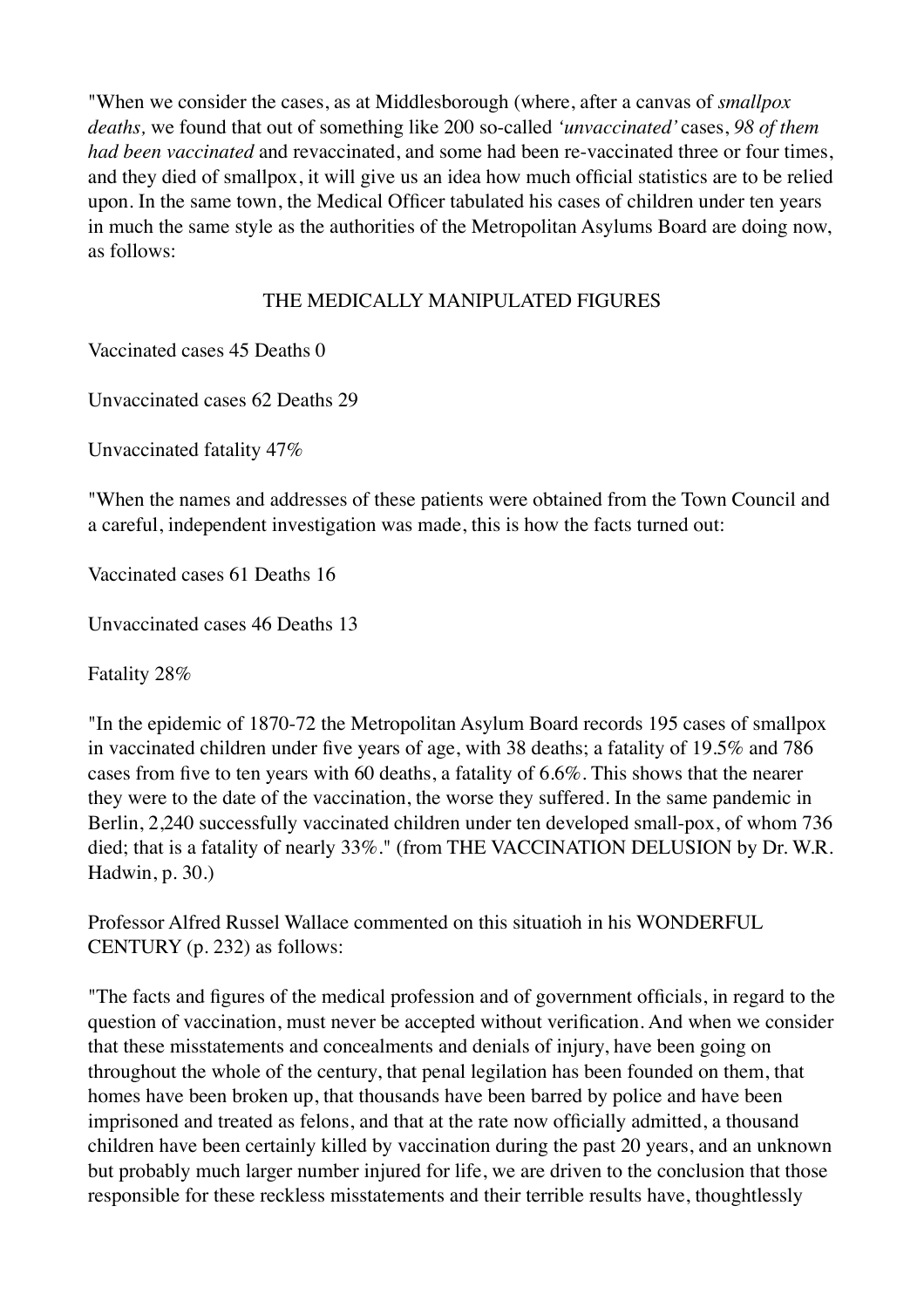and ignorantly, but nonetheless certainly, been guilty of a crime — a terrible crime against liberty, against health, and against humanity, which before many years have passed, must be universally held to be of the foulest blots on the civiliation of the nineteenth and twentieth centuries."

#### FALSIFYING DEATH CERTIFICATES—A PRISON OFFENSE

Since falsifying death certificates is associated with murder and deliberate concealment of guilt, there was at one time a uniform law making it a prison offense, but the pressure of the medical trust on the various state legislatures has reduced or eliminated the penalty from many of the statute books, leaving the physicians free to kill and cover their guilt without any questions being asked. Most states have a law against destroying evidence such as the following one from the PENAL CODE OF CALIFORNIA (1949, p. 33-135.)

# DESTROYING EVIDENCE

"Every person who knowing that any paper, record, book, instrument in writing, or other matter or thing, is about to be produced in evidence upon any trial inquiry, or investigation whatever, authorized by law, willfully destroys or conceals the same, with the intent thereby to prevent it from being produced, is guilty of a misdemeanor."

# PUNISHMENT FOR FELONY

A *felony* is a crime which is punishable by death or by imprisonment in the state prison. Every other crime is a *misdemeanor* and is punishable by law, according to the decision of court.

Is there any other reason for falsifying death certificates except for covering up guilt? Falsification to protect a lucrative killer racket such as vaccination, is part of the guilty offense and the doctors involved should be held accountable. Whether a person is killed by a shot in the arm by a doctor, or a shot in the back by a gangster, the result is the same; the victim is just as dead, and the *"punishment should fit the crime."*

Pickering, in his "SANITATION AND VACCINATION" (p. *165)* sums up the situation tersely when he says:

"When I know that the deaths from atrophy and debility, diarrhea, and convulsions, a total of 54,344 deaths annually, are wrongly certified; that they are symptomatic, not causative, I am justified in saying that the whole system of registration and certification requires to be remodelled and reformed. Medicine will never reform itself. Certification should be in the hands of an independent authority."

This statement is not only true but critically urgent, providing that *independent authority* is accurate, honest and dependable.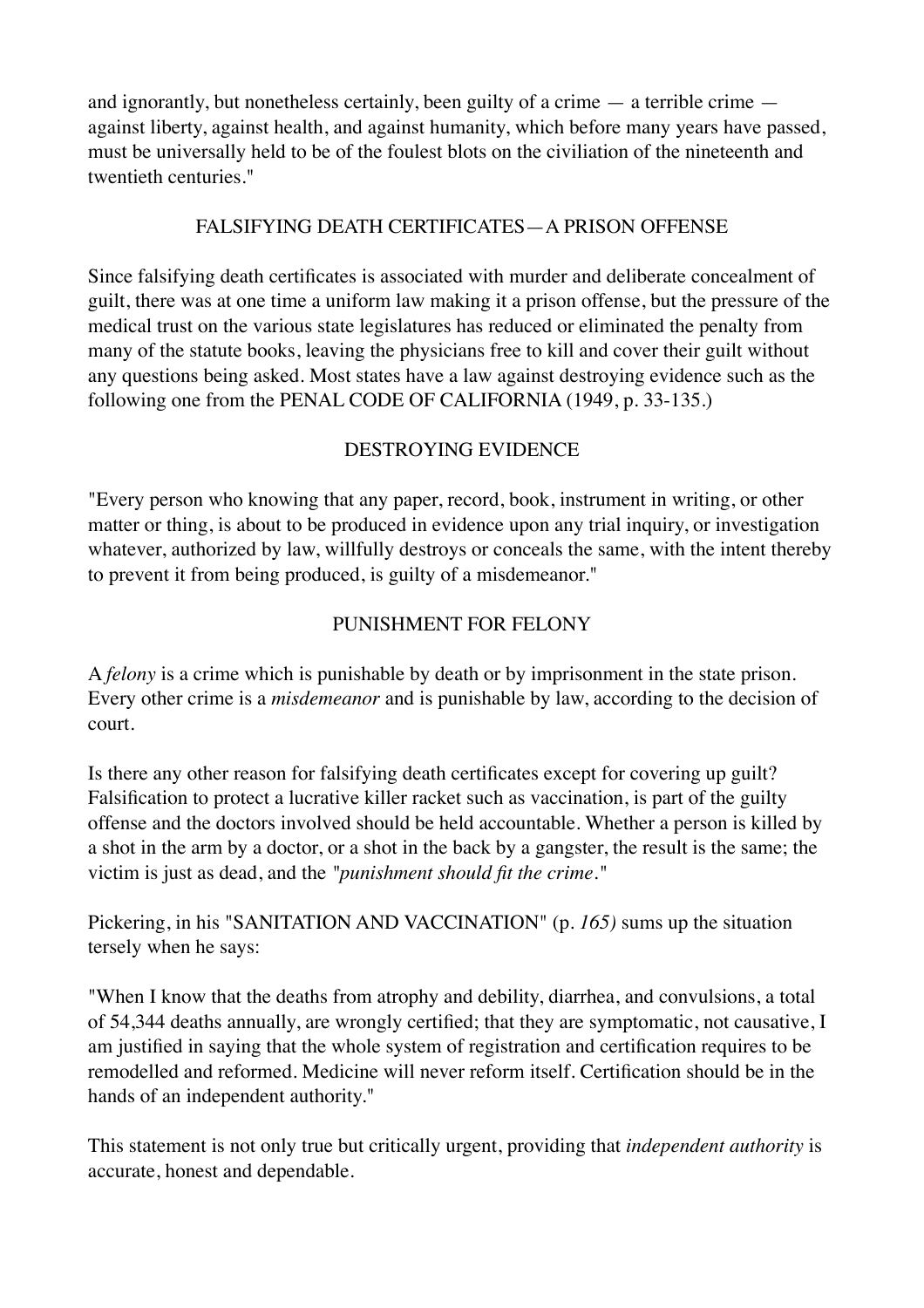Mr. Baxter, an editor of an independent newspaper is to be commended for these fearless words:

"I am reminded of the statement, *'no evil is ever corrected by those who profit from it.'* As long as the powerful monopolistic Rockefeller-dominated drug trust, through its political influence and mutual understanding with the union that controls medical practice, makes billions of dollars each year from drugs, including sales to the armed forces, we can expect to see laws continually on the books forcing people to be vaccinated. We can expect to see the drug trust's watchdogs in our public schools seeing to it that not one child escapes indoctrination with the vaccination hoax.

"Perhaps some good union man or apologist for compulsory vaccination will give me a statement that vaccines positively will prevent the diseases which they are supposed to prevent. If any doctor will give me such a statement I'll be glad to publish it. Thus far I have not found one doctor in the entire United States who will make such a statement or will stake his reputation that vaccines and serums will prevent disease.

"Undoubtedly, there are many instances which justify the use of certain drugs and surgery, and the need for the training and skill of the physician should not be underestimated. When the body is torn and maimed by unnatural forces, as on the battlefield or in serious accidents, the use of unnatural methods (anesthetics, surgery, etc.) in the emergency is not only justified but entirely sensible."

The purpose of this chapter is not to condemn doctors as a whole; it is only their harmful practices that we object to and their continuance and justification of their crimes by false certification to conceal the truth.

# **CHAPTER 6: LET'S STOP THE FLUORIDE WATER POISONERS**

 [False claims of the fluoridationists](http://www.whale.to/vaccine/sf6.html#FALSE%20CLAIMS%20OF%20THE%20FLUORIDATIONISTS) [False claims refuted](http://www.whale.to/vaccine/sf6.html#FALSE%20CLAIMS%20REFUTED) [The challenge](http://www.whale.to/vaccine/sf6.html#THE%20CHALLENGE) [Is natural fluoride safe?](http://www.whale.to/vaccine/sf6.html#IS%20NATURAL%20FLUORIDE%20SAFE?) [Findings linking cancer to fluoridation create impact in Great Britain](http://www.whale.to/vaccine/sf6.html#FINDINGS%20LINKING%20CANCER%20TO%20FLUORIDATION%20CREATE%20IMPACT%20IN%20GREAT%20BRITAIN) [The experiment](http://www.whale.to/vaccine/sf6.html#THE%20EXPERIMENT) [The water poisoners of Los Angeles](http://www.whale.to/vaccine/sf6.html#THE%20WATER%20POISONERS%20OF%20LOS%20ANGELES) [Should our politicians prescribe medicine for the public?](http://www.whale.to/vaccine/sf6.html#SHOULD%20OUR%20POLITICIANS%20PRESCRIBE%20MEDICINE%20FOR%20THE%20PUBLIC?) [Higher cancer rate in fluoridated cities](http://www.whale.to/vaccine/sf6.html#%A0HIGHER%20CANCER%20RATE%20IN%20FLUORIDATED%20CITIES)

On September 11, 1974, which could be called BLACK WEDNESDAY, ten of our 15 Los Angeles city councilmen *voted to poison the city water supply with sodium fluoride*  (Hydrofluosilicic acid is the form of fluoride which is usually dumped into the water systems. It is highly poisonous) the well known *rat and roach killer.*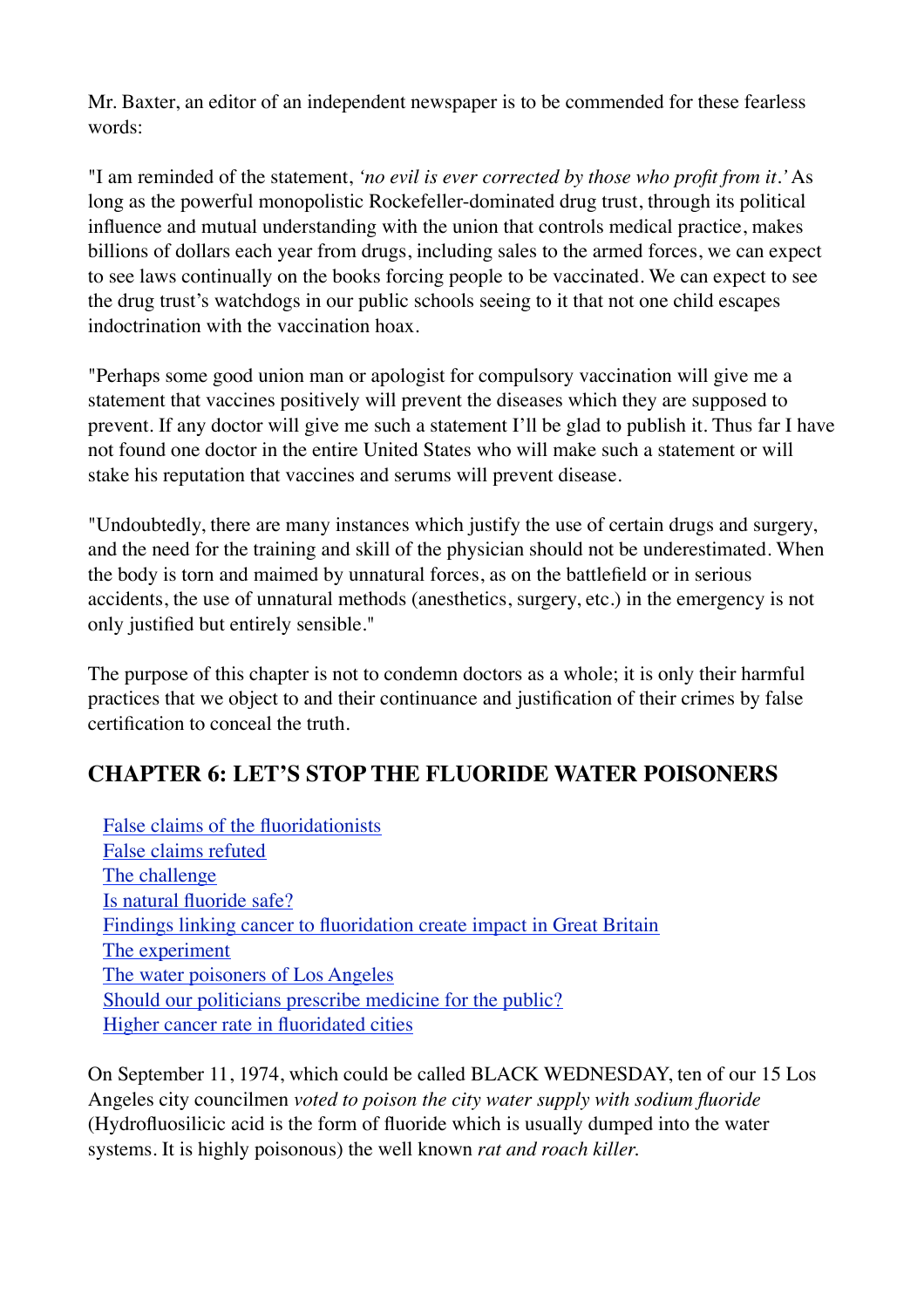I sat in on the hearings and was shocked to see how the majority of our elected officers allowed themselves to be swayed, conned, brainwashed, hoodwinked and steam-rollered into voting for mass poisoning. They were sold a "bill of goods" by professional con men who were hired by the aluminum companies to go from city to city pressuring the sale of their sodium fluoride, which is a dangerous and almost worthless by-product of aluminum, steel and fertilizer manufacture.

These poison factories were having problems disposing of their deadly by-product (fluoride.) If they dumped it in the streams, it killed the fish; and if they dumped it on the ground, the wind blew it around and killed the livestock and destroyed vegetation, and brought on lawsuits.

So they shopped around and found a tricky man who said, for a price, he could work out a scheme to get rid of the poison at a *profit.* His name was G.J. Cox, a chemist from the Melon institute of Pittsburgh. His plan was to launch a massive world-wide sales campaign to sell it to cities to dump into their public drinking water, and get them to believe it was good for them. They probably learned from psychologists that the average person has the mentality of a 12-year-old and "can be taken."

*The plan* was to "tell them anything to sell the stuff. Tell them it will prevent cavities, and save them millions in dental bills, and will do no harm, etc." Cox had no medical background and made no clinical studies as to the effect of fluoride poisons on living tissue — body and brain. But that was of no concern to him or the aluminum companies. They started their propaganda wheels rolling for the largest, most deceptive and dangerous racket ever foisted on this country. They even took it to other countries, but most of them were too alert to be fooled, and turned it down.

In order to put over a fraud of such proportions, they figured they would need government support. This was done in the usual way with big corporations and the government. (A high percent of our government officials are corporation lawyers.) The Aluminum Company of America had a sharp lawyer named Oscar Ewing who was promptly manipulated into a high position in the government, which was no less than that of director of the Federal Security Administration. From there he proceeded to influence Surgeon General Scheele and other big names who would help promote the fluoridation scheme.

With his new influence and power he asked for and got \$2,000,000 of the taxpayers' money just for *fluoride propaganda.* He also had at his disposal millions of dollars to buy support from dental and medical associations by way of grants to their schools, with strings attached, of course. These associations have become so involved with this shady business that "the good" doctors and dentists who are opposed to fluoridation are restrained from speaking out against it because of these "under-the-table" deals by their associations.

Ewing was later head of the U.S. Public Health Service. With all this power and money and a battery of trained con men he was able to influence state and local governments across the country and sell millions of dollars worth of fluoride, and masspoison multitudes of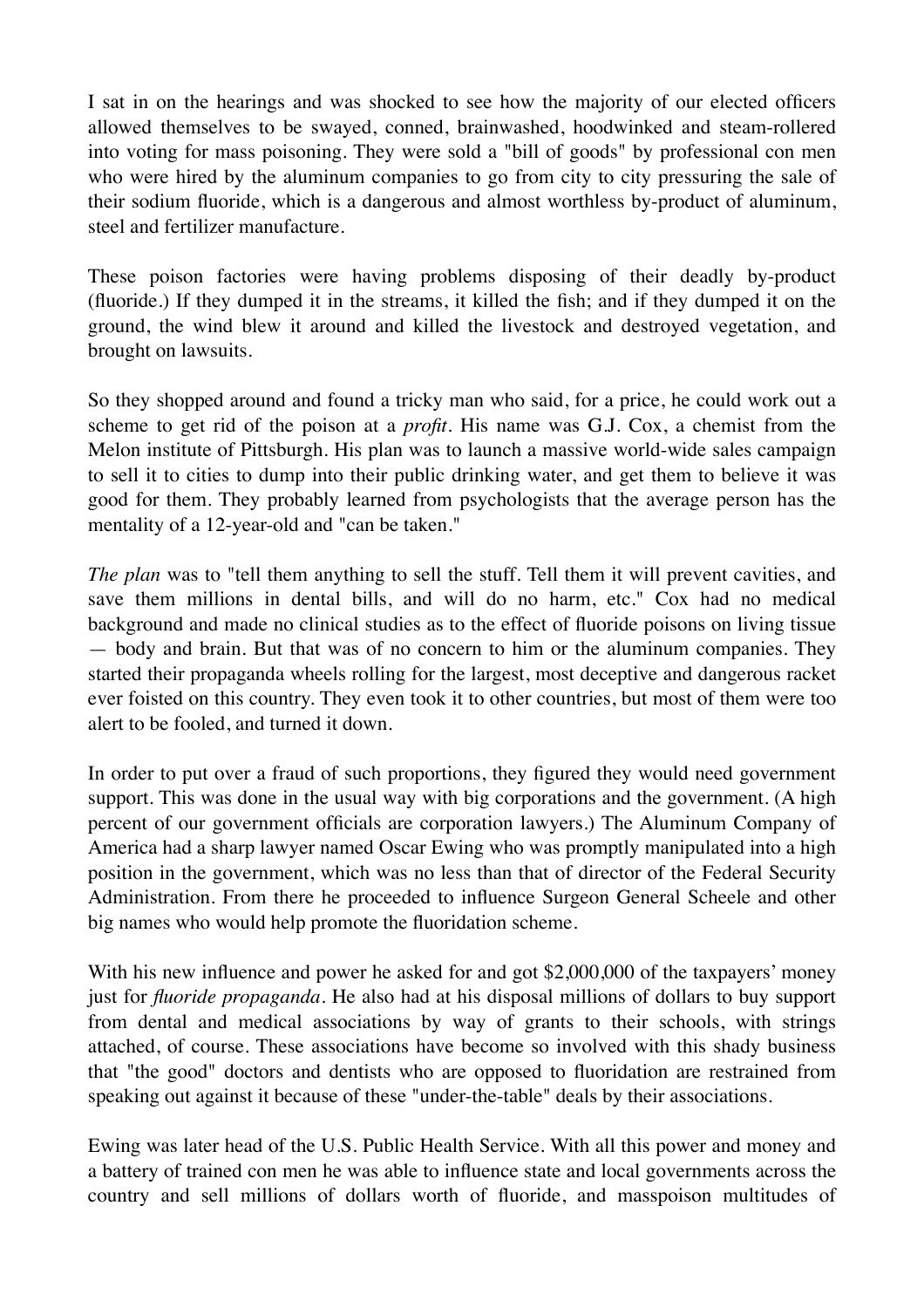innocent, unsuspecting people who trust their public officials and depend on their water departments to provide safe drinking water.

The purveyors of poison have boasted openly that they have foisted other poisons on the public, so the promoters could make profit, so why should the public resist this new poison. They have more planned if they can get away with it.

One of the poison programs they have made fortunes from is *chlorine* for the public water supply. They said it would purify the water. Many water companies and communities rejected it, so I guess it is not necessary, or they have something safer like charcoal or lime to do the job. Another dangerous poison they popularized for profit is *penicillin.* They concealed the sudden deaths from it and the allergies and side effects. Then there is the *tubercular testing* of cows. This disease-producing *injection* has wiped out whole herds and does harm to all cows. They try to control the damage with penicillin, but the cows cannot be normal again and the milk is contaminated. They get away with it because it is profitable. Lawsuits have been fought and won by the cattle men, but the practice goes on, and the news of the suits is suppressed. Another poison program is *vaccination* and immunization. The injection of poison pus and drugs into the bloodstream cannot prevent or cure disease, but they get away with it because it is big business for the doctors and drug houses. Only recently have the people begun to wake up and protest. Because of the protests the *smallpox vaccine* is now obsolete; it was proved to be causing more deaths than the disease itself. Only false promises and flagrant lies have kept the polio vaccine and other shots in use. It is to be hoped that the whole vaccine racket will soon be investigated and stopped before too much damage is done.

#### FALSE CLAIMS OF THE FLUORIDATIONISTS

The fluoride promoters gamble on the proposition that there are enough politicians running the local governments who are dishonest enough to be bribed, or stupid enough to believe their false propaganda, and vote for their poison program. In the training class for the fluoride salesmen (mostly dentists lacking integrity,) they are told to make their sales pitch behind closed doors in the city council chambers without the public, without debate, without contest by anti-flouridationists because the latter's cold facts cannot be refuted. They are told to promise what the council wants to hear " and it doesn't necessarily have to be true," they said. They are told to keep it from going to a public vote, because too many *people know it is rat poison* and would vote against it. "If the people come into the council hail and demand a voice, intimidate them, ridicule and insult them; use all the dirty tricks you know to get the vote of the council and make the sale." One of the days I sat in on the hearings in Los Angeles, there was a dentist there who had some patients suffering with fluoride poisoning, but he was not given a chance to speak. A researcher was there also, with some important findings but she was not allowed to give it, as it was against fluoridation. However, the proponents had all the time they wanted to spread their false propaganda. If it came to an issue, the council would claim that both sides had equal advantage, but it just was not so.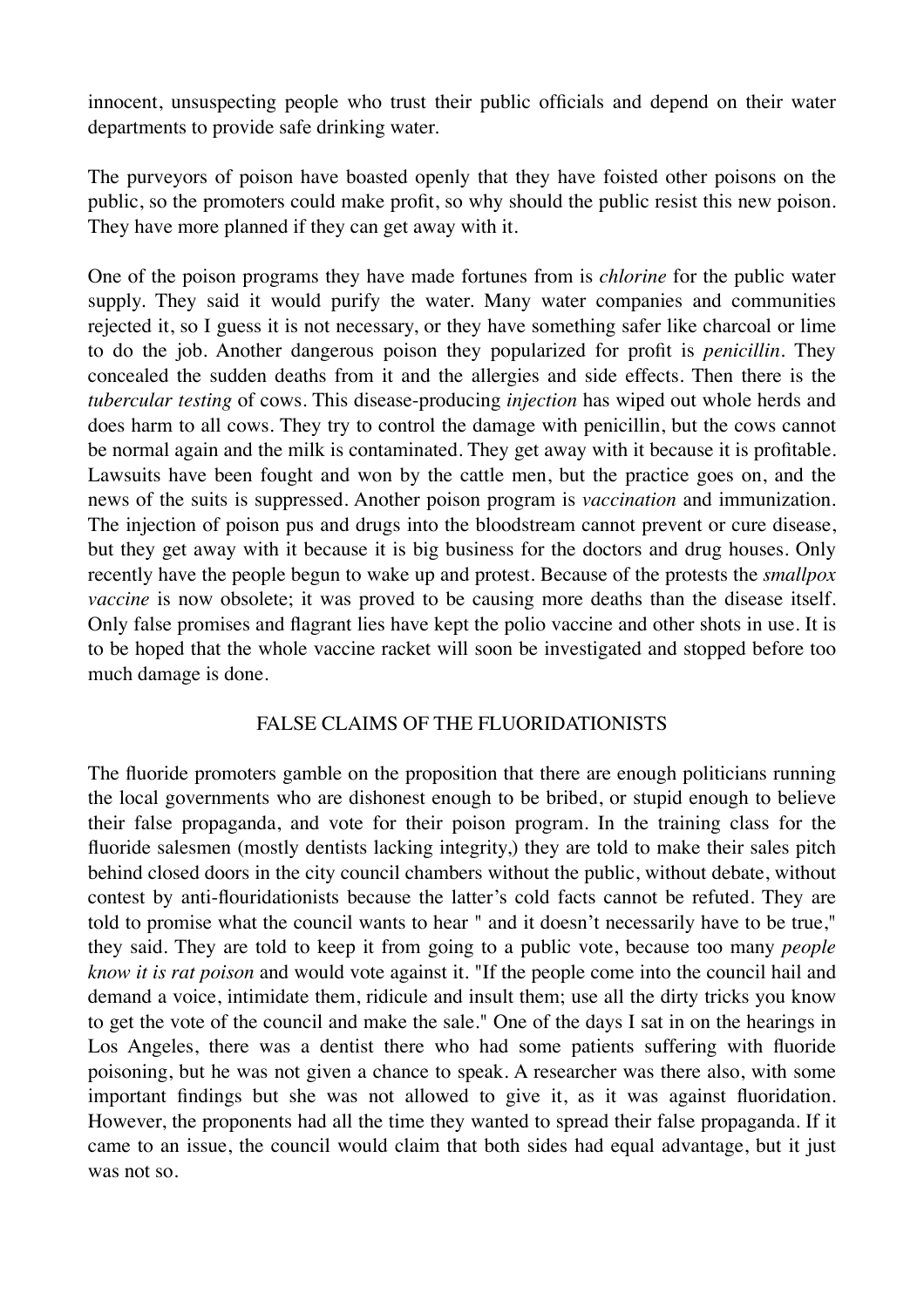The fluoride salesmen and our ten *less astute* councilmen made many false claims for fluoridation, but the following are the most questionable and they will be refuted briefly in the next few pages:

#### THEY SAID:

- 1. that children up to 12 years would have 65% less cavities;
- 2. that fluoride is not poison and is perfectly harmless in .8 ppm concentration.
- 3. that fluoride is a nutrient and is beneficial to the health;
- 4. that because certain medical groups endorse it, it has to be good for all;
- 5. that the cost to the people "is too cheap."
- 6. that fluoride does not damage water pipes;
- 7. that public fluoridation would equalize the dosage, especially to blacks;
- 8. that the doctors, dentists, PTA and people want it;
- 9. that the people should not be allowed to vote on the issue;
- 10. that because some cities have accepted it, all must do likewise;
- 11.that fluoride makes beautiful teeth.

The above claims are unproved and without foundation in fact. Our five *better councilmen*  were able to see through the fraud, and we wonder why the other ten could not muster enough integrity and clear thinking to see what millions of others can see — that it is a multi-million dollar con game which robs the people of money and health.

In the early days of this country, if a man was caught poisoning the water hole of a rival rancher he was shot on the spot or hanged at sunrise. Today, the water poisoners are protected by the government and applauded by certain dental and medical groups — even the PTA, whose children are being exploited. All this is done in the name of "profit making," the so-called, *American Way.* Let's change it!

#### FALSE CLAIMS REFUTED

No pretense is made here to give *all* the proof against fluoridation, as that would take volumes, but a few scientific findings will be presented for each false claim.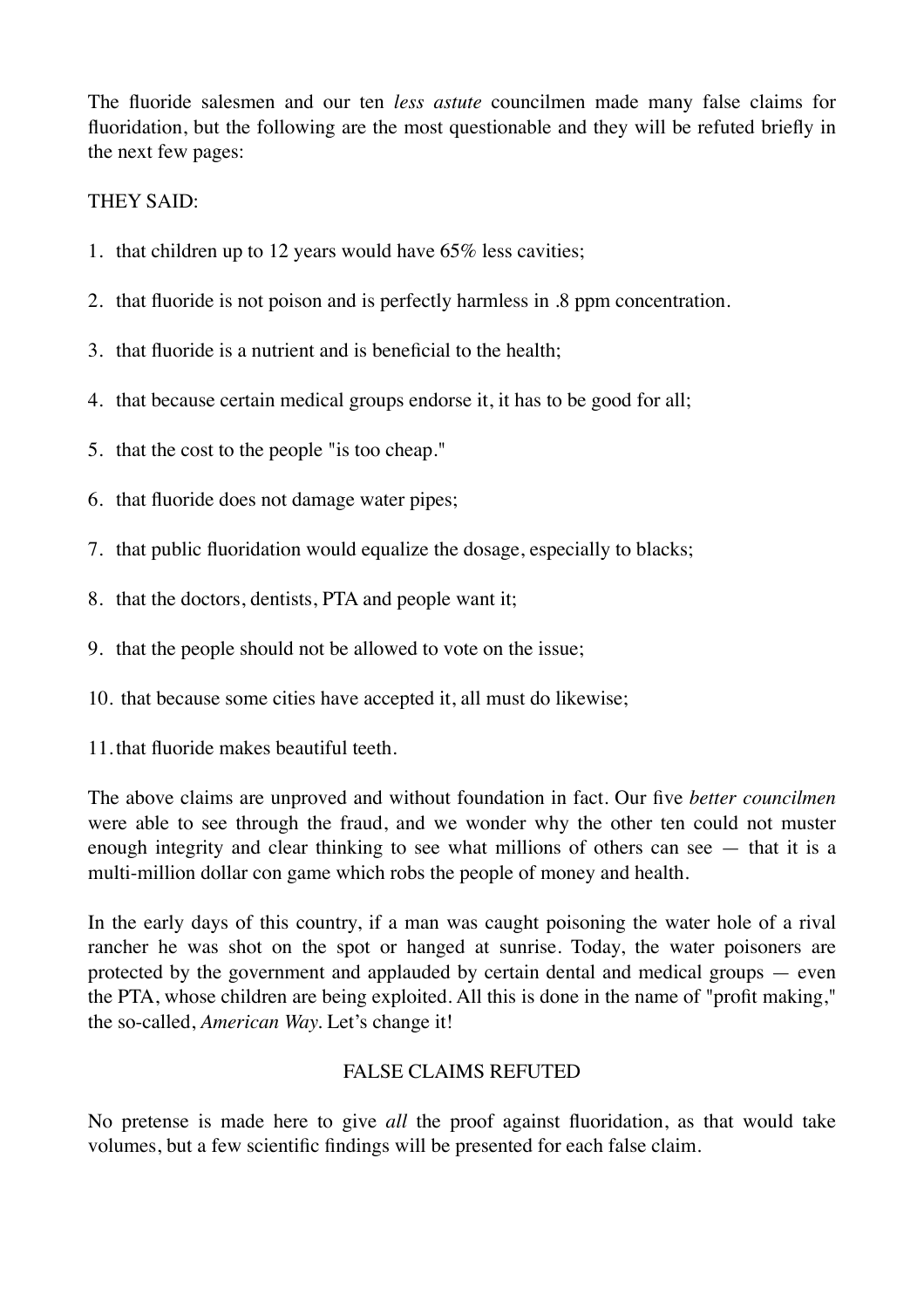(1) The Fluoride Proponents Claim That Dental Caries Would be Reduced 65% in Children Under 12 years.

#### THE FACT IS:

A report in the *American Journal of Clinical Nutrition* (June 1969,) stated:

*"....Fifteen years of fluoridation* discloses that dental caries are rampant and increasingly frequent with age.. . . pregnant and lactating (nursing) woman showing the highest prevalence of decay.. . . Dental fluorosis *(fluoride poisoning)* was *particularly prevalent in school children.* Sixty-four percent of the cases observed belonging to the *ten to 14 year age group."*

Other symptoms in this 15-year-study were dental malocclusions (buck teeth) from fluoride poisoning, permanent brown spots on teeth, goiter, bow legs, (fluoride leeches calcium out of bones and weakens them,) kidney disease, enlarged parotid gland, inflammation of the tongue, 39% anemia among infants, 50% anemia among expectant mothers, and up to 10% of this *blood disease among children from one to nine years.*

A report published in the *Yearbook of Agriculture* (1939, p. 212 & 213,) deals with a survey of a number of fluoridated cities in which it was found that:

"......*Fluoride interferes with the normal calcification of the teeth* during the process of their formation, so that affected teeth, in addition to being usually *discolored and ugly* in appearance, are structurally weak and deteriorate early in life. For this reason, it is especially *important that fluoride be avoided during* the *period* of *tooth formation,* that is from birth to the age of 14 years. - . ." (emphasis supplied)

So here we have the truth of the matter. Careful, scientific research proves that fluorides are especially damaging to the teeth and health of children up to 14 years of age, and even worse to the mothers and the unborn.

No one, not even the fluoride sellers claimed that fluoride was good for adults. Their main selling point is that it reduces cavities in teeth of children. They were willing to wreck the health of the entire adult population on the flimsy promise that it would be good for children. They had no proof for these claims — just baseless promises.

So here we have sound and substantial evidence that fluoride will not prevent cavities in anyone, but will actually increase them and cause many serious diseases at the same time. And the children will be the hardest hit.

Any poison that is potent enough to damage teeth (which are the hardest tissue of the body) will do even greater harm to the rest of the body all along the way, such as the soft tissues of the eyes, nerves, glands, organs, cells, and hair.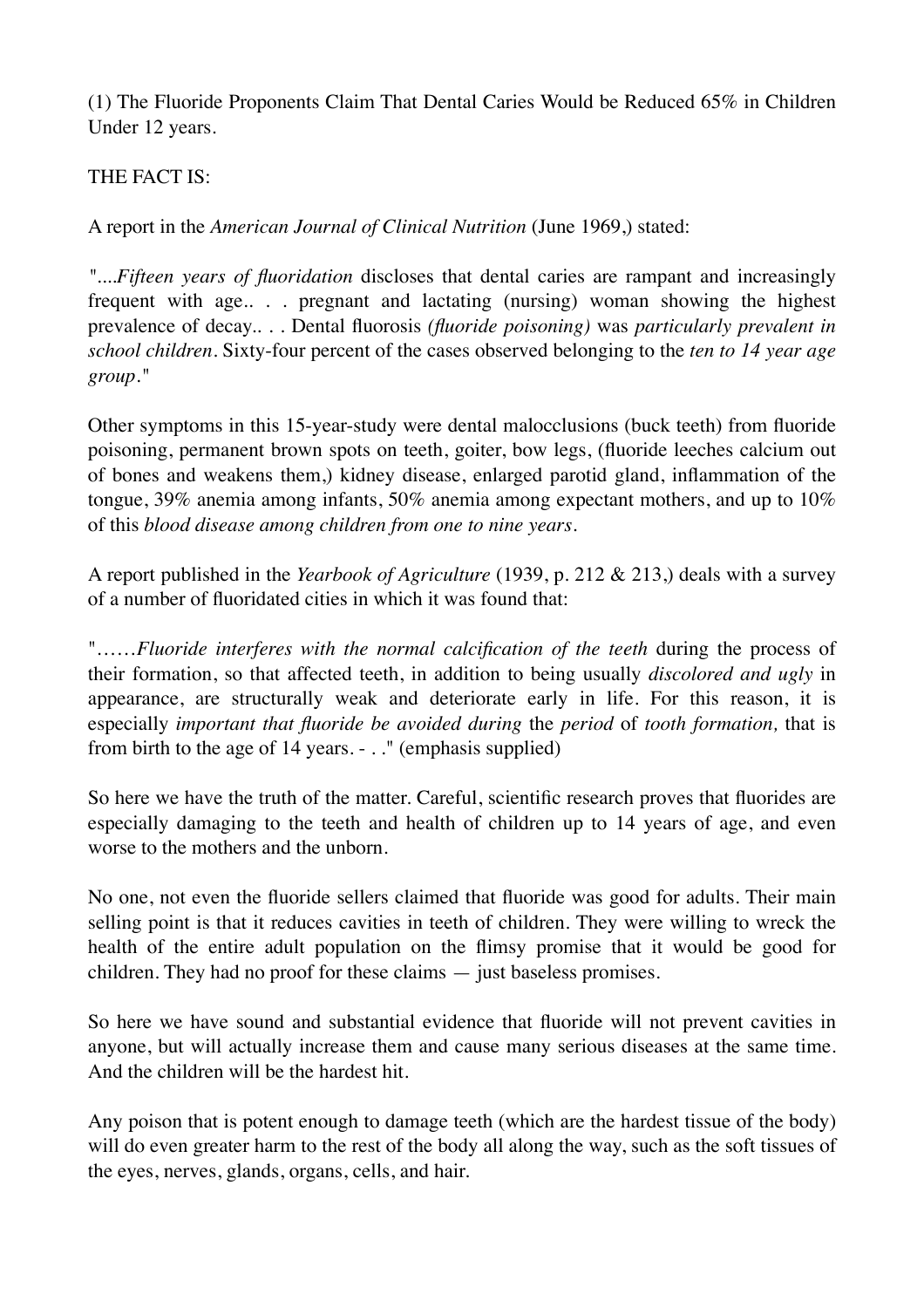#### THE CHALLENGE

The fluoride promoters and our ten water-poisoning councilmen have been asked if they will back up their claim and promises of safety and benefit (of fluoridation) with a *money guarantee.* But not one of them believes in fluoridation enough to back it with even a dime. So they can expect numerous lawsuits for damage done if fluoridation is enforced. I read of a woman in New Haven who has already filed a \$100,000 damage suit for sodium fluoride poisoning. She is filing against a health commissioner, a doctor, a supervisor and the city water department which is committed by law to furnish safe, pure drinking water for the people. Instead, they poisoned it.

There are thousands of people in Los Angeles County who are now suffering from kidney disease, diabetes, and other ailments especially sensitive to fluoride poisons. They would be immediately hurt or killed by the addition of fluoride to the drinking water. Others would be broken down later on, after years of slow poisoning.

(2) They Said That Fluoride is Not Poison and is Harmless at .8 ppm. Eight tenths parts per million is the amount they prescribed for Los Angeles water.

#### THE FACT IS:

Accurate and scientific tests in many laboratories and public water works show that .8ppm is a dangerous dose Even much smaller amounts have been found to cause cancer in test animals The University of Texas found that it took only .4 1/2ppm of sodium fluoride to cause cancer in their laboratory expenments It also shortened the lifespan considerably

The University of Arizona has been experimenting with powdered bones to *get the fluoride out of their water* They said, "We have plenty of evidence that 1 ppm is too much for universal acceptance " Doctors Clark and Mann of the University of New Mexico have made similar adverse discoveries about 1. ppm fluoride.

Texas, Arizona, New Mexico and California have higher than average natural calcium fluoride; Texas and New Mexico are doing something about it and trying to get rid of it. But in Los Angeles our bungling, inept ten fluoride-promoting councilmen are busy trying to increase the amount in our already over—poisoned water. The main part of Los Angeles had .6ppm while the east part of town (Negro and Mexican section) have .2 and .3ppm, which is a safer amount; but they are complaining that they are deprived and want more. (I have learned from researchers that these percentages are not correct, but are made up and used by the fluoride promoters to influence the thinking.)

#### IS NATURAL FLUORIDE SAFE?

Some people are of the opinion that what is already in the water is safe and non-poisonous because it is *calcium* fluoride. This is not true. *All* fluorine compounds are poison. However, sodium fluoride is 65 times more poisonous than calcium fluoride. It is this highly toxic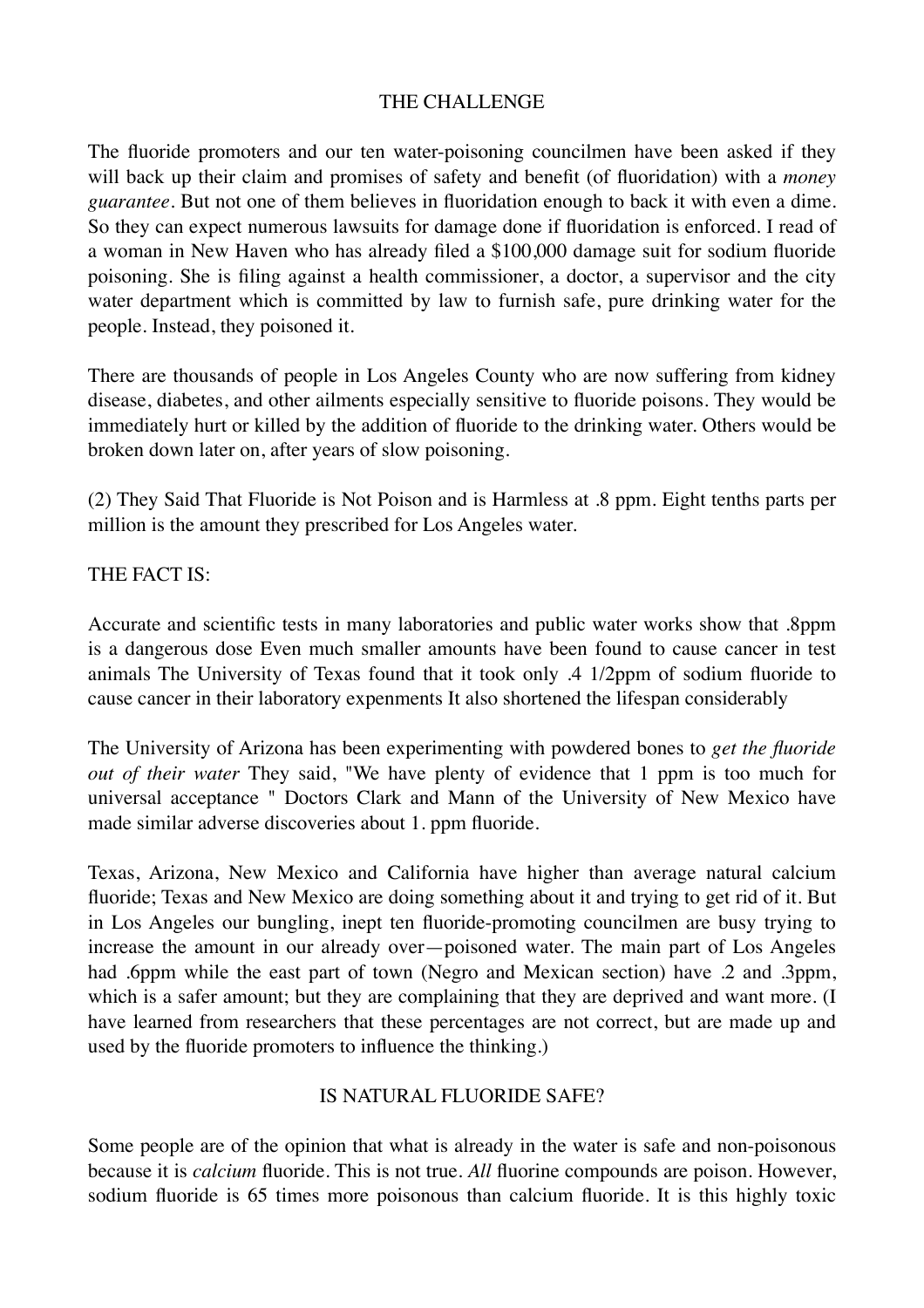sodium fluoride that our *public enemies* have voted to put in our water. And they have agreed to take from \$5,000,000 to \$12,000,000 or whatever the fluoride salesmen ask, to pay for it, that is, take it out of the taxpayers' pockets, without our consent.

According to researcher G.F. Knight, "Sodium fluoride in a solution 15 times weaker than 1.ppm reduces some enzyme activity by 50%." Bakers and brewers know this because their yeast will not rise in fluoridated water.

FLUORIDATION IS ILLEGAL in Norway and Denmark and has been rejected in Italy, France, Holland, West Germany and Sweden\*(Fluoridation has also, been rejected by 23 other countries not named.) Over *2,500* communities in the U.S. have rejected fluoridation. England rejected it after seeing the *American Experiment.* They said they don't want *"Texas teeth*" with dingy brown spots from fluoridation. These dark spots can never be removed.

#### FINDINGS LINKING CANCER TO FLUORIDATION CREATE IMPACT IN GREAT **BRITAIN**

"Thanks to the damning information on cancer deaths resulting from fluoridation of public drinking water, further fluoridation has been effectively and probably permanently ended in two countries abroad.

Dr. Dean Burk, former chief of the cytology section at the National Cancer Institute, has received word from England that the Water Authority has advised each Area Water Authority that the water supply may not be fluoridated without specific legislation by Parliament....

"The decision to halt further fluoridation there was precipitated, says Dr. Burk, by information contained in a report showing that between 25,000 and 30,000 cancer deaths per year in the United States are attributable to fluoridation of drinking water.

"The same information, televised in a seven-minute program in Holland, February 8, 1976, and viewed by hundreds of thousands of citizens as well as government officials, was responsible for the Parliamentary vote to defer fluoridation there for ten years. In that case, the Minister of Health, as well as the nation's dentists, had fully expected Parliament to order nation wide fluoridation — inevitable until the nation became aware the cancerfluoridation correlation."

#### THE EXPERIMENT

The first massive water poisoning experiment started in 1945 when Alcoa, the aluminum company, used people of Newburgh, New York, as human guinea pigs and poisoned their water system with sodium fluoride, just to see what would happen, and to sell a ten-yearsupply of fluoride plus the expensive equipment. The city of Kingston near-by was left unfluoridated, to serve as a comparison control city.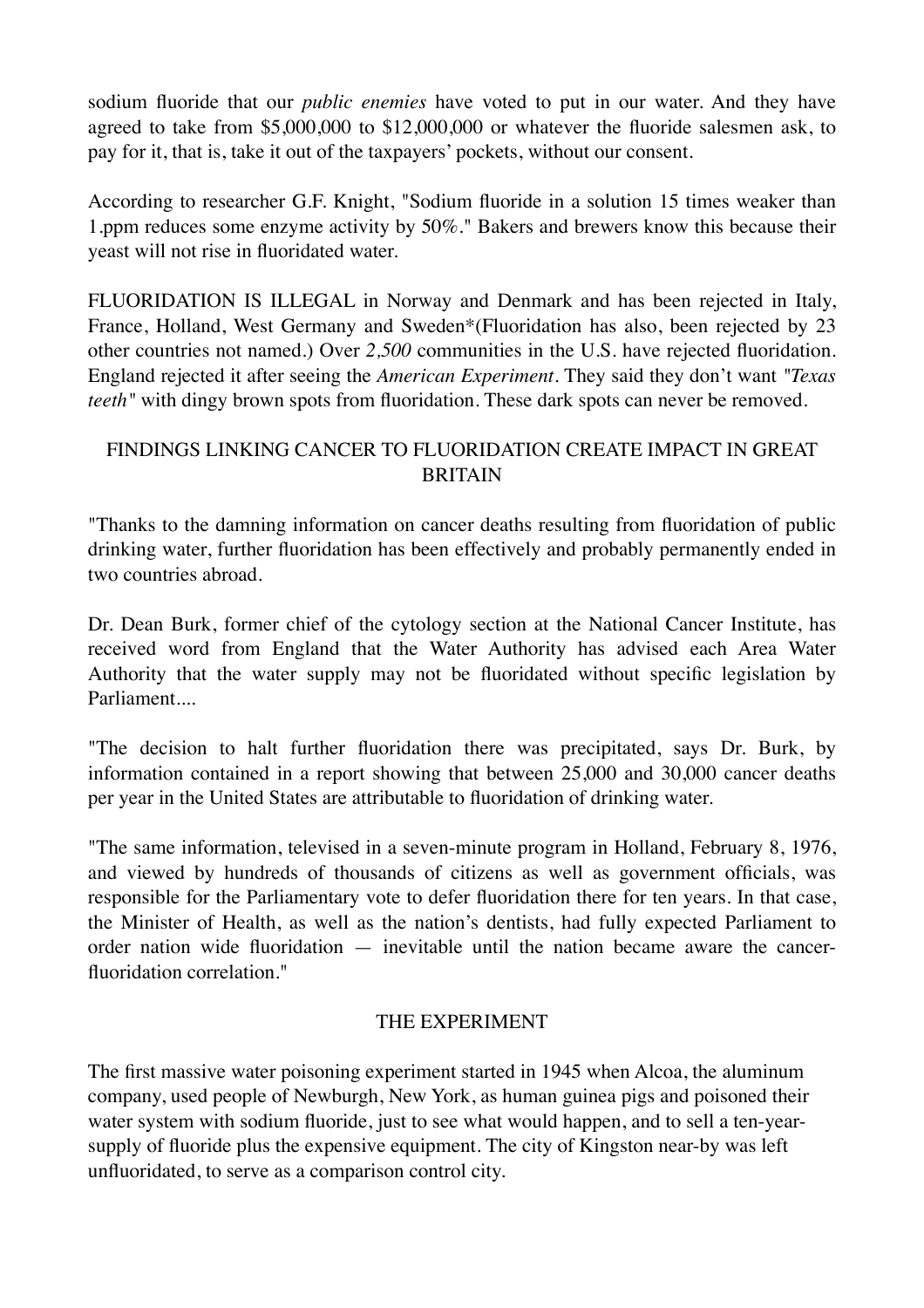After this ten-year stretch of public poisoning the *Bureau of Health Services* of New York reported,".... ... *50% more dental defects in fluoridated Newburgh* than in unfluoridated Kingston."

K.K. Paleuv, an electrical engineer, had carefully studied the figures of this experiment and pointed out that "fluoride only *postponed* tooth decay for about two years then at the end of ten years it was destroying the kids' teeth wholesale. This is the greatest con game of all time."

This two-year delay in decay gave the fluoride men a chance to jump to conclusions and advertise that fluoride was preventing decay, when it was actually slowly undermining the dental structure and causing widespread damage later on.

The fluoride pushers get so "grabby" to make a million dollar sale that they sometimes trip over their propaganda. For example:

In Mason City, Iowa, the fluoridationists were pushing for the kill, (we saw how they did it in Los Angeles,) with a lineup of warped doctors, dentists, PTA, radio, newspaper and a public officials endorsing it. "Local doctors and dentists (bought or pre-conditioned) testified that the tooth decay rate was something terrible and that all they needed to do was to vote fluoridation and dental decay would be reduced 65% and millions of dollars would be saved in dental bills. All they needed was l.ppm fluoride," they said.

But Mason City had *one alert councilman* who was not satisfied with merely listening to promises and propaganda; he went out and did some checking and found that the city *already* had water than contained 1.24ppm. That was more than the *magic amount* that was promised to do the miracle. All that fluoride was probably the *cause* of much of the terrible tooth decay, not the cure.

In Los Angeles, we already have .6ppm and that has not helped the problem of decay, so how can we expect a miracle with two more parts? The fluoride proponents promise that . 8ppm is the "magic amount." Ridiculous!

(3) They Said That Fluoride is a Nutrient and is Beneficial to Health.

#### THE FACT IS:

The Food and Drug Administration says, "Fluoride is a drug and not a mineral nutrient."

The National Institute of Dental Research, Bethesda, Maryland, quotes **Dr. F.J. McClure as saying, "fluorine has not been proved to be an essential for the proper functioning of either osseous (bones) or dental tissue, or for any other body tissue or body function."**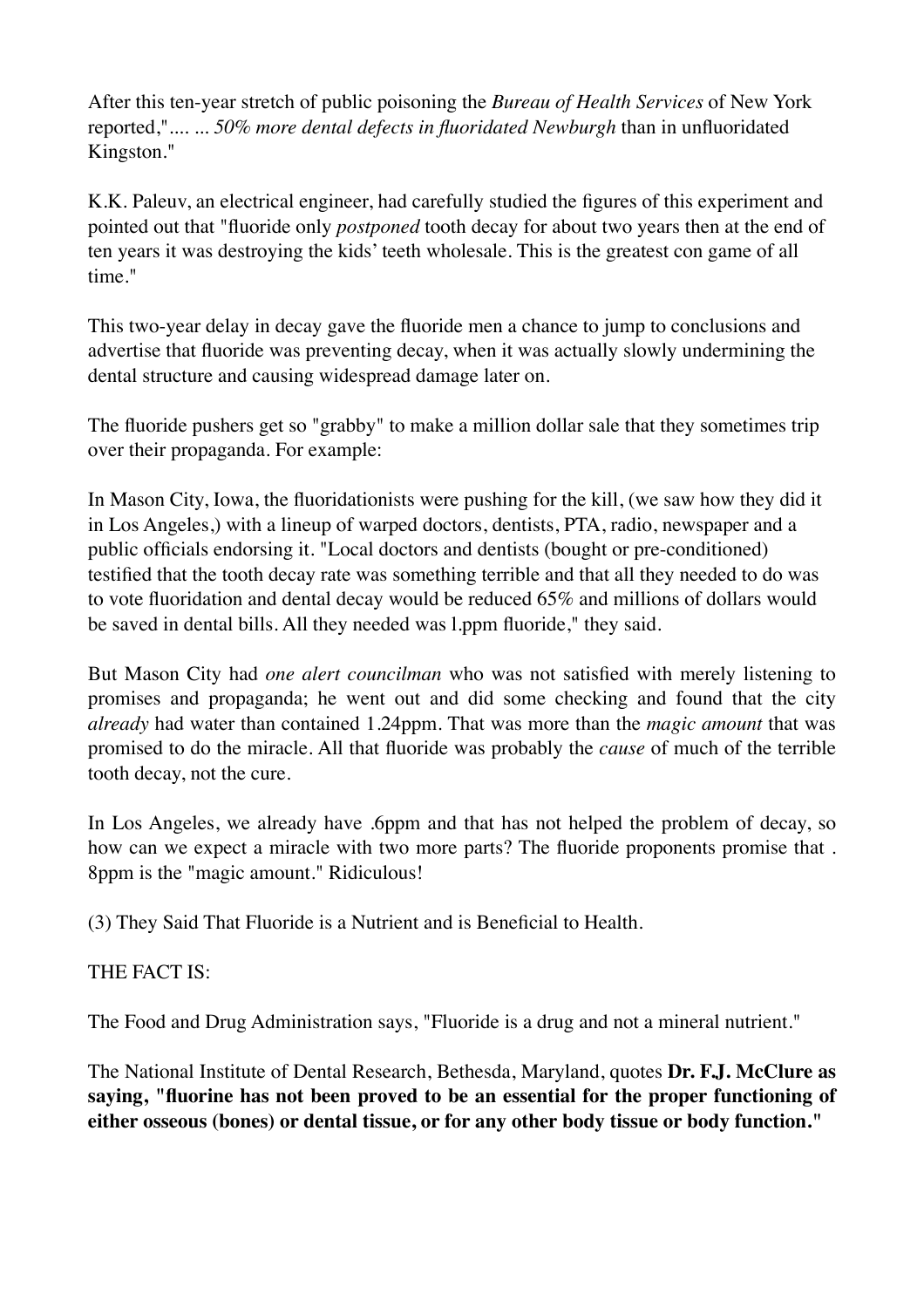**At the 1954 Congressional hearing, the word from the Massachusetts Institute of Technology was: "Fluoride is not necessary for healthy tooth formation. Many healthy teeth do not contain fluoride."**

**From the Forsythe Dental Infirmary for children at Boston, is the report: "There is no disagreement about the fact that fluoride is a protoplasmic and enzymatic poison."**

**The U.S. Dispensatory (24th Edition) states: "Fluorides are violent poisons to all living tissue because of their precipitation of calcium (leech calcium from bones) and make them porous and brittle…..The fluorides cause respiratory failure and general paralysis…."**

Research in Italy and India indicates that fluoride hardens arteries.

(4) They Said That Because Certain Medical and Dental Groups Endorse it, we should accept it.

#### THE FACT IS:

The proponents of fluoridation use a smattering of impressive big names to pressure the city councils into thinking that it is the only right thing to do. They gave the AMA end endorsement, but when we trace it down we find that the American Medical Association never did give their endorsement. A letter from the AMA Law Department (Sept 7, 1961) states: ". . . . The A.M.A. does not engage in the approval, endorsement, guarantee, or acceptance of fluoridated water or of unfluoridated water." The letter was signed by their director, Bernard D. Hirsh.

A previous statement from the AMA had said that they were of the *opinion* that fluoride was safe." An *opinion* is not an endorsement. But the fluoride pushers used it in such a way as to sell many people on the idea that it was safe. The *AMA admits it has never made any scientific tests* that *prove* fluoride is safe.

Another big name the fluoridationists use is that of the *U.S. Public Health Service.* We have a letter from them dated May 10, 1966 which states: "The U.S. Public Health Service *does not say* that sodium fluoride is an essential mineral nutrient."

There have been no factual, scientific st<sub>u</sub>dies which have ever proved that fluorides are safe or effective in drinking water.

Dr. Miller studied 3,000 of these reports and states,

"All clinical tests that have been completed show the fluoride to be *unsafe* and dangerous."

1. They Said That the Cost to the People is "Too Cheap." THE FACT IS: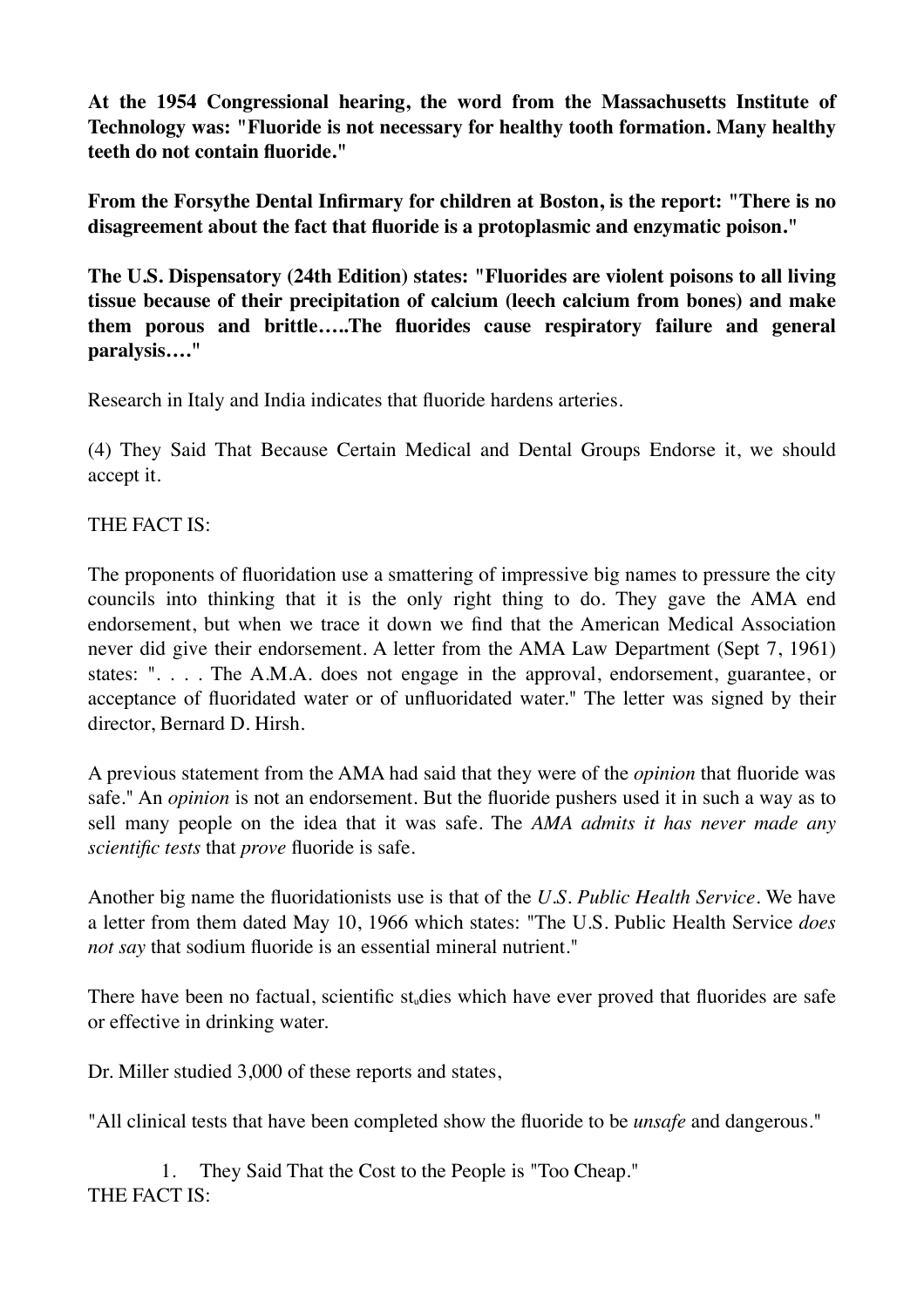The fluoride sellers are in the business for profit and that's all. While they were wooing the council for their vote they pretended it would not cost much — only a few thousand, while they promised the cities they would save millions of dollars in dental bills. After they got the "yes" vote from enough of the confused councilmen, then it came out that it would cost between \$5,000,000 and \$12,000,000 to fluoridate Los Angeles. The fluoride producers will sell the worthless poison at a high price and the machinery at a higher price. Los Angeles will have to buy new land and build new buildings for the 13 treatment locations, and the taxpayers who have not been consulted and who do not want it, will be forced to pay for it, and be poisoned besides.

In the private meeting behind closed doors, where they give their con men their instructions (I have a written transcript of the meeting) they said the cost would be \$1.00 to \$1.50 per head. We have about 8,000,000 people in Los Angeles County, so that would be either \$8,000,000 or \$12,000,000 for the taxpayers to give them for this mass poisoning caper. Even Al Capone didn't try to get away with such a gigantic crime.

Our ten councilmen who voted for this shocking people-poisoning scheme were asked by a reporter why they voted for it, and they said they thought it would help the children's teeth. If they really thought this poison would help the teeth they could have bought fluoride at *8 cents a year* for each person who wanted it. We wonder what kind of weak-minded thinking was behind this \$8,000,000 outlay of taxpayers' money when they could get all the fluoride they wanted for about \$50.00 for the few who wanted it. It's doubtful that *anyone* would want fluoride when they learned the truth about it.

*Council members of such questionable ability* do not belong in the government of such a large and important city as Los Angeles. They *should resign before they are ousted.*

#### THE WATER POISONERS OF LOS ANGELES

Here are the names of *those ten council members who voted to poison the people with sodium fluoride:*

Edmund Edleman Dave Cunningham Emani Bernardi

John Ferraro Joel Wachs Pat Russell

John Gibson Marvin Braude Robert Wilkinson

Robert Farrell

#### **They should be investigated —or bow out before it is necessary to probe.**

Mayor Tom Bradley voted for fluoridation in 1966 when he was a councilman. This time (September, 1974) he was mayor and couldn't vote but *he could have vetoed the measure* if he had the interest of the people at heart. He did not veto it. He arranged to be out of town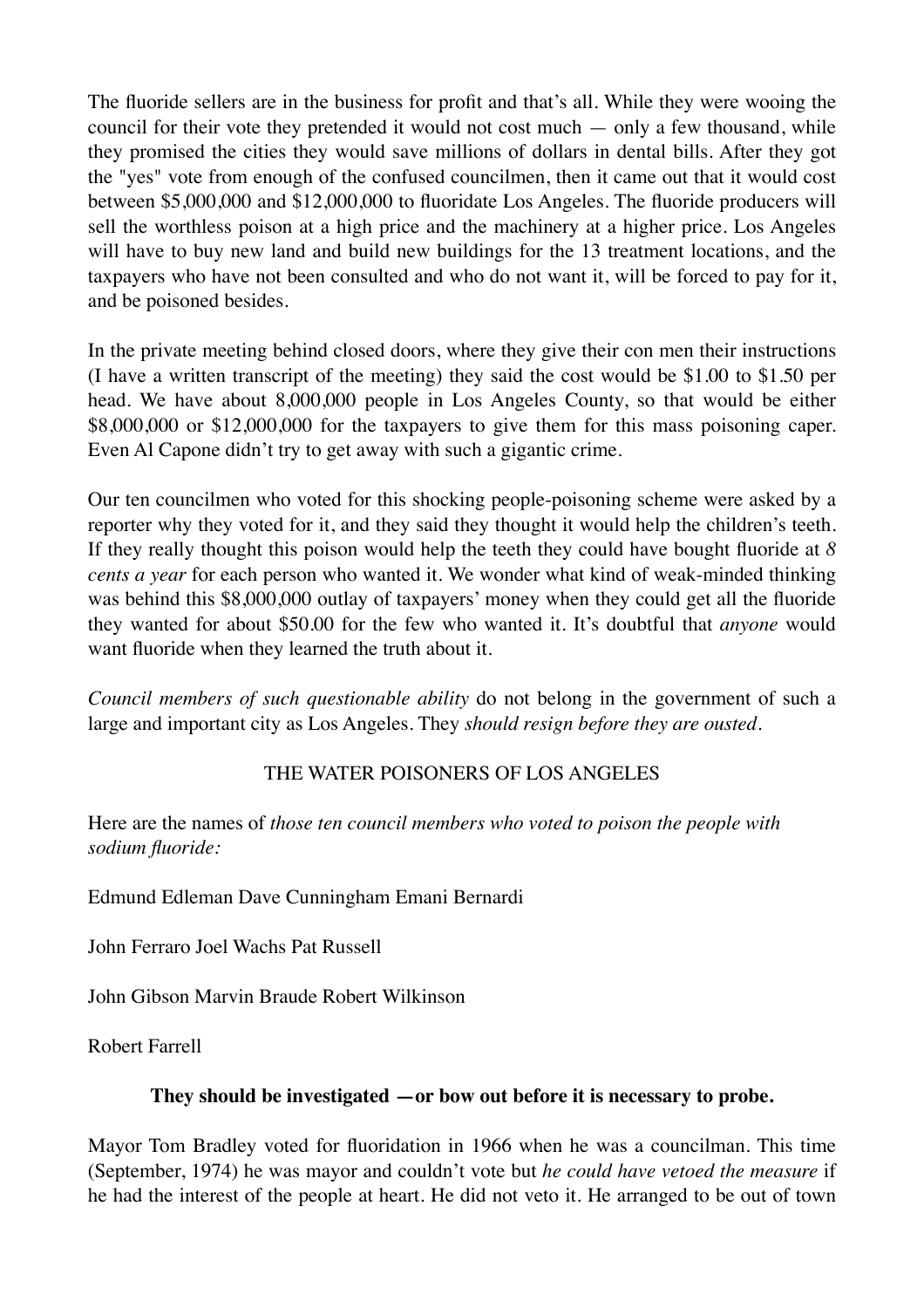on a vacation when the fluoridation vote was taken, so he would have an excuse not to veto it. He left Gibson in charge knowing that Gibson would vote for fluoridation and would not veto the measure. So Bradley is just as guilty as the other guilty ten who cast their vote to poison the water supply.

We had five good men on the council who stood their ground against the onslaught of the con men who used every underhanded trick in the book to sell fluoride. These five men could see through the fraud, as could millions of others who made any effort to be informed. There is plenty of factual evidence which condemns fluoride poisoning of the public water. These *five reliable councilmen deserve a vote of thanks.*

They are: Arthur K. Snyder Gilbert W. Lindsey Robert J. Stevenson Donald D. Lorenzen Louis R. Nowell

These men knew it would be wasteful and senseless to pay \$12,000,000 to dope all the water when only .1% would be used by children, even if it was good, which it isn't. The rest of the \$12,000,000 doctored water would be wasted for washing cars, laundry, squirting on forest fires, flushing toilets, taking showers watering the garden (fluoride is bad for plants) etc. We wonder why those ten men voted for such an obviously crooked deal. Were they bribed or just lacking normal intelligence? Either of these things would disqualify them for the important work of the city council.

(6) They Said Fluoride Does Not Damage Water Pipes.

THE FACT IS:

*Fluorine* is known as one of the most dangerous and corrosive substances. Chemists have difficulty in getting any metal to contain it without destruction. *Sodium fluoride* is a fluorine compound and also is corrosive and poisonous. It ranks along with cyanide and arsenic in toxicity. Many fluoridated cities have had frequent breakdowns in their water systems. Three large water pumps were almost destroyed by fluoride corrosion in North Hampton, Massachusetts. In Newburgh, people reported that their water heaters squirted water like "rotten rubber hoses." Concord, New Hampshire had to pay over \$200,000 to replace their fluoride-damaged city water system. Other cities, including San Francisco, reported similar difficulties.

If fluoride will do that to the hardest steel fixtures and pipes, what will it do to the delicate internal organs and soft tissues? No wonder there are so many diseases traced to fluoride poisoning. Fluoride is not eliminated like waste food, it accumulates in the body and causes deterioration.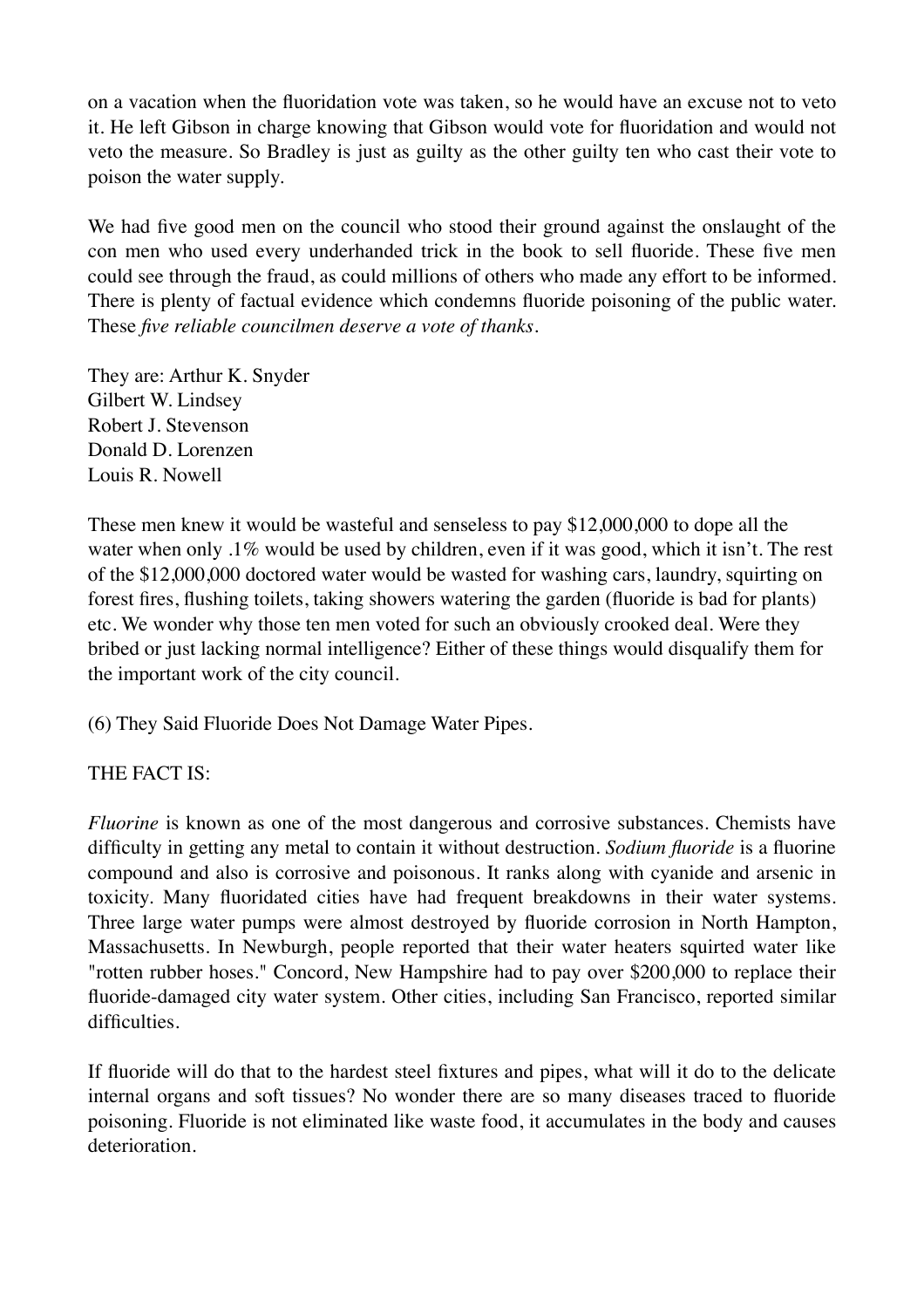Dr. Charles Dillon, researcher on fluoride wrote in THE CHEMISTRY OF FLUORIDES, "In severe and crippling fluorosis no toxic effects at all may be observed. . . . before the crippling effects become obvious."

Dr. C.A. Brusch, director of Brusch Medical Center, Cambridge, Massachusetts states: "Fluorides are protoplasmic poisons and have never been medically approved."

Dr. C.I. Betts of Toledo, Ohio investigated fluoridation for ten years and found that *Bright's disease (fatal kidney disease) increased 50% in fluoridated areas.* There was also a 50% increase in brain damage and much mongoloidism. Diabetes more than doubled where fluoridated water was used regularly.

(7) They Said That Fluoridation Would Equalize the Dosage.

THE FACT IS:

Even the fluoride sellers admit it is an impossibility to so mix the fluoride at the water works in such a way as to get a uniform, (exact amount planned on,) coming out of the kitchen faucet.

It has been established by experts that *we do not need any poison in the drinking water.* But we already have .6 ppm. The poisoners say we should have .8 ppm. So, they are going to try to get .2 ppm mixed into a reservoir holding millions of gallons. They are not going to test it at every faucet every day to see that it does not exceed the deadly amount. Fluoride is an unpredictable chemical which accumulates and lodges in many places in pipes and fixtures. Researchers have found as high as 500. ppm in some pipes where there was supposed to be only 1. ppm No one can control it, or keep track of what is happening. *Fluoride* is a *colorless, odorless, tasteless poison, so people would not be able to detect a deadly dose in the water.* **The government should throw these reckless poisøners in prison for life.**

In order to get only .8 ppm per day, people would be restricted to only 4 glasses of water a day. If they drank diluted juices, soft drinks, coffee, tea (tea is extra high in fluoride) etc. they would get extra poison. If they cooked soups, vegetables, meats etc. in water, the water would boil down and double the fluoride, because fluoride does not evaporate with the water. People would be getting a dangerous dose every day. Those who drink more than 4 glasses of water a day, especially in hot weather, would be getting dangerous doses of poison.

In the council meeting when people complained about having to drink the poisoned water, the fluoride promoters merely said, "then buy bottled water." We wonder if the aluminum companies which sell the fluorides also own the bottled water companies. We should not have to be forced to buy bottled water when we are already paying high taxes for our public water system.

(8) They Said That the People and the Doctors, Dentists and PTA Want it.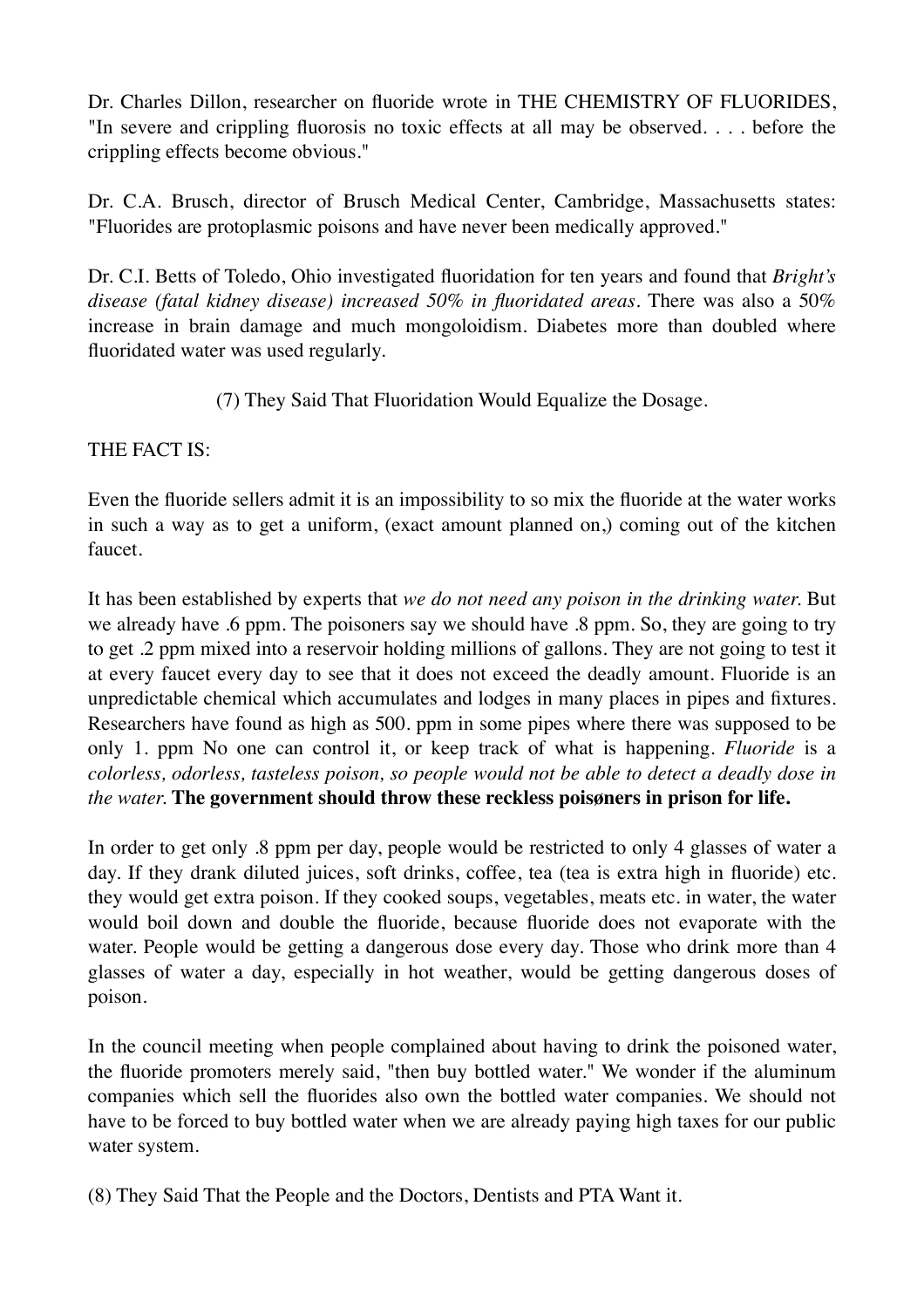# THE FACT IS:

The people don't want it. A straw vote was taken which showed that the people are overwhelmingly against it. The *Herald —Examiner* poll showed 40 to 1 against fluoridation.

**Many dentists and doctors want fluoridation because it increases their business. Some reports show as high as 50% increase in cavities in fluoridated areas. The doctors find an increase in kidney trouble, diabetes, fractures, goiter, paralysis, mental diseases and several other diseases in fluoridated areas.**

Why the PTA approves fluoridation I don't know. They have everything to lose and nothing to gain. Poisoned water is 100% harmful, and the damage done costs them money. They should know better. The children suffer the most, and the PTA is partly to blame.

(9) The Fluoride Promoters Told the City Council Not to Let it go to a Public Vote.

This was because they knew the people have too much sense to want to be taxed millions of dollars just to be poisoned and then pay for the doctor bill besides. The fluoridationists figure that they can control the city councils because they are *only politicians* and sometimes not very bright. But there are too many intelligent people among the voters, and they cannot control their minds. The fluoridationists lose when it comes to a vote.

(10) They Said That Because Other Cities Accepted Fluoride, We Should. They also said that Los Angeles was the only large city left that wasn't fluoridated, and that we were backward because of it.

#### THE FACT IS:

More than 2,500 *communities* across the country have rejected fluoridation and many more are discontinuing it after wasting thousands of dollars trying to make it work, only to find it caused more tooth decay and illness and expense than they could handle. Over 100 *cities*  have rejected it after the bitter experience of paying for it and trying to live with it.

Just because *some* cities succumb to the high pressured sales pitch of the poison-squad does not prove that fluoride is good.

(11) They Said That Fluoride Makes Beautiful Teeth.

#### THE FACT IS:

Fluoride makes ugly, mottled, decayed teeth. Even the *fluoride toothpaste causes ulcers of the mouth, gums* and *lips* in many people. Fluoride is poison no matter how it is used. Rat and roach poison and flux is all it is good for.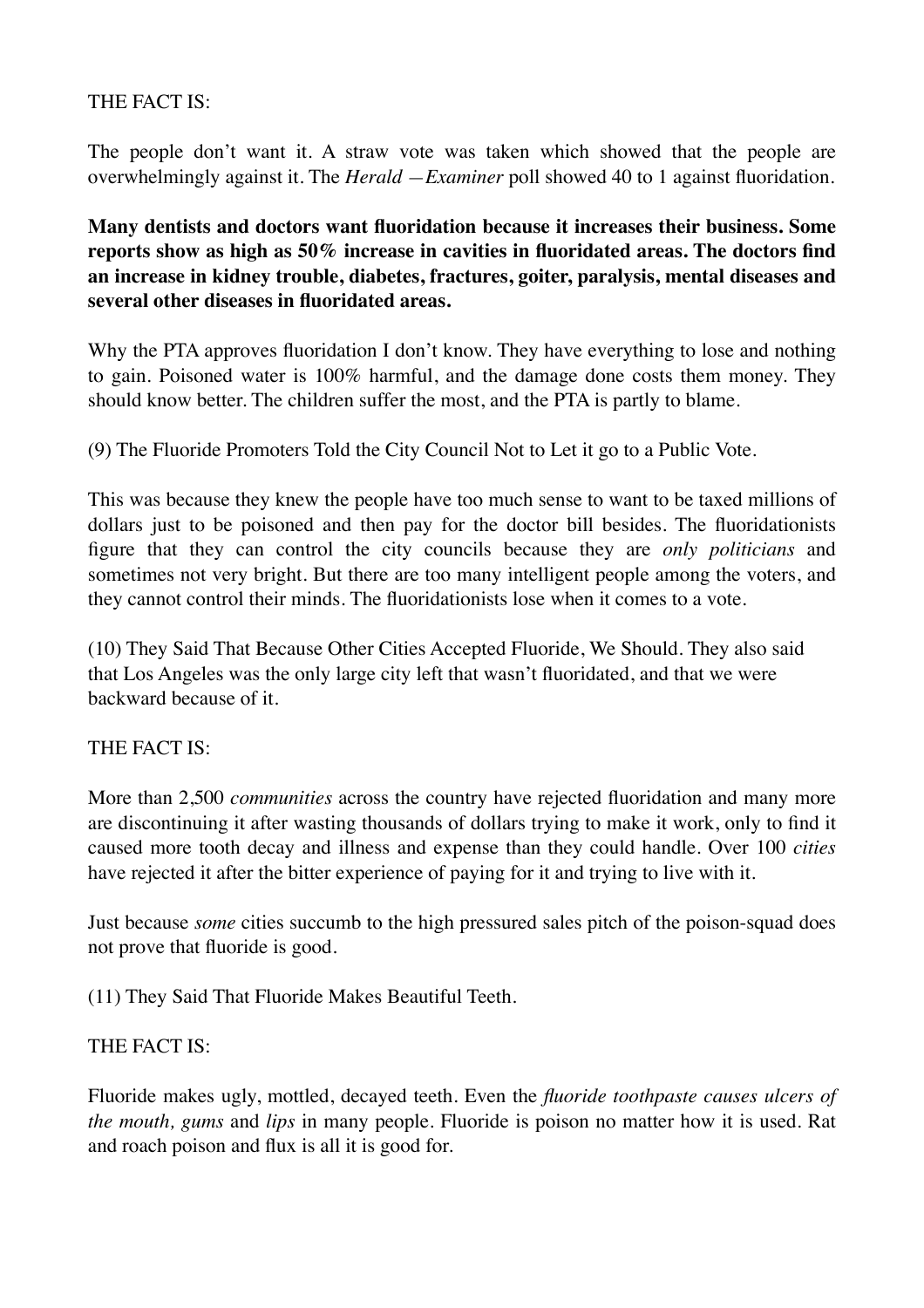In a class where fluoride salesmen (mostly dentists) were being trained, the question was asked what to do when the matter of fluoride damaged teeth came up when they were giving their sales speech in the council chambers. The instructor said to "use all the tricks necessary to make the sale, ignore the question, insult the questioner, ridicule him, change the subject or just hold up a picture of beautiful teeth (not fluoridated ol course) and say that fluoride is harmless and makes the mosi beautiful teeth you can imagine; some will believe it."

#### SHOULD OUR POLITICIANS PRESCRIBE MEDICINE FOR THE PUBLIC?

Medical doctrine states that *"It is unlawful for a doctor or anyone else to prescribe or treat another person who is in full possession of his mental faculties, who objects to and refuses such treatment."*

#### **Sodium fluoride is a prescription drug.**

**The ten city council members who voted to add fluoride to the city water supply have illegally prescribed, and intend to force dangerous medication (a proved poison) on all 3,000,000 citizens in this city. (8,000,000 in Los Angeles County.) This long-term drug program has been initiated without diagnosis and without consideration for the individual differences and weaknesses, allergies or inability to handle this dangerous, even deadly poison, they have prescribed. They have not asked permission of the people to prescribe and treat them, and they do not have a medical license to prescribe and treat. I know of many qualified drugless doctors who were sent to prison for helping people recover, with health diets and with no drugs or harmful substances. They did not have a medical license to treat, so they were sent to jail. These ten councilmen are dealing with a dangerous drug. When will they be sentenced, fined and imprisoned?**

They have violated our constitutional rights which guarantees protection of person and property; and they have violated the medical statues of prescribing, treating and practicing medicine without a license. They are lawbreakers subject to the penalty fitting a crime of such enormity.